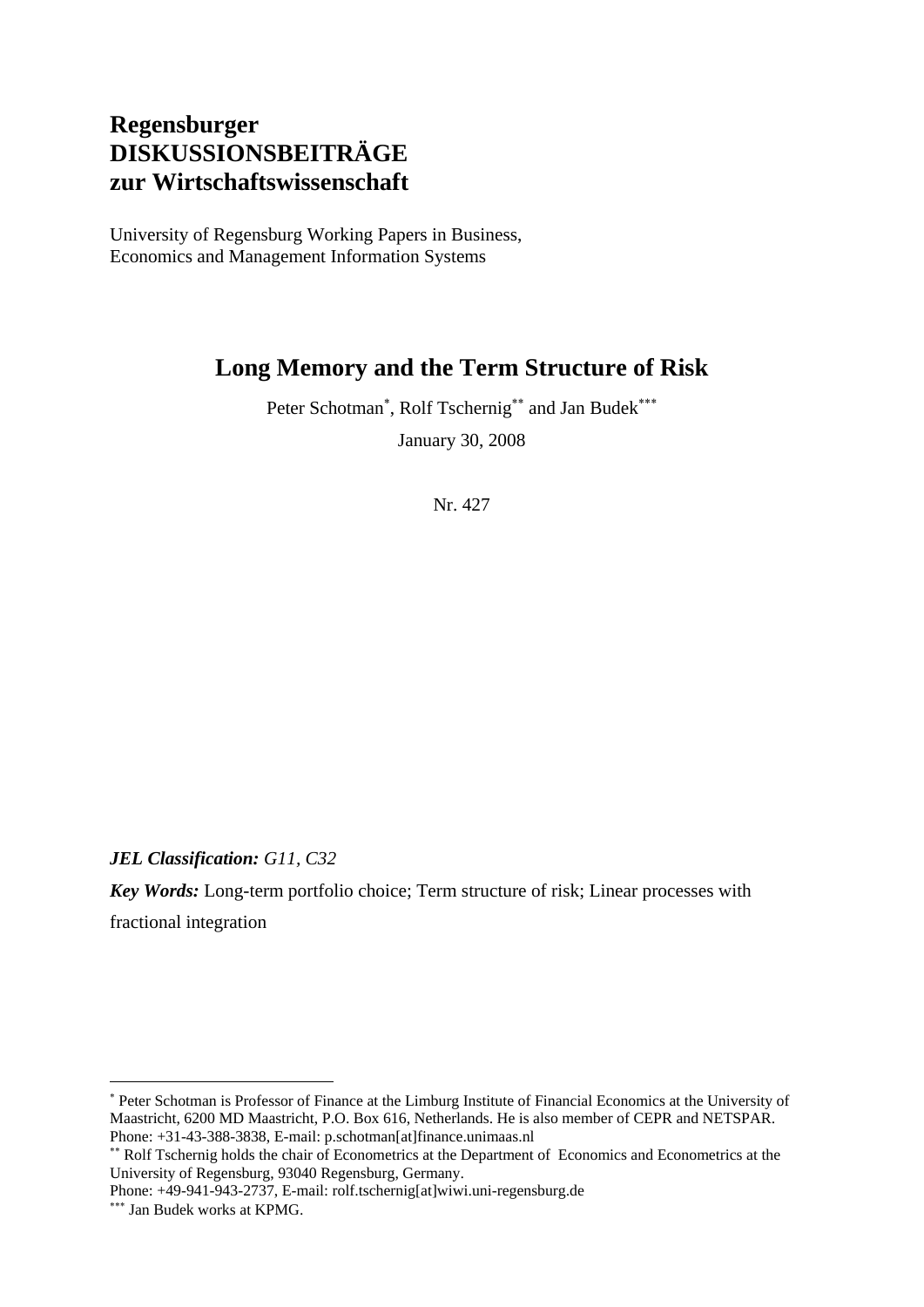# Long Memory and the Term Structure of Risk

Peter C. Schotman<sup>a,b,c</sup> Rolf Tschernig<sup>d</sup> Jan Budek<sup>e</sup>

January 30, 2008

Abstract: This paper explores the implications of asset return predictability on longterm portfolio choice when return forecasting variables exhibit long memory. We model long memory using the class of fractionally integrated time series models. Important predictor variables for U.S. data, like the dividend-price ratio and nominal and real interest rates, are non-stationary with orders of integration around 0.8. These time series properties lead to substantial increases of the estimated long-term risk of stocks, bonds and cash compared to earlier estimates obtained from a stationary VAR. Long-term risk increases because the fluctuations in the predictor variables imply that expected returns themselves become a significant source of long-term risk. We find that results are sensitive to the specification of the prediction equation of excess stock returns. The inclusion of the short-term nominal interest rate among the predictor variables has the most profound impact. Jointly with the dividend-price ratio it has significant predictive power, but contrary to the dividend-price ratio the nominal interest rate does not induce mitigating effects through mean reversion.

- Keywords: Long-term portfolio choice; Term structure of risk; Linear processes with fractional integration
- JEL codes: G11, C32.
- **Affiliations:** <sup>*a*</sup> Maastricht University, <sup>*b*</sup> CEPR, <sup>*c*</sup> NETSPAR, <sup>*d*</sup> University of Regensburg, <sup>e</sup> KPMG

Correspondence address: Peter Schotman

Limburg Institute of Financial Economics (LIFE) University of Maastricht, P.O. Box 616 6200 MD Maastricht, Netherlands E-Mail: P.Schotman@finance.unimaas.NL Phone: (+31) 43 388 3838 Fax: (+31) 43 388 4875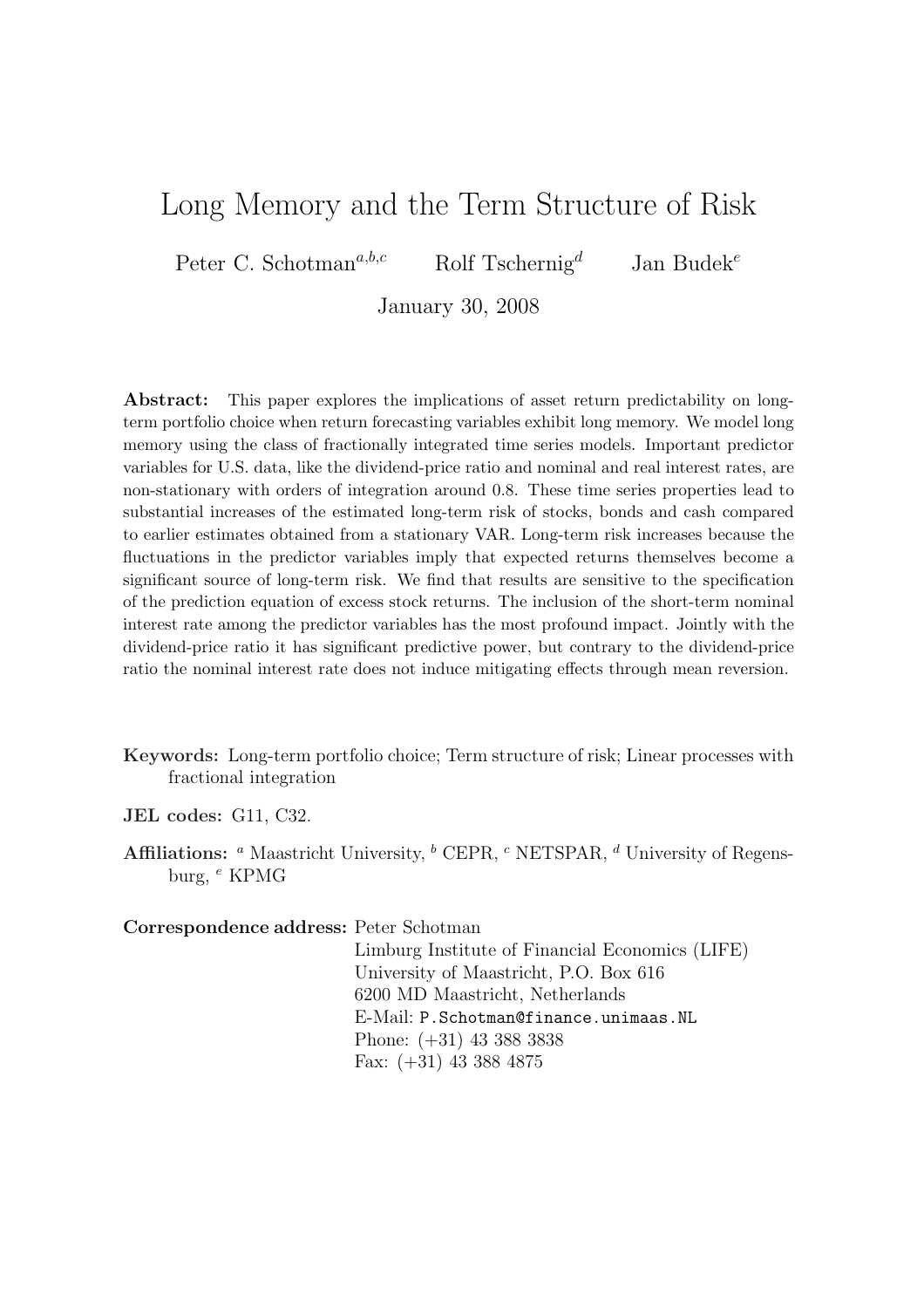### 1 Introduction

A vast body of empirical research has demonstrated that expected asset returns are time-varying: short-term interest rates are used to forecast both stock and bond returns, valuation ratios such as the dividend yield or the price-earnings ratio appear to predict stock returns, and bond returns are related to the yield spread.<sup>1</sup>

Historical time series data suggest that many of the return forecasting variables display persistence. The near unit-root behavior of the predictive variables has led to an extensive literature on the properties of predictive regressions, in which the left side variable is a return series and the explanatory variable in the regression is a nearintegrated series.<sup>2</sup> Inference turns out to be strongly affected when the innovations to the predictor variable are strongly correlated with unexpected returns.

An important phenomenon in this literature is mean reversion. Mean reversion is the empirical property that the long-run variance of returns is lower than the shortterm variance times the investment horizon.<sup>3</sup> As a stylised fact stocks are less risky for long-term investors. Long-term investors should on average hold more stocks in their portfolio as a hedge against future changes in investment opportunities.

Although many studies have looked at testing for predictability and estimation with near-integrated series, the implications of predictability are mostly considered within a stationary vector autoregression. In this paper we study the long-run risk properties of different asset classes in models where we allow for the possibility that the prediction variables, and thus expected returns, are fractionally integrated of order  $I(d)$  ( $0 \leq d \leq 1$ ). Fractionally integrated time series models provide a flexible and still tractable linear framework with properties in between those of the stationary autoregressive  $I(0)$  models and  $I(1)$  unit root processes.<sup>4</sup>

Our analysis focuses on the term structure of risk introduced by Campbell and

<sup>1</sup> A brief and incomplete survey on asset return predictability includes Campbell (1991), Campbell and Shiller (1988, 1991), Ammer and Campbell (1993), Fama (1984), Fama and French (1988) and Cochrane (1997, 2007). The evidence is not undisputed: Goyal and Welch (2003, 2007) show the low out-of-sample predictability of stock returns. Continuing the debate Ang and Bekaert (2007), for example, present new favorable evidence.

<sup>&</sup>lt;sup>2</sup> The econometrics of these unbalanced regressions have been studied in various settings. Stambaugh (1999) and Bekaert, Hodrick and Marshall (1997) derive the small sample bias for predictive regressions when the predictor is a stationary AR(1). Lewellen (2004), Campbell and Yogo (2006) and Torous, Valkanov and Yan (2004) consider the case of stocks and work under the assumption that the predictor series has an autoregressive root that is local to unity. Wachter and Warusawitharana (2007) provide a Bayesian treatment of the problem paying close attention to the prior relations between parameters close to the unit root.

<sup>3</sup> See Poterba and Summers (1988) and Fama and French (1988).

<sup>4</sup> See Robinson (2003, ch 1) and Baillie (1996) for an introduction and survey.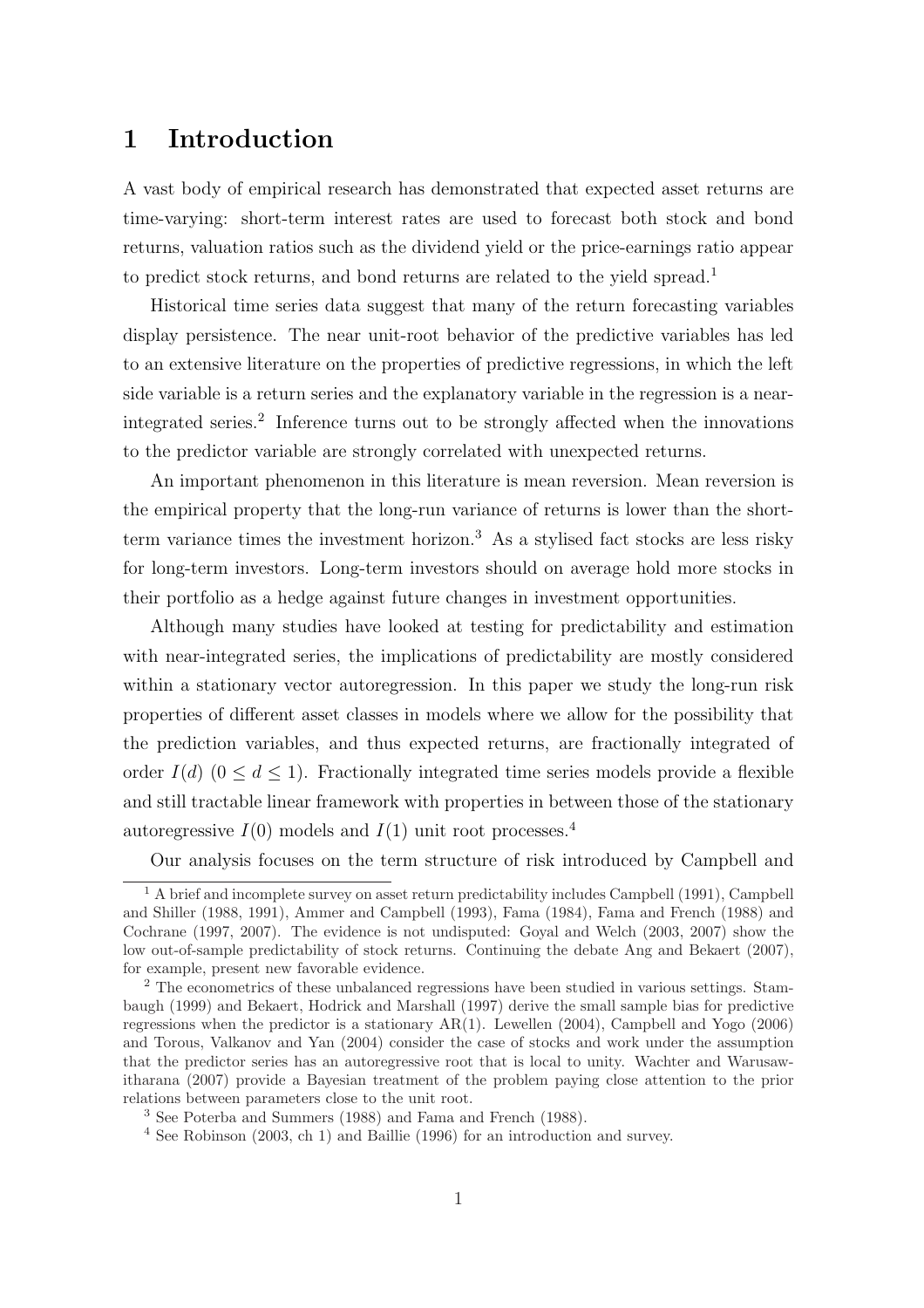Viceira (2005) and its relation to the persistence of expected returns. Persistence affects the term structure in different ways. Let  $R_{t+1}$  be a one-period logarithmic return,  $q_t = \mathsf{E}_t[R_{t+1}]$  the expected log return given information up to time t and  $u_{t+1}$ the unexpected log return such that

$$
R_{t+1} \equiv q_t + u_{t+1} \tag{1}
$$

Adding log returns for k periods gives the cumulative log returns

$$
R_{t+k}^{(k)} \equiv \sum_{j=1}^{k} R_{t+j} = \sum_{j=1}^{k} (q_{t+j-1} + u_{t+j}) \equiv q_{t+k-1}^{(k)} + u_{t+k}^{(k)}
$$
(2)

The term structure of risk is defined as the conditional variance of cumulative returns scaled by the investment horizon,<sup>5</sup>

$$
\sigma_R^2(k) \equiv \frac{1}{k} \text{Var}\left[R_{t+k}^{(k)} - \mathsf{E}_t\left[R_{t+k}^{(k)}\right]\right] \tag{3}
$$

From the decomposition (2) we can write the term structure as the sum of three components,

$$
\sigma_R^2(k) = \sigma_u^2 + 2\sigma_{uq}(k) + \sigma_q^2(k),\tag{4}
$$

where  $\sigma_u^2$  is the variance of the cumulative unexpected returns  $u_{t+i}^{(k)}$  $_{t+k}^{(k)}$  (scaled by horizon),  $\sigma_q^2(k)$  the scaled variance of cumulative expected returns  $q_{t+l}^{(k)}$  $_{t+k-1}^{(k)}$ , and  $\sigma_{uq}(k)$  the scaled covariance. The first term,  $\sigma_u^2$ , is the usual variance of unexpected returns. By construction, since the shocks  $u_{t+1}$  are serially uncorrelated,  $\sigma_u^2$  does not depend on k. Without predictability the other two terms are zero.

Mean reversion occurs when the long-run variance is below the variance of direct shocks. i.e.  $\sigma_R^2(k) < \sigma_u^2$ . A necessary condition for this is that the covariance  $\sigma_{uq}(k)$  is negative, i.e., if unexpected returns  $u_{t+1}$  are negatively correlated with future expected returns  $q_{t+j}$ . The mean reversion effect will be stronger the higher the persistence in expected returns. When expected returns are close to a random walk, even a small shock to expected returns substantially improves the attractiveness of stocks for many periods ahead (see section 2 for a more detailed explanation).

The variance of expected returns,  $\sigma_q^2(k)$  is negligible for short horizons as the shocks to expected returns are always an order of magnitude smaller than the unexpected returns. As the variance is always positive, this term works in the opposite direction as the mean reversion effect. Both  $\sigma_{uq}(k)$  and  $\sigma_q^2(k)$  grow in absolute value with the horizon. As we will show in section 2, both diverge for any fractional process

<sup>5</sup> In the sequel we write the shorthand 'returns' in place of 'log returns'.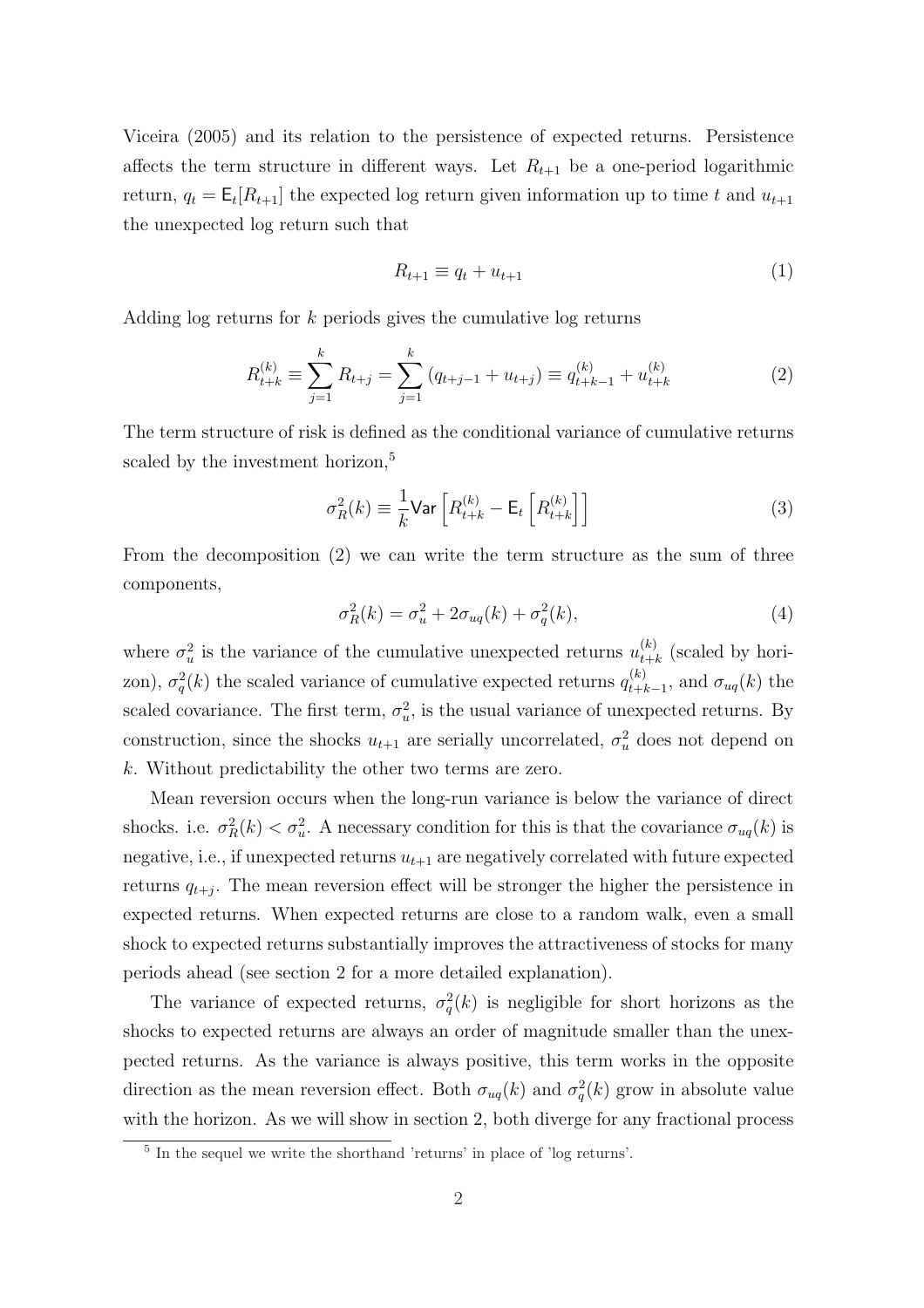with  $d > 0$ . The limit of  $\sigma_R^2(k)$  for  $k \to \infty$  only exists in the stationary autoregressive case  $d = 0$ . For a fractional process  $\sigma_q^2(k)$  will eventually grow fastest with the horizon  $k$ . When there is predictability and some of the predictor variables are persistent, the variance of expected returns will be the dominant source of risk at long horizons. It is an empirical issue, however, which term is more important at economically relevant horizons.

For very long horizons, the fractional model perhaps overestimates the risk due to the divergence of  $\sigma_R^2(k)$ . Nevertheless, a stationary VAR model may seriously underestimate the risk, since it assumes that autocorrelations decline exponentially, and since the largest root of the system is typically underestimated in small samples.

We will study a multivariate model with three asset classes: stocks, bonds and bills. As the predictive variables for excess returns on stocks and bonds we consider the log dividend-price ratio, the nominal and real short-term interest rate, the yield spread and the credit spread. Modelling persistence requires the consideration of high-order autocorrelations, whereas the stationary first-order vector autoregressions that are widely used in the literature solely rely on low-order autocorrelations for estimation. Using semiparametric techniques we estimate the fractional integration parameter for each state variable. The fractional integration controls the long-memory or low frequency components of the time series. For the short-term dynamics we specify a first-order VAR for the fractionally differenced data. In this way we can separate the long-run and short-term dynamics in the state variables.

Predictability also implies that optimal investment strategies contain a speculative demand and a hedging demand. The hedging demand depends on the covariance of returns with the changes in future investment opportunities. Campbell and Viceira (2002) and Campbell, Chan, and Viceira (2003), in line with other authors, assume that both asset returns and return forecasting variables follow a first-order vector autoregressive process.<sup>6</sup> We derive an approximate hedging demand when the future investment opportunities follow fractional processes.

Most existing evidence for fractional integration is available for interest rates. Shea (1991), Crato and Rothman (1994) and Sun and Phillips (2004) report estimates of d of around 0.8 using a variety of estimation techniques. In a bivariate analysis of real and nominal rates Sun and Phillips (2004) find that both have the same order of integration. Backus and Zin (1993) construct the entire term structure of interest rates when the short-term interest rate is fractionally integrated, while Duan and

 $\overline{6}$  See also Brennan and Xia (2002), Wachter (2002) and Jurek and Viceira (2006).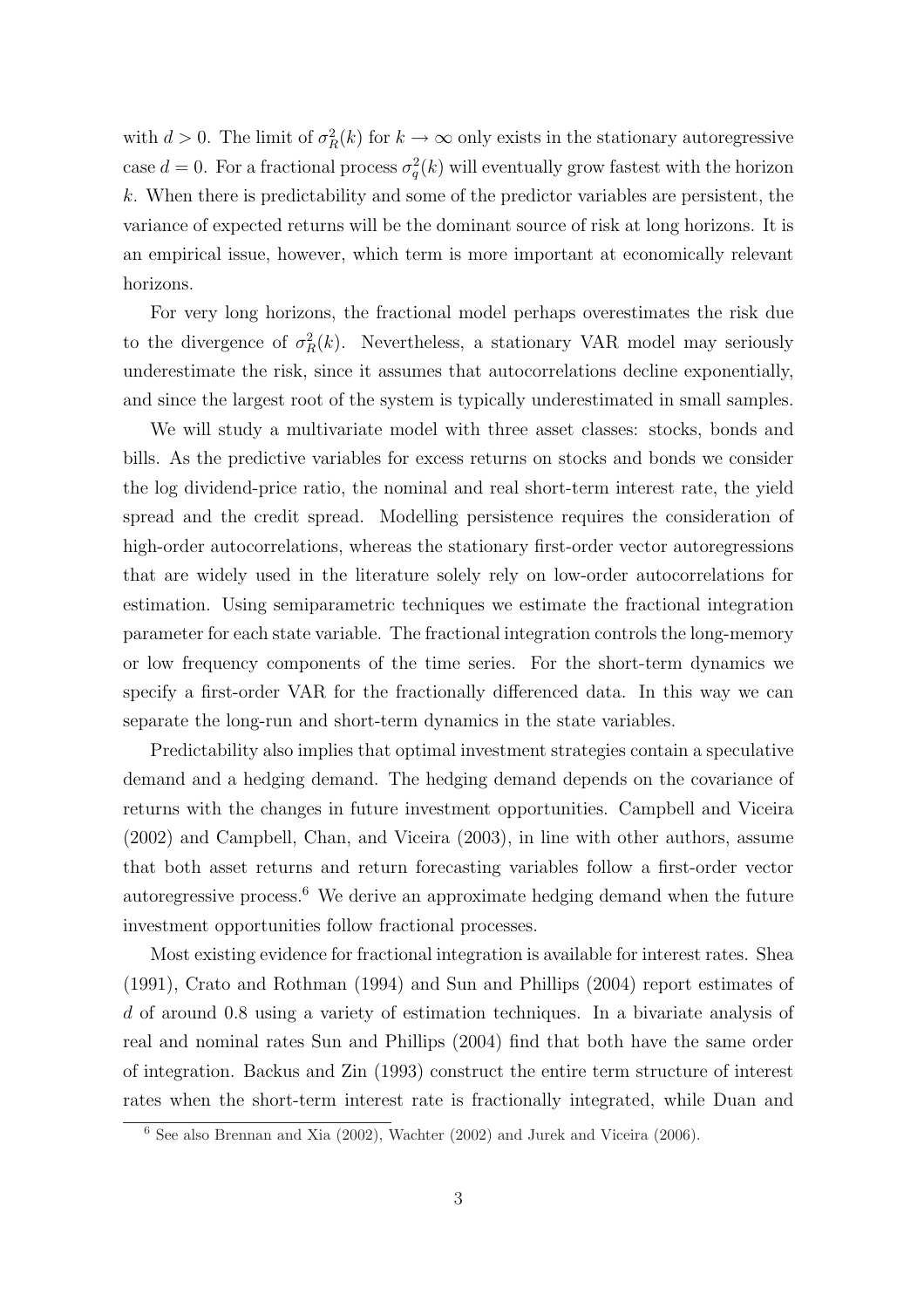Jacobs (1996) show that a fractional  $I(d)$  process for the short rate can be derived in an equilibrium model.

For the stock market the possibility of fractional integration was entertained by Baillie (1996), who suggests the possibility of fractional cointegration between stock prices and dividends. An empirical test is performed by Caporale and Gil-Alana (2004) who find that stock prices and dividends fractionally cointegrate. The residuals of their cointegrating regression exhibit fractional integration with  $d > 0.5$ . Koustas and Serletis (2005) provide parametric ARFIMA estimates of d for the log dividend yield. For a long time series starting in 1871 they report estimates around 0.45 and are able to reject both the null of  $d = 0$  and  $d = 1$ . Cunado, Gil-Alana and Perez de Gracia (2005) obtain similar results for the very short sample 1994-2003.

Of particular interest is Barsky and DeLong (1993). Their proposed model for log dividends is an  $I(2)$  process and the implied log price-dividend ratio is  $I(1)$ . The motivation for their model is a coherent present value explanation for both the high volatility in stock returns and low volatility in dividend growth. Building on these insights Bansal and Yaron (2004) show that a small but persistent long-run predictable component helps in explaining the large equity premium.<sup>7</sup>

The rest of the paper is organized as follows. Section 2 discusses a univariate model for stock returns to explain the structure of the model and the effects of fractional integration. The more general multivariate model with stocks, bonds and bills is developed in section 3. For this model we discuss the term structure of risk and derive the global minimum variance portfolios for long-term investors. Section 4 discusses the estimation of the model. The empirical part starts in section 5 with a description of the data. Section 6 discusses parameter estimates, while the implied term structure of risk and the global minimum variance portfolio weights are presented in section 7. Section 8 concludes.

### 2 A Motivating Example

To motivate models with fractional integration, we start with a univariate model analysed in detail in Barberis (2000). Barberis (2000) considers an investor who can invest in either stocks or the riskfree asset. Logarithmic excess returns on equity  $y_t$ 

<sup>7</sup> Persistence in their model is measured by the first-order autoregressive parameter of expected dividend growth, which is still assumed to be stationary, but very close to one.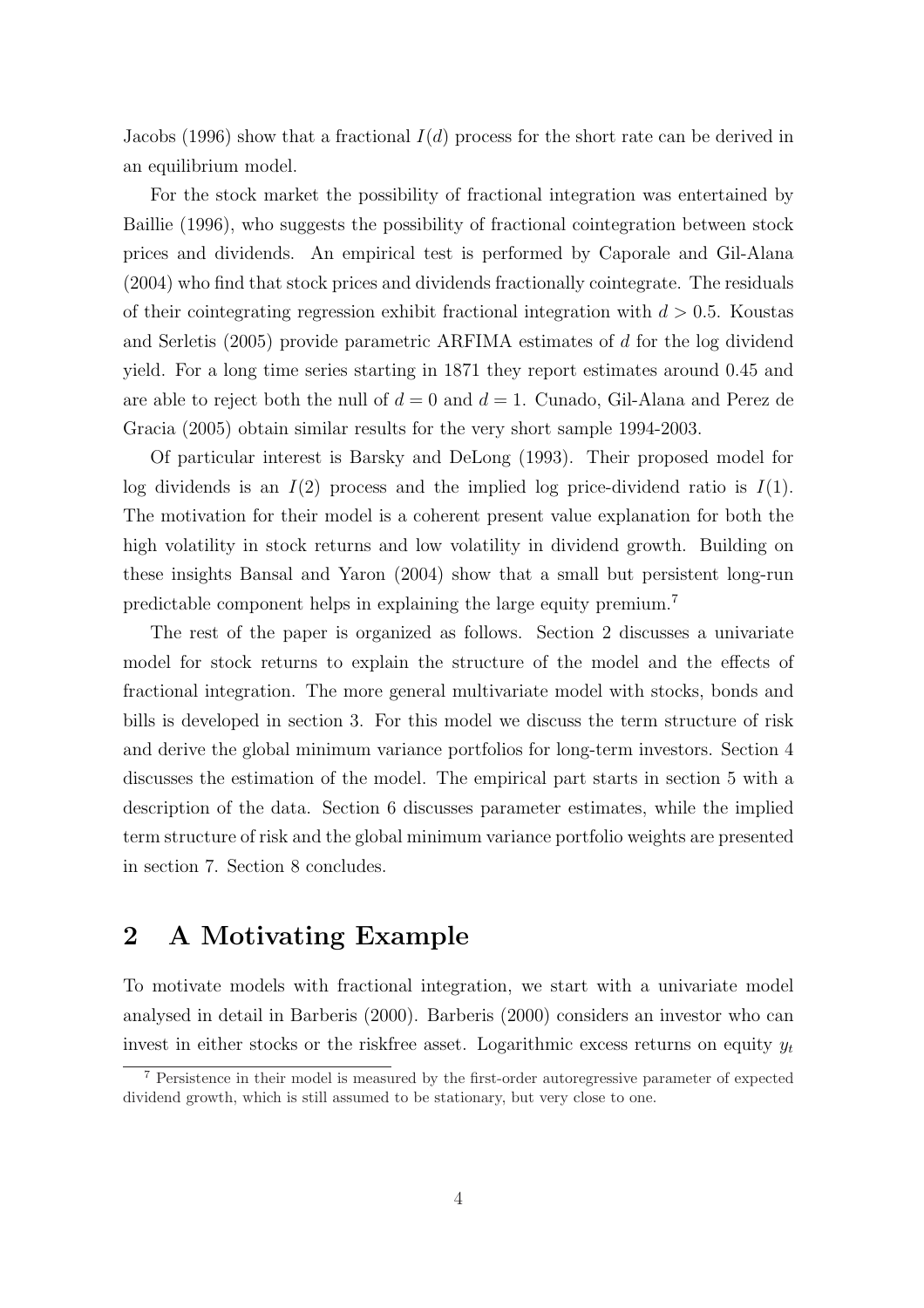are linearly predictable using a state variable  $x_{t-1}$ ,

$$
y_t = c + \beta x_{t-1} + u_t \tag{5}
$$

Barberis (2000) further assumes that the real riskfree rate  $r_f$  is constant, so that in his model the logarithmic real return on stocks  $R_t = y_t + r_f$  differs from the excess returns by just a constant.

The state variable evolves as

$$
x_t = \mu + \sum_{j=0}^{\infty} \theta_j \epsilon_{t-j}, \tag{6}
$$

where the parameters  $\beta$  and  $\theta_j$  are all scalars. The innovations  $u_t$  and  $\epsilon_t$  have variances  $\sigma_u^2$  and  $\sigma_{\epsilon}^2$ , respectively, and covariance  $\sigma_{u\epsilon}$ . Barberis (2000) further specialises the state dynamics to the  $AR(1)$  process

$$
x_t = \mu + \alpha (x_{t-1} - \mu) + \epsilon_t, \tag{7}
$$

so that  $\theta_j = \alpha^{j.8}$  For typical predictor variables like dividend yield, price-earnings ratio, T-Bill rate, credit spread, volatility and inflation the estimated AR parameter  $\alpha$  is always close to one and standard unit root tests usually can not reject the null hypothesis that  $x_t$  is integrated of order  $I(1)$ . The other important characteristic of the model is mean reversion. In the Barberis (2000) model a positive shock  $\epsilon_t$  to the predictive variable  $x_t$  increases next period's expected return  $(\beta > 0)$ , but has a direct negative effect on current stock returns ( $\sigma_{u\epsilon}$  < 0). Today's bad news is partly compensated by expected higher returns in the future. For dividends this negative correlation is particularly strong as the correlation between shocks to the dividend yield and unexpected returns is close to minus one.

Predictability and mean reversion have two effects on optimal portfolios. First, investors adjust their portfolio every period to changes in expected returns. Second, as mean reversion reduces risk at longer horizons, long-term investors hold more equity on average than short-term investors. To obtain a quick view of the implications of mean reversion on the asset allocation of a long-term investor Campbell and Viceira (2005) introduce the term structure of risk  $\sigma_R^2(k)$  defined in (3). Below we analyse the effect of the time series properties of the state equation (6) on the term structure of risk.

<sup>8</sup> The same model consisting of (5) and (7) has been used in many other studies concerned with the predictability of stock returns and its implications. See, for example, Stambaugh (1999), Campbell and Yogo (2006), Lewellen (2004).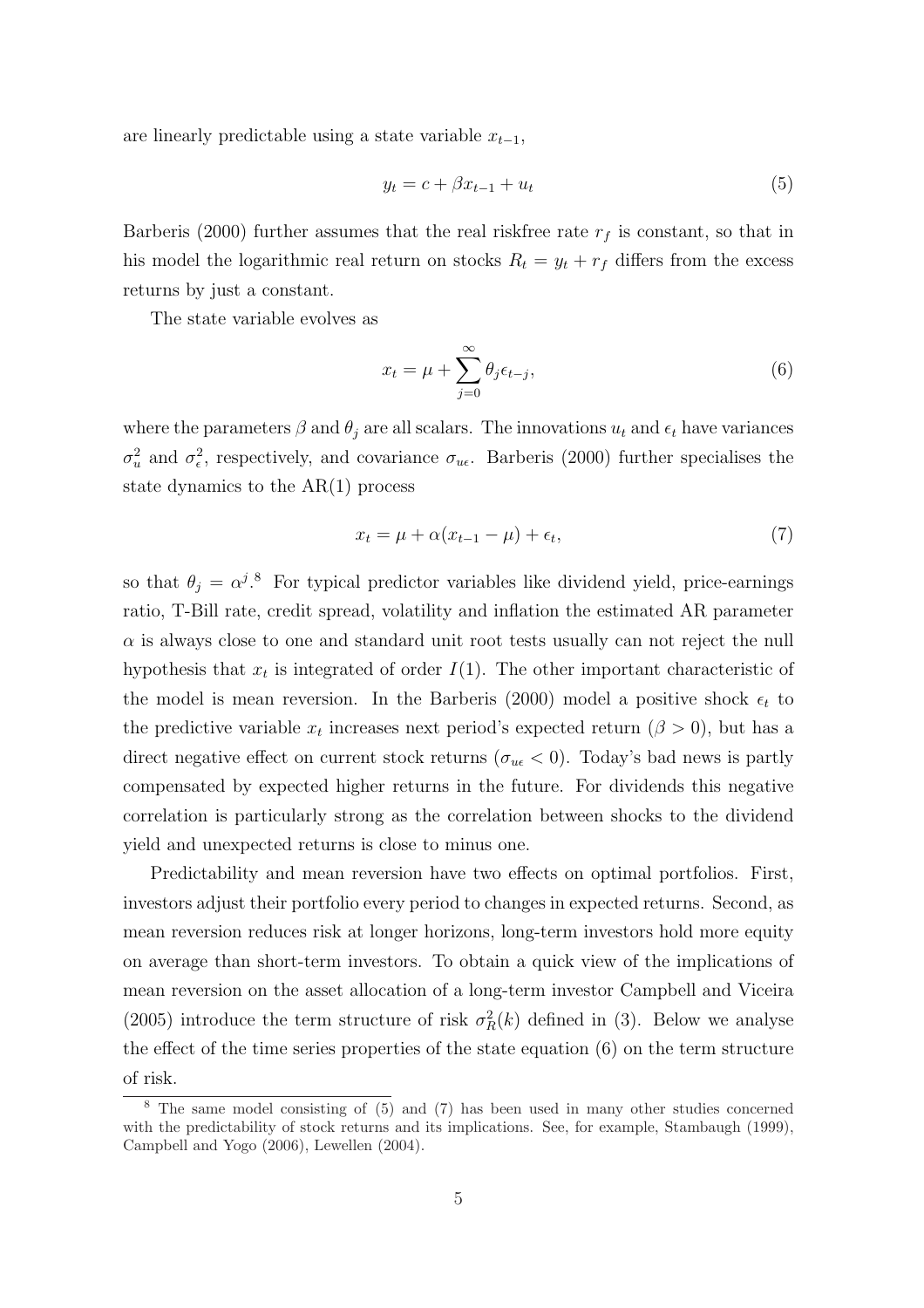Even in complicated dynamic models the term structure of risk can usually be easily computed. Appendix A contains a detailed derivation of the term structure of risk for a general multivariate linear time series process. For the model consisting of the prediction equation  $(5)$  and state equation  $(6)$  the results in the appendix simplify to

$$
\sigma_R^2(k) = \sigma_u^2 + 2\beta \sigma_{u\epsilon} \psi_1(k) + \beta^2 \sigma_\epsilon^2 \psi_2(k)
$$
\n(8)

where  $\psi_1(1) = \psi_2(1) = 0$  and for  $k \geq 2$ 

$$
\psi_1(k) = \frac{1}{k} \sum_{\ell=0}^{k-2} \sum_{i=0}^{\ell} \theta_i
$$
  

$$
\psi_2(k) = \frac{1}{k} \sum_{\ell=0}^{k-2} \left( \sum_{i=0}^{\ell} \theta_i \right)^2
$$
 (9)

The properties of the sequences  $\psi_1(k)$  and  $\psi_2(k)$  depend on the dynamic process for  $x_t$ , but not on any other parameters of the model. The term structure of risk is horizon dependent due to the dependence of  $\psi_1(k)$  and  $\psi_2(k)$  on the horizon k. For all relevant predictor variables  $\alpha$  is close to one and the impulse responses  $\theta_i$  are all positive, so that both  $\psi_1(k)$  and  $\psi_2(k)$  are monotonically increasing in k. For the AR(1) process (7), with  $\theta_i = \alpha^i$ , the sums will converge to a constant when  $0 < \alpha < 1$ .

Similar to (4), equation (8) decomposes the total risk of equity in three components. Without predictability  $(\beta = 0)$  the last two terms in (8) are equal to zero and the entire term structure is flat at the level  $\sigma_u^2$ . This is the classical situation where portfolio choice is independent of the investment horizon.

Mean reversion may occur when  $\beta \sigma_{u\epsilon}$  is negative. The second term in (8) reflects this effect and can generate the downward slope of the term structure of risk.

The third term measures the risk from the volatility in expected returns. Since in the data the variance of innovations in expected returns is much smaller than the variance of unexpected returns  $(\beta^2 \sigma_{\epsilon}^2 \ll \sigma_u^2)$ , this term is negligible for small k. It is always positive, though, and  $\psi_2(k)$  is increasing in k. When  $\alpha$  is very close to one, the volatility of expected returns dominates the mean reversion effect from some large k onwards, i.e. then the positive variance effect  $\beta^2 \psi_2(k) \sigma_\epsilon^2$  is larger than the negative covariance effect  $2\beta\psi_1(k)\sigma_{u\epsilon}$ . Thus, for  $\alpha$  large enough, the term structure is eventually upward sloping in  $k$ <sup>9</sup>

<sup>&</sup>lt;sup>9</sup> To be precise, mean reversion reduces the long-run risk if  $\sigma_R^2(\infty) < \sigma_R^2(1)$ . To compute  $\sigma_R^2(\infty)$ , take the limits  $\psi_1(\infty) = 1/(1-\alpha)$  and  $\psi_2(\infty) = 1/(1-\alpha)^2$ . Then long-term mean reversion holds if  $2βσ_{u\epsilon}(1-α) + β²σ_{\epsilon}² < 0$ . Since  $β²σ_{\epsilon}² > 0$ , this puts an upper limit on α.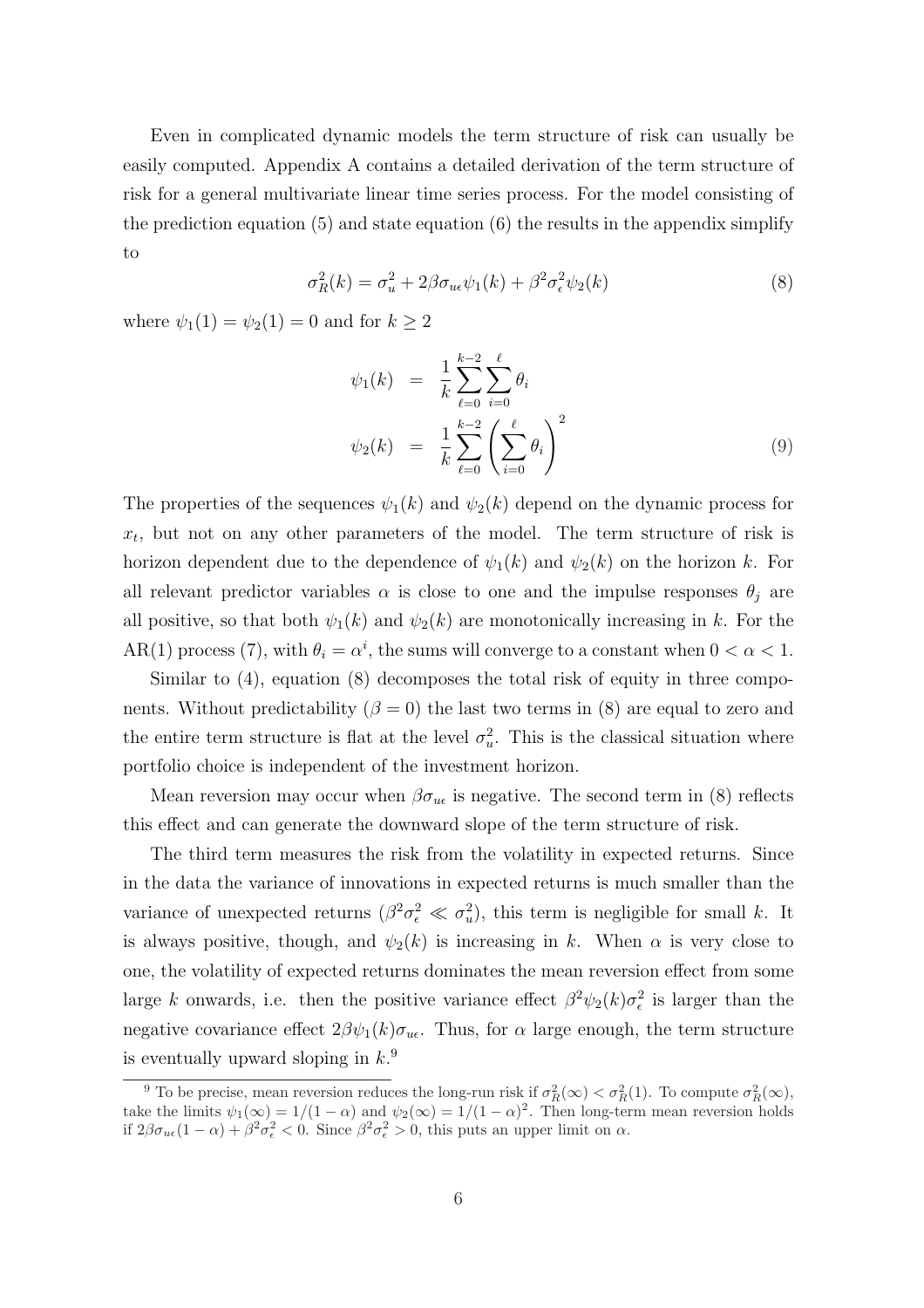Typically, for large  $\alpha$ , the term structure is initially downward sloping, reaches a minimum and then increases again. The exact location of the turning point depends on all parameters of the model. The closer  $\alpha$  is to unity, the steeper the initial downward slope of the term structure becomes. A shock to expected returns that is expected to last longer, has more periods to compensate the immediate adverse effect. For large k, however, we find the opposite effect: the larger  $\alpha$ , the bigger the limiting risk. For the random walk  $(\alpha = 1)$  the term structure does not converge. For  $\alpha = 1$  the volatility term  $\psi_2(k)$  becomes quadratic in k and will cause an upward sloping and diverging term structure of risk.

Figure 1 shows the effect of alternative assumptions on the time series process for  $x_t$ . For the stationary  $AR(1)$  model we use the parameter estimates from Barberis (2000). For monthly data of the dividend yield the estimated AR(1) parameter is  $\alpha =$ 0.9774. The implied term structure of risk is downward sloping and is very similar to the results shown in Campbell and Viceira  $(2005)$ .<sup>10</sup> The long-run variance of equity at a 15 year horizon is about half the risk of the monthly returns. Note, however, that due to the rather large  $\alpha$  the long-run variance increases again for very long horizons up to the risk level of the monthly returns since  $\sigma_R^2(\infty) = 16.9\% \approx \sigma_R^2(1) = 17\%.$ 

For the Barberis (2000) data the Dickey-Fuller t-statistic for a test against a unit root is -2.48, meaning that the hypothesis  $\alpha = 1$  can not be rejected at reasonable significance levels. But when  $x_t$  is a random walk the term structure of risk obtains a very different shape. In figure 1 the mean reversion is initially somewhat stronger than in the  $AR(1)$  model. After five years, however, the term structure reaches a minimum. From that point on the term structure obtains a very steep upward slope and quickly diverges. After ten years the risk is already back at the initial level. A seemingly small change to the model parameters has severe consequences for horizons that are still important for portfolio decisions.

The difference in the results is related to the functions  $\psi_1(k)$  and  $\psi_2(k)$ . These are double sums of the coefficients in the MA representation of the state variable and sensitive to the rate of decay of the  $\theta_j$  parameters. For a stationary AR(1) the term structure is of order  $O(1)$  in k, whereas under the random walk it is of order  $O(k^2)$ . Since results for the stationary  $AR(1)$  and the random walk are so different, this paper takes a closer look at the dynamics of the predictor variables. Even though we can not reject the unit root hypothesis, the behavior implied by taking the random walk model literally seems to overstate the risk of equity.

<sup>10</sup> See their figure 1 on page 38.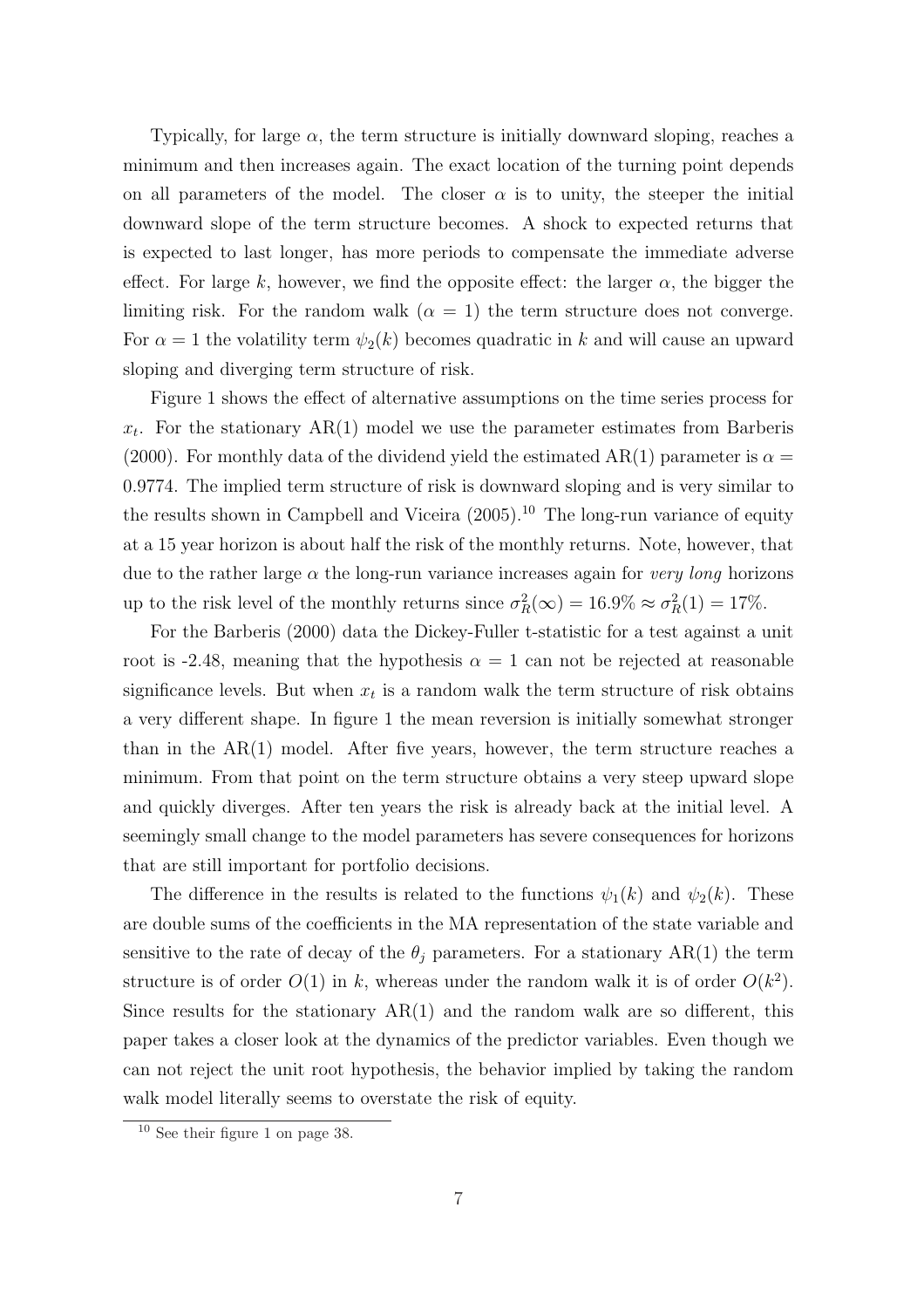A natural candidate that is intermediate between stationary autoregressive time series processes and a random walk is a long memory process that is integrated at the fractional order  $I(d)$ . As an example, figure 1 also shows the term structure of risk for the pure  $I(d)$  process

$$
(1 - L)^d (x_t - \mu) = \epsilon_t,\tag{10}
$$

with long memory parameter  $d = 0.9$ . For this model the  $\theta_i$  coefficients in the MA representation (6) decline hyperbolically at the rate  $j^{d-1}$ . Consequently, the sequences  $\psi_1(k)$  and  $\psi_2(k)$  are of orders  $O(k^d)$  and  $O(k^{2d})$ , respectively, implying that the term structure is also of order  $O(k^{2d})$  for large k.<sup>11</sup> It is important to note that the term structure of risk will be upward sloping for large  $k$  even if the time series is stationary. The sequence  $\psi_2(k)$  diverges for all  $d > 0$ , whereas the returns are stationary with a finite variance for  $d < \frac{1}{2}$ .

In the figure the implied term structure of risk is almost identical to the  $AR(1)$ model up to a horizon of eight years. After that point this term structure also starts to rise, but not as steep as for the random walk model. It thus appears that the fractional model has implications that are in between the stationary  $AR(1)$  and the random walk model, but still sufficiently different from both.

In this example, the value  $d = 0.9$  is just an arbitrary number. In section 6 we provide empirical estimates for the fractional order of integration of the dividendprice ratio. We will also generalise the stylised example (5) and (6) to a model with multiple assets, multiple predictor variables and a time-varying benchmark return as to move to a framework that is closer to the model of Campbell, Chan and Viceira (2003). We allow different orders of integration for all the state variables and also more general dynamics than a pure fractional differencing model.

### 3 Multivariate Model

Let  $y_t = R_t - \iota r_{t,b,t}$  be the vector of log returns on n different assets in excess of the logarithmic return of a benchmark asset  $r_{th,t}$  where  $\iota$  denotes an n vector of ones. As in Campbell and Viceira (2005) we will use the real 3-Month T-Bill rate as the benchmark return. The state vector  $x_t$  contains m predictors. The first element of  $x_t$ will be the return on the benchmark asset. Equations (5) and (6) generalise to the

<sup>&</sup>lt;sup>11</sup> See Appendix A for more details.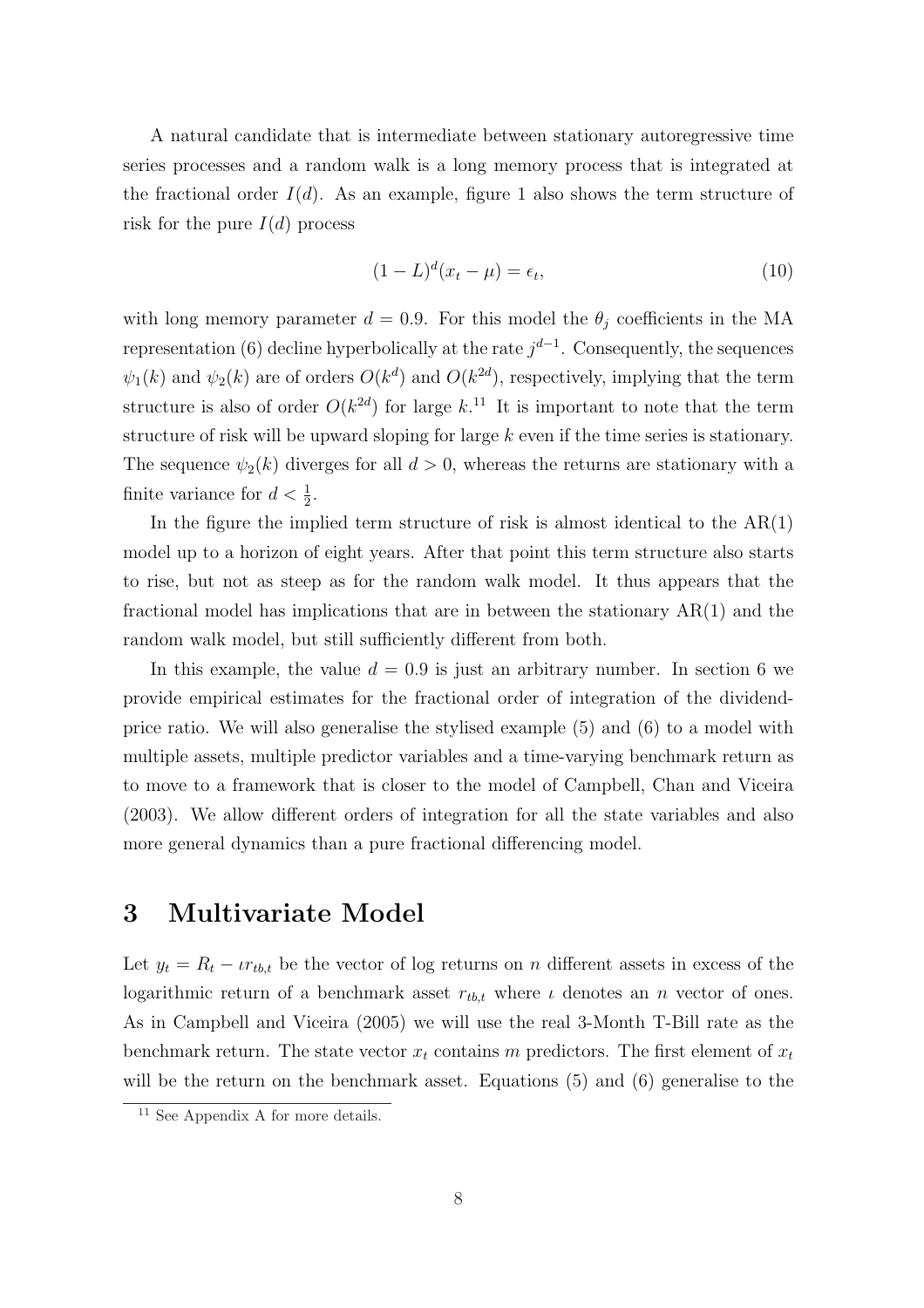system

$$
y_t = c + Bx_{t-1} + u_t \tag{11}
$$

$$
x_t = \mu + \sum_{j=0}^{\infty} \Theta_j \epsilon_{t-j}, \qquad (12)
$$

where the innovations  $u_t$  and  $\epsilon_t$  are now vectors of length n and m with  $(n + m)$ dimensional covariance matrix  $\Sigma$  partitioned as

$$
\Sigma = \begin{pmatrix} \Sigma_{uu} & \Sigma_{u\epsilon} \\ \Sigma'_{u\epsilon} & \Sigma_{\epsilon\epsilon} \end{pmatrix}
$$
 (13)

The matrices B and  $\Theta_j$  are of order  $(n \times m)$  and  $(m \times m)$ , respectively, and  $\Theta_0 = I$ .

We consider two alternative models for the dynamic behaviour of the state variables. For the first model we assume that each of the predictor variables  $x_{it}$  is fractionally integrated of order  $d_i$ . We describe the dynamics of the state vector with

$$
(I - AL)\Delta(L)x_t = \epsilon_t \tag{14}
$$

where the diagonal matrix  $\Delta(L)$  controls the order of integration,

$$
\Delta(L) = \begin{pmatrix} (1-L)^{d_1} & & & \\ & \ddots & & \\ & & (1-L)^{d_m} \end{pmatrix}
$$

In this model, each state variable may have a different order of fractional integration  $d_i$ , and state variables do not fractionally cointegrate among themselves. After applying the fractional filter  $\Delta(L)$ , the remaining short-term dynamics is described by a first-order VAR process with parameter matrix  $A$ . If  $d_{\text{max}}$  is the highest order of fractional integration among the state variables predicting the  $j^{th}$  element of  $y_t$ , then the j<sup>th</sup> element of  $y_t$  will be  $I(d_{\text{max}})$ . Expected excess returns are as persistent as those state variables that enter the prediction equation (11).

For the fractional model (14) the moving-average representation (12) follows as

$$
\Theta_0 = I_m,
$$
  
\n
$$
\Theta_{j+1} = \Theta_j A + \Delta_{j+1}, \qquad j \ge 0
$$
\n(15)

where

$$
\Delta_0 = I_m,
$$
\n
$$
\Delta_{j+1} = \begin{pmatrix} \frac{j+d_1}{j+1} & & \\ & \ddots & \\ & & \frac{j+d_m}{j+1} \end{pmatrix} \Delta_j, \qquad j \ge 0 \tag{16}
$$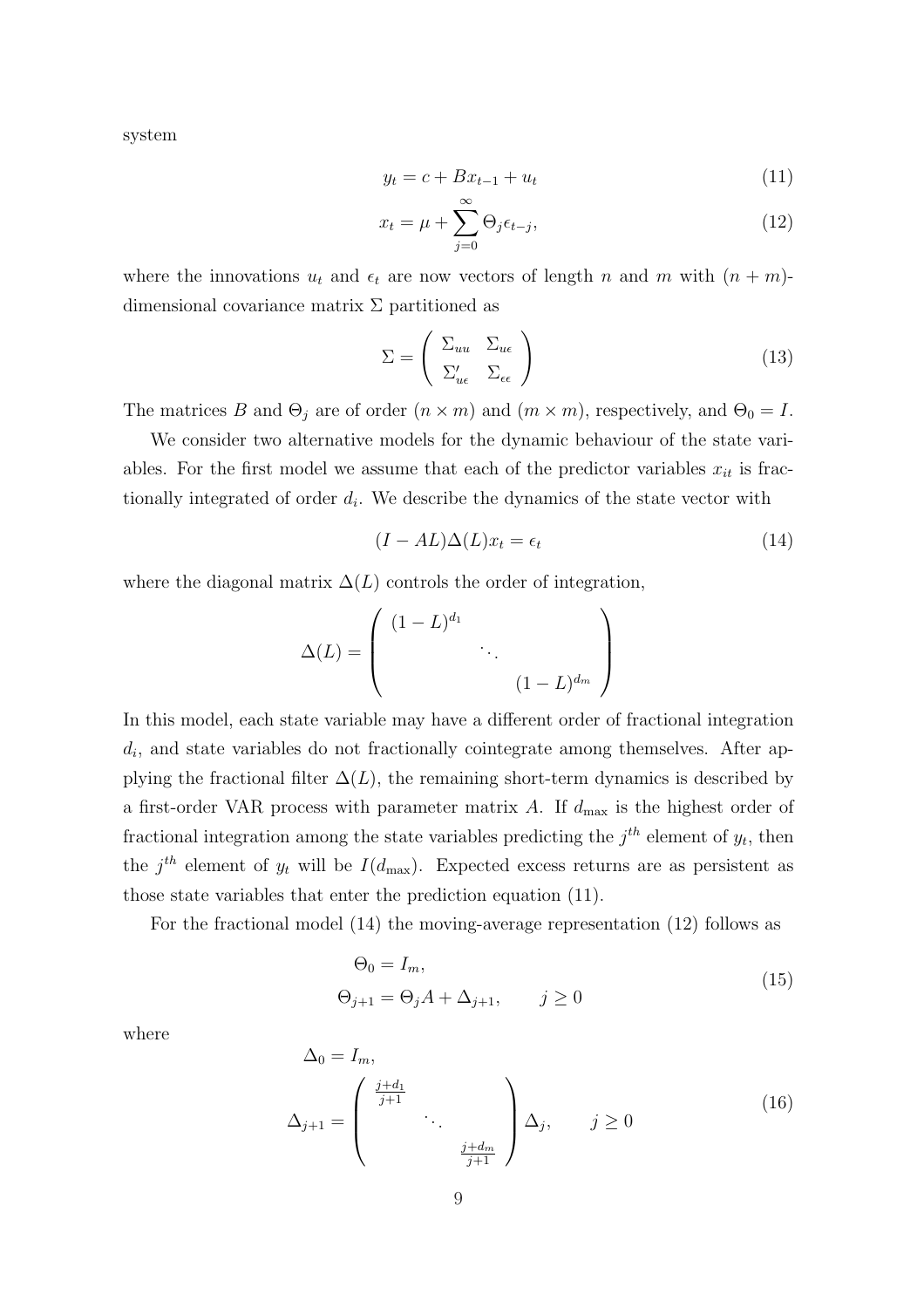Note that all  $\Delta_j$  terms for  $j > 0$  vanish when all  $d_i$ 's are equal to zero.<sup>12</sup> In case that all  $d_i$ 's are equal to zero, the model reduces to a stationary first-order VAR. When all  $d_i$ 's are equal to one, the matrices  $\Delta_j$  are all equal to the identity  $I_m$ .

For the second model we assume that the state variables are generated by a stationary VAR(2) process,

$$
x_t = a + A_1 x_{t-1} + A_2 x_{t-2} + \epsilon_t \tag{17}
$$

We explicitly compare the fractional model with a second-order VAR. Within a firstorder VAR the parameters can only fit the long-run dynamics of the time series. A second-order VAR provides flexibility to fit both short-term and long-run dynamics as far as possible within an  $I(0)$  framework. The additional flexibility allows a better comparison with the fractionally integrated process (14). In the fractional model the state variables are transformed by the fractional filters  $(1 - L)^{d_i}$ , which take out the long-run components of the data. The remaining short-term dynamics is then captured by the first-order VAR on the filtered data. Due to the potentially different orders of integration the impulse responses of the two models considered so far can be *very* different. The  $I(0)$  assumption underlying (17) may be too restrictive as already indicated in the univariate example.

In the joint models for both  $y_t$  and  $x_t$  lagged asset returns,  $y_{t-1}$ , predict neither level returns nor state variables. We impose the restriction in order to facilitate the comparison of the fractionally integrated model with existing results. From the empirical results in Campbell and Viceira (2005) and others, this restriction is not important.

The multivariate counterpart of the term structure of risk defined in (3) is the  $((n+1) \times (n+1))$  covariance matrix,

$$
\Sigma_{RR}^{(k)} = \frac{1}{k} \text{Var}\left[\begin{array}{c} R_{t+k}^{(k)} - \mathsf{E}_{t} \left[R_{t+k}^{(k)}\right] \\ r_{tb,t+k}^{(k)} - \mathsf{E}_{t} \left[r_{tb,t+k}^{(k)}\right] \end{array}\right] \tag{18}
$$

of the innovations of the cumulative log real returns on the benchmark asset and the  $n$  additional assets. The diagonal elements show the annualized variance of each of the asset classes. Appendix A provides detailed calculations to express the term structure as a function of the covariance parameters  $\Sigma$ , the prediction parameters B and the moving average coefficients  $\Theta_j$  for the state variables.

<sup>&</sup>lt;sup>12</sup> Strictly speaking,  $(1 - L)^d$  is invertible only for  $d < 0.5$ . The actual construction of the term structure of risk exploits only a finite number of the impulse responses  $\Theta_i$ .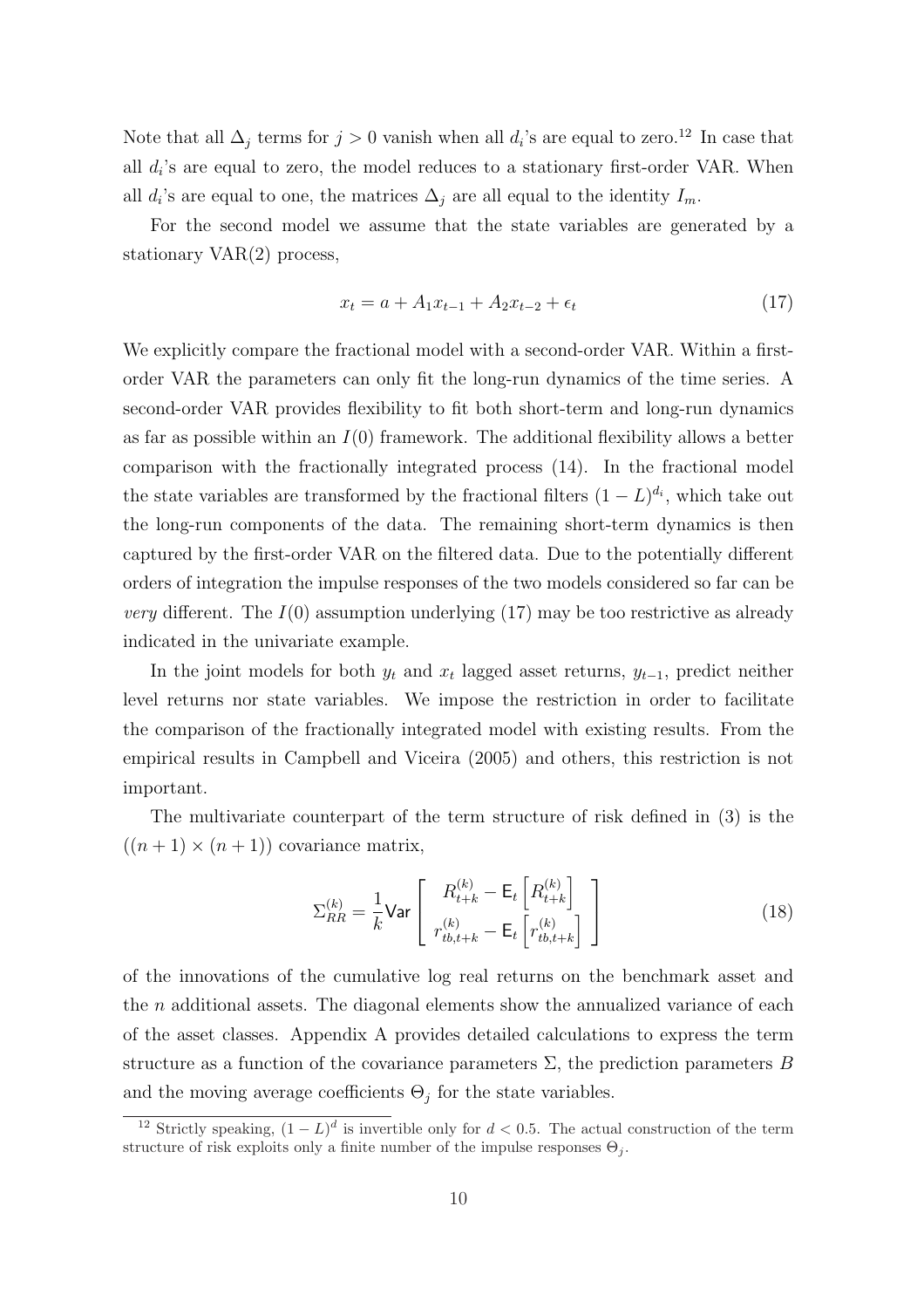The construction of the term structure of risk exploits only a finite number of the cumulative impulse responses  $\Xi_k = \sum_{i=1}^{k}$  $_{j=0}^{k}$   $\Theta_{j}$ . The asymptotic behavior of the term structure of risk is similar to the univariate case. In case of a stationary VAR process, the impulse responses  $\Theta_i$  converge to zero at an exponential rate. In that case both the cumulative impulse responses and the term structure of risk converge to a constant matrix. On the contrary, if the  $i<sup>th</sup>$  element of the state vector,  $x_{it}$ , is fractionally integrated with  $0 < d_i \leq 1$ , the  $(i, i)^{th}$  element of the impulse responses  $\Theta_j$  will be of order  $j^{d_i-1}$ , and the corresponding element of the partial sums  $\Xi_j$  will be of order  $j^{d_i}$ . Suppose that  $d_{\text{max}}$  is the largest d and that all elements of B are non-zero. Then the term structure of risk diverges when  $d_{\text{max}} > 0$ .

In a model with multiple assets, covariances are at least as important as the variances. The term structure of risk shows the potential of intertemporal risk diversification. Diversification across assets depends on the full covariance matrix. For this reason we present the global minimum variance portfolio of a long-term investor. We consider an investor who chooses a portfolio  $\alpha_t$  of the risky assets and invests the remainder fraction of wealth  $1 - \iota' \alpha_t$  in bills. Campbell and Viceira (2002, 2005) provide the following log-linear approximation to the portfolio return,

$$
R_{p,t+1} = r_{tb,t+1} + \alpha'_t \left( y_{t+1} + \frac{1}{2} \sigma_u^2 \right) - \frac{1}{2} \alpha'_t \Sigma_{uu} \alpha_t, \tag{19}
$$

where  $\sigma_u^2$  is the vector with the diagonal elements of  $\Sigma_{uu}$ . We assume that the investor plans to hold constant proportions of his wealth in each of the asset classes for k periods. We aggregate one-period portfolio returns assuming that the investor rebalances to the initial weights at the end of each period. Starting from the oneperiod log return (19), aggregation to the k-period return with fixed, horizon specific, portfolio weights  $\alpha_t^{(k)}$  gives

$$
R_{p,t+k}^{(k)} = r_{tb,t+k}^{(k)} + \alpha_t^{(k)'} \left( y_{t+k}^{(k)} + \frac{k}{2} \sigma_u^2 \right) - \frac{k}{2} \alpha_t^{(k)'} \Sigma_{uu} \alpha_t^{(k)}
$$
(20)

The variance of the k-period returns follows as

$$
\frac{1}{k} \mathsf{Var}_t \left[ R_{p,t+k}^{(k)} \right] = \sigma_{rr}^{(k)2} + 2\alpha_t^{(k)'} \sigma_{yr}^{(k)} + \alpha_t^{(k)'} \Sigma_{yy}^{(k)} \alpha_t^{(k)},\tag{21}
$$

which uses the notation  $\sigma_{rr}^{(k)2} = \textsf{Var}_t[r_{th}^{(k)}]$  $\binom{k}{t}$ ,  $\binom{k}{t+k}/k$  (the lower right element in the term structure covariance matrix (18)),  $\Sigma_{yy}^{(k)} = \textsf{Var}[y_{t+i}^{(k)}]$  $[t_{t+k}^{(k)}]/k$  and  $\sigma_{yr}^{(k)} = \mathsf{Cov}[y_{t+l}^{(k)}]$  $_{t+k}^{(k)},r_{tb,t}^{(k)}$  $_{tb,t+k}^{(\kappa)}/k.$ Mimimising (21) with respect to  $\alpha_t^{(k)}$  we obtain the minimum variance portfolio for a horizon of  $k$  periods as

$$
\alpha_H^{(k)} = -(\Sigma_{yy}^{(k)})^{-1} \sigma_{yr}^{(k)},\tag{22}
$$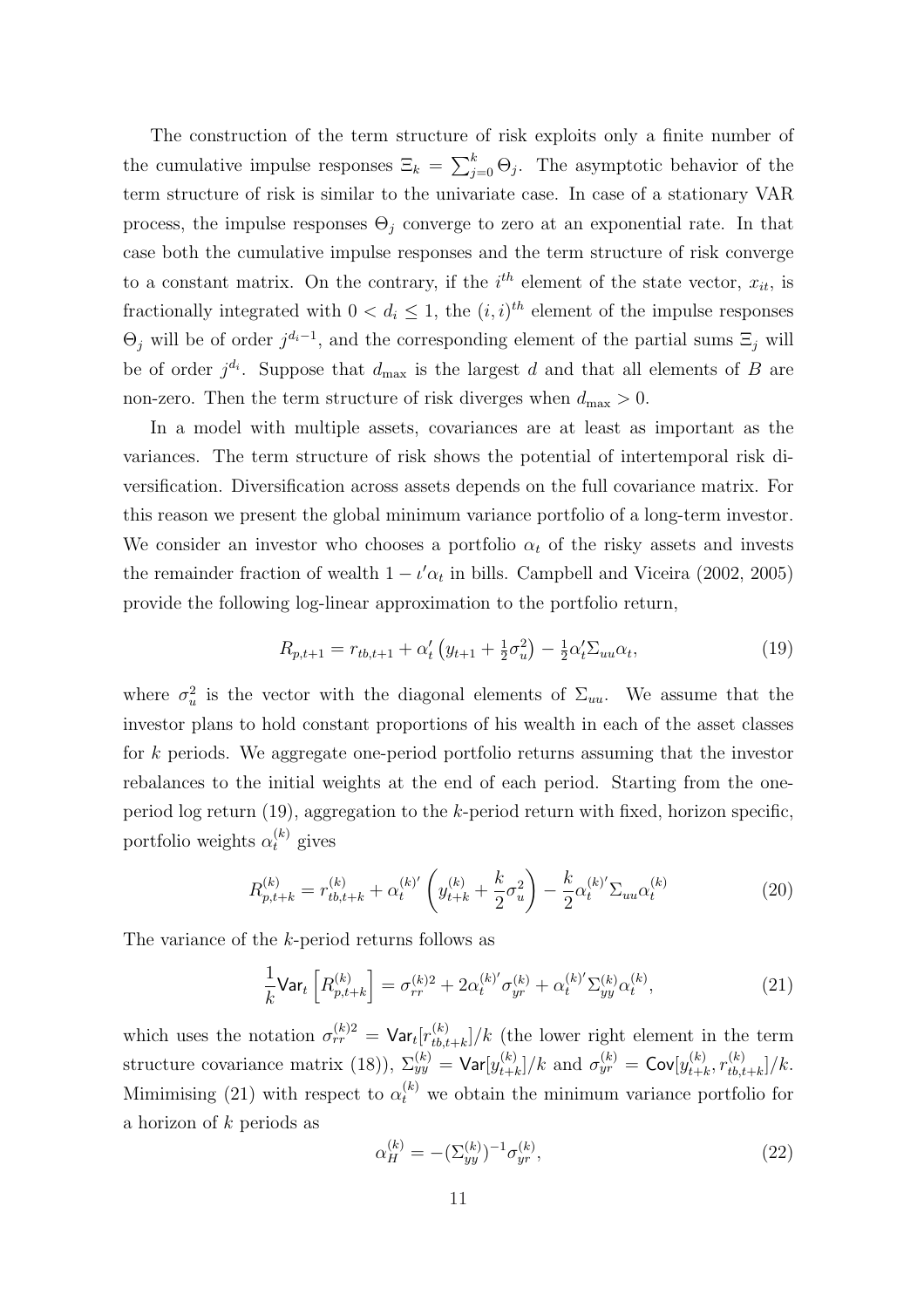The global minimum variance portfolio depends on the horizon  $k$ , but not on the state  $x_t$ . It is directly related to the term structure of risk  $\Sigma_{yy}^{(k)}$  and the term structure of covariances with the benchmark asset  $\sigma_{yr}^{(k)}$ .

For the asymptotic behavior of the portfolio weights as  $k \to \infty$  the important part is the risk due to cumulative expected excess returns. In Appendix A these terms are calculated as

$$
\Sigma_{yy}^{(k)} = O\left(B\Psi_2(k)B'\right) \tag{23}
$$

$$
\sigma_{yr}^{(k)} = O\left(B\Psi_2(k)h\right),\tag{24}
$$

with h a vector that selects the element  $r_{tb,t}$  from  $x_t$  and with

$$
\Psi_2(k) = \frac{1}{k} \sum_{\ell=0}^{k-2} \Xi_{\ell} \Sigma_{\epsilon \epsilon} \Xi'_{\ell},
$$

a function of the cumulative impulse responses  $\Xi_{\ell}$ . To study the long-horizon properties of the hedging demands  $\alpha_H^{(k)}$  as  $k \to \infty$  first note that the  $(i, j)$ -th element of  $\Psi_2(k)$  is  $O(k^{d_i+d_j})$ , with  $d_i$  the fractional order of integration of  $x_{i,t}$ . Let  $d_{max}$  be the maximal order of integration among the  $m$  state variables and  $d_r$  the order of integration of the real T-Bill rate. Since  $r_{tb}$  is one of the state variables,  $d_r \leq d_{max}$ . The limiting behavior of  $\alpha_H^{(k)}$  follows from the properties of  $\Psi_2(k)$  and equations (23) and  $(24)$  as,

$$
\Sigma_{yy}^{(k)} \sim O(k^{2d_{max}})
$$
\n
$$
\sigma_{yr}^{(k)} \sim O(k^{d_r + d_{max}})
$$
\n
$$
\alpha_H^{(k)} \sim O(k^{d_r - d_{max}})
$$
\n(25)

In general, when the real T-Bill does not have the highest order of integration, i.e.  $d_r < d_{max}$ , the hedging demand for stocks and bonds will go to zero for very long horizons. The minimum variance portfolio at very long horizons will then consist fully of bills. This contrasts to the usual result in Campbell and Viceira (2002) and Brennan and Xia (2002), where it is concluded that long-term bonds are the best asset class for long-term investors. Only in the special case that the real T-Bill rate has an equally high order of integration as the other assets,  $d_r = d_{max}$ , all three assets can be important in the infinite-horizon minimum variance portfolio.

So far we assumed that all state variables have predictive power for all excess returns. In some of our empirical models we will have exclusion restrictions on B. The dividend-price ratio, for example, only predicts stock returns but not bond returns. When B is subject to exclusion restrictions, the elements in  $\Sigma_{yy}^{(k)}$  and  $\sigma_{yr}^{(k)}$  can be of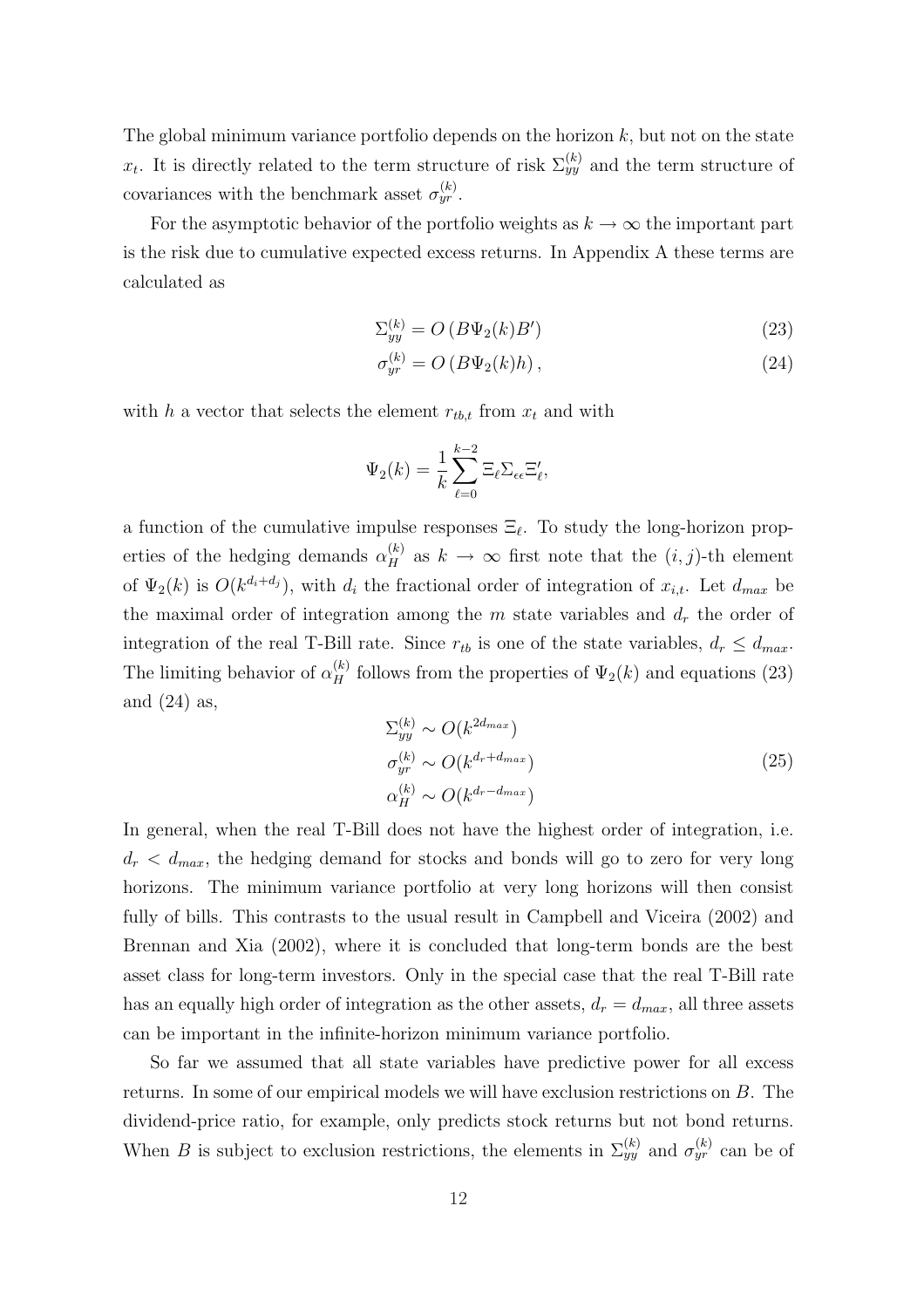different orders. Let  $d_s$  and  $d_b$  be the orders of integration of expected excess stock returns and expected excess bond returns, respectively. Depending on  $B$  and  $d_{max}$ , the orders  $d_b$  and  $d_s$  may be larger or smaller than  $d_r$ . An interesting case is a model in which the variables that predict excess returns on stocks are more persistent than the ones that predict excess bond returns and where the latter are even less persistent than the real T-Bill, leading to the inequality  $d_b < d_r < d_s$ . The configuration affects the limiting behavior of  $\alpha_H^{(k)}$ , since now

$$
\Sigma_{yy}^{(k)} \sim \begin{pmatrix} O(k^{2d_s}) & O(k^{d_s+d_b}) \\ O(k^{d_s+d_b}) & O(k^{2d_b}) \end{pmatrix}
$$
  
\n
$$
\sigma_{yr}^{(k)} \sim \begin{pmatrix} O(k^{d_s+d_r}) \\ O(k^{d_r+d_b}) \end{pmatrix}
$$
\n(26)

and consequently

$$
\alpha_H^{(k)} \sim \left( \begin{array}{c} O(k^{d_r - d_s}) \\ O(k^{d_r - d_b}) \end{array} \right) \tag{27}
$$

Stocks remain unattractive and will have negligible weight at long horizons, but the weight of bonds will increase at rate  $k^{d_r-d_b}$ . It depends on the sign of the longrun correlation between bonds and T-Bills whether the weight will be positive or negative. The asymptotic properties may not be visible at economically relevant horizons though, since the divergence will be very slow if the differences between the orders of integration are small. For example, if the difference  $d_s - d_r = 0.1$ , it takes more than 14,000 periods to change the portfolio weight by a factor of 2.6.

### 4 Estimation

Estimation proceeds in two stages. First, we estimate the fractional orders of integration  $d_i$  of each of the components  $x_{it}$  of the predictor variables separately using semiparametric techniques. Using the estimated  $d_i$  we construct the fractional differences

$$
w_t = \Delta(L)x_t \tag{28}
$$

and estimate the parameters of the first-order VAR model

$$
(I - AL)w_t = \epsilon_t \tag{29}
$$

in a second stage.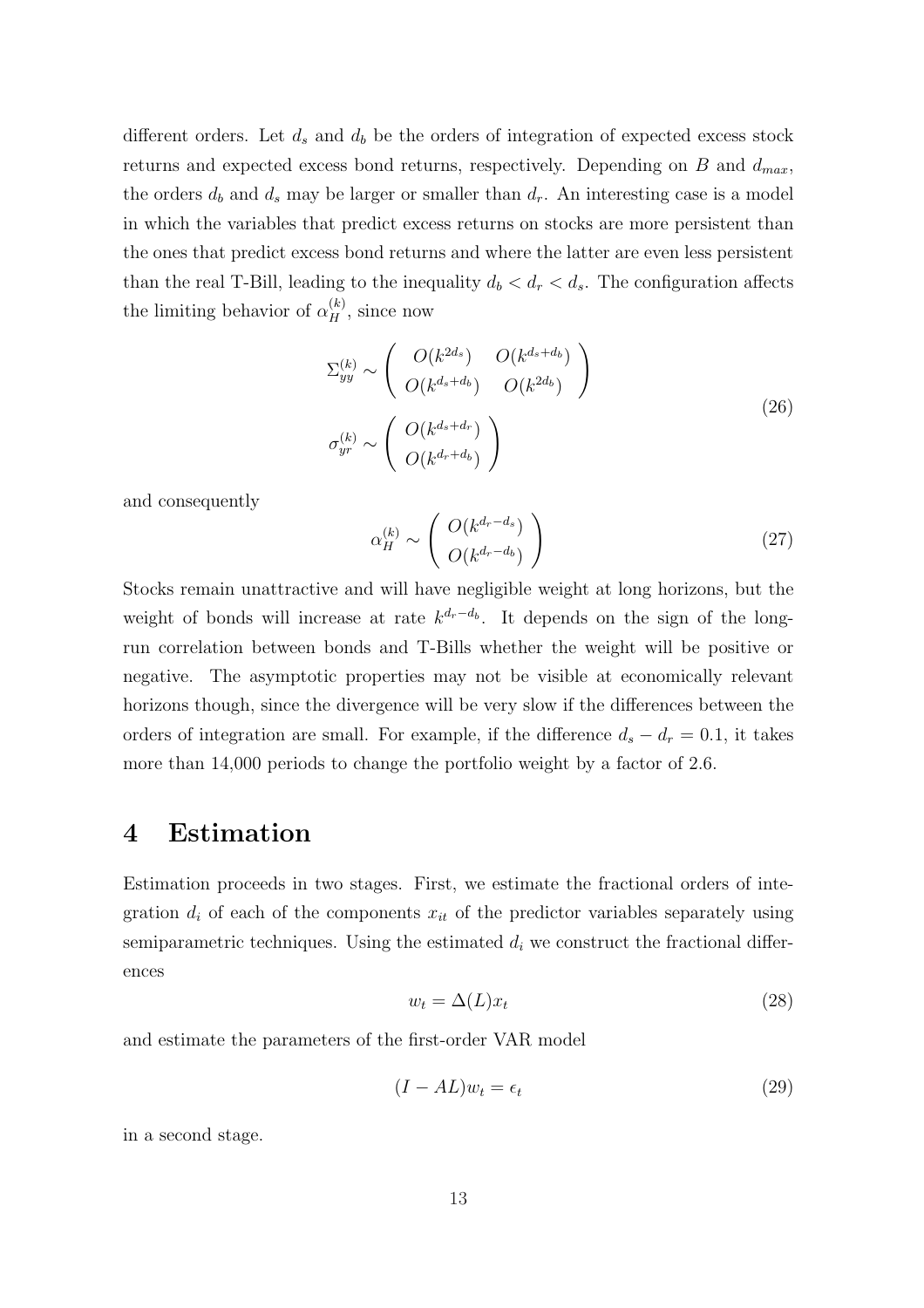Various semiparametric estimators for the long memory parameter d have been suggested: among them, the seminal log periodogram estimator of Geweke and Porter-Hudak  $(1983)$ , the Gaussian semiparametric estimator  $(GSP)$  introduced in Künsch (1987) and intensively studied in Robinson and Henry (1999), and the exact Whittle likelihood estimator (EW) proposed by Shimotsu and Phillips (2005). These estimators are derived in the frequency domain and are based on the behavior of the spectral density function at frequencies close to the origin. These estimators minimize some distance between the periodogram and the spectral density function, or approximations thereof, at low frequencies represented by the first J Fourier frequencies  $\lambda_i = 2\pi j/T$ ,  $j = 1, 2, \ldots, J$ .

There is only limited guidance from asymptotic theory as to which estimator to apply since the data in the current analysis may not conform to the required conditions. Violations could be caused by conditional heteroskedasticity or by extra additive noise. For example, only the GSP estimator was shown to have an asymptotic distribution that is robust to conditional heteroskedasticity (Robinson and Henry (1999)). On the other hand, the EW estimator avoids a well-known theoretical drawback of the GSP estimator given by the dependence of the asymptotic distribution on the underlying degree of long memory.<sup>13</sup> Neither the GSP, nor the EW estimator, is robust against an additive perturbation of a long memory process by white noise. Sun and Phillips (2004) show that this problem is relevant for the time series of real interest rates.

Due to the limitations of asymptotic theory we conducted a small Monte Carlo study on the performance of the estimators mentioned.<sup>14</sup> We considered data generating mechanisms that exhibit exclusively short memory or exclusively long memory or both. All those processes were generated with homoskedastic and  $GARCH(1,1)$ errors and additionally polluted by additive noise. We applied the GSP estimator to levels as well as first differences and the EW estimator. The GSP estimator based on first differences exhibits a large positive bias if applied to stationary  $AR(1)$  processes with nonnegative autoregression parameter. For the processes we considered there is no noticeable difference in performance between the GSP estimator for level data and the EW estimator.

We therefore proceed as follows. We always use the GSP estimator. If the un-

<sup>&</sup>lt;sup>13</sup> The asymptotic theory for the EW estimator requires the mean of the series to be known. Shimotsu (2004) provides a modification of the EW estimator that works with unknown mean.

<sup>&</sup>lt;sup>14</sup> The tables of the Monte Carlo are not reported here, but are available at the website of the second author.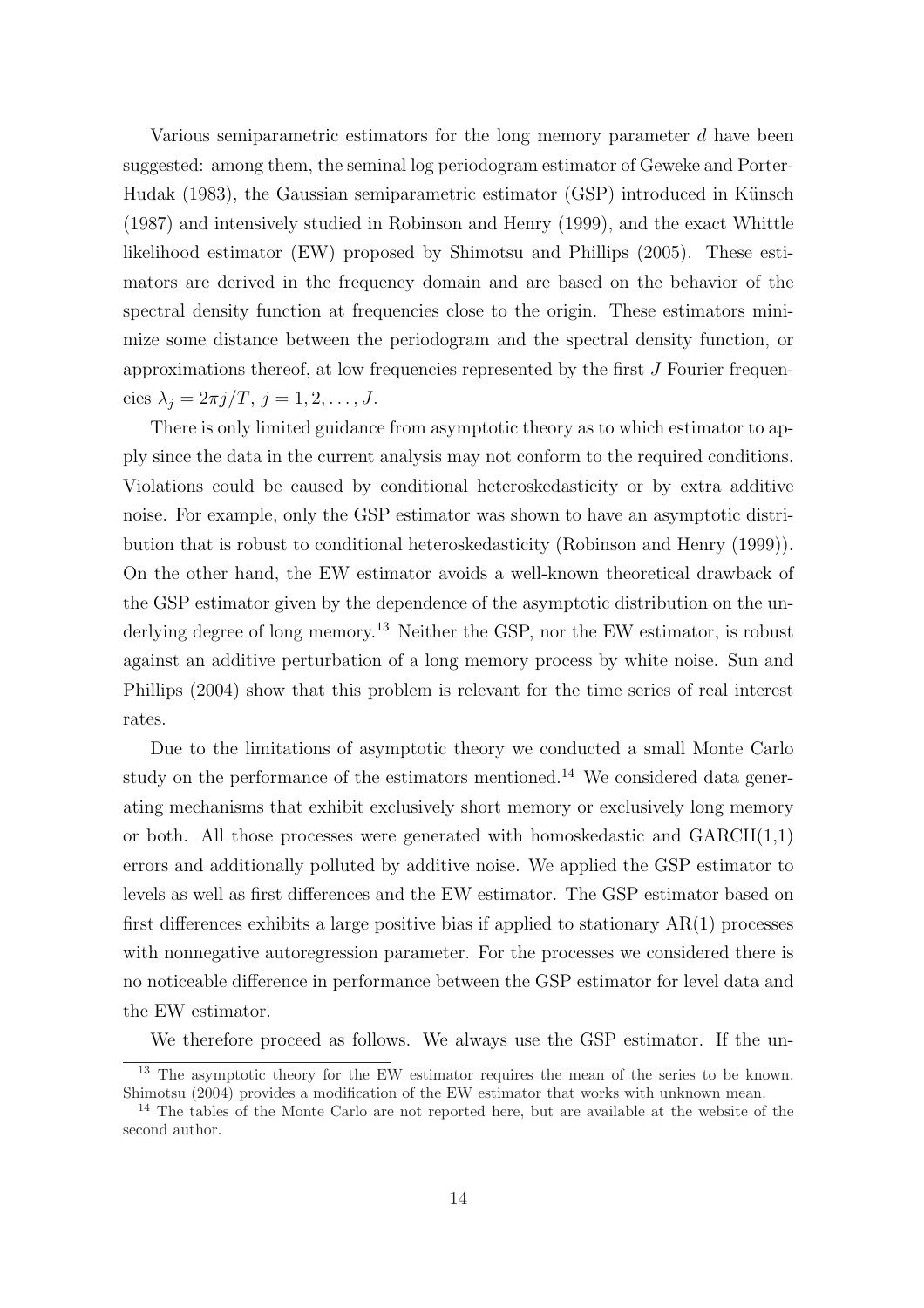derlying data generating mechanism is expected to be nonstationary, we apply the GSP estimator to first differences. If the underlying data generating mechanism may be stationary, we compare the estimates for levels and first differences and use the former if the latter is smaller. In this way we avoid being hit by the positive bias of the GSP estimator based on differences in case of stationary AR processes.

The choice of J, also called bandwidth selection, is important. If the number of Fourier frequencies  $J$  is chosen too large and the underlying data generating mechanism exhibits short memory, e.g. stationary AR-components, then semiparametric long memory estimators are known to be biased. On the other hand, if  $J$  is chosen too small, the estimation variance is larger than necessary. In order to obtain asymptotically valid inference, J has to grow with sample size at an appropriate rate. Henry and Robinson (1996) derive automatic bandwidth selectors for estimating homoskedastic ARFIMA processes by means of the GSP estimator. In our Monte Carlo study we found that the simple rule of selecting  $J = T^{0.5}$  performs better than various automatic bandwidth selectors since the latter selected too many frequencies even in the presence of short memory. In the empirical analysis we report three values for  $J$ , each being the smallest integer larger than  $T^{\alpha}$ ,  $\alpha = 0.45, 0.50, 0.55$ .

Conditional on the semiparametric estimates of  $d_i$  we use the filter  $\Delta(L)$  in (28) to construct  $w_t$ . Since the fractional filter has an infinite AR representation, in practice it has to be truncated. In order to reduce the error due to truncation, we extend the vector of state variables  $x_t$  by about two years of presample observations and use the estimated fractional differences

$$
\hat{w}_t = \sum_{j=0}^{t+7} \Delta_j x_{t-j}
$$

The first-order VAR model (14) for the fractional differences is then estimated by OLS. The stationary VAR(2) model (17) for the levels  $x_t$  is estimated by OLS as well.

For the unrestricted estimation of  $B$  in the prediction equations (11) we also use OLS. The limiting analysis of the portfolio weights (see (??) and (27)) has shown that the implications can differ substantially depending on which predictors are included in the equation for excess returns. As there is also considerable uncertainty about which variables have predictive power for stocks returns, and since regression analysis might overstate the evidence for predictability, we investigate the impact of model selection. Given the sample size, imposing zero restrictions on  $B$  can enhance efficiency. For this we use the method of Sequential Elimination of Regressors (SER) suggested by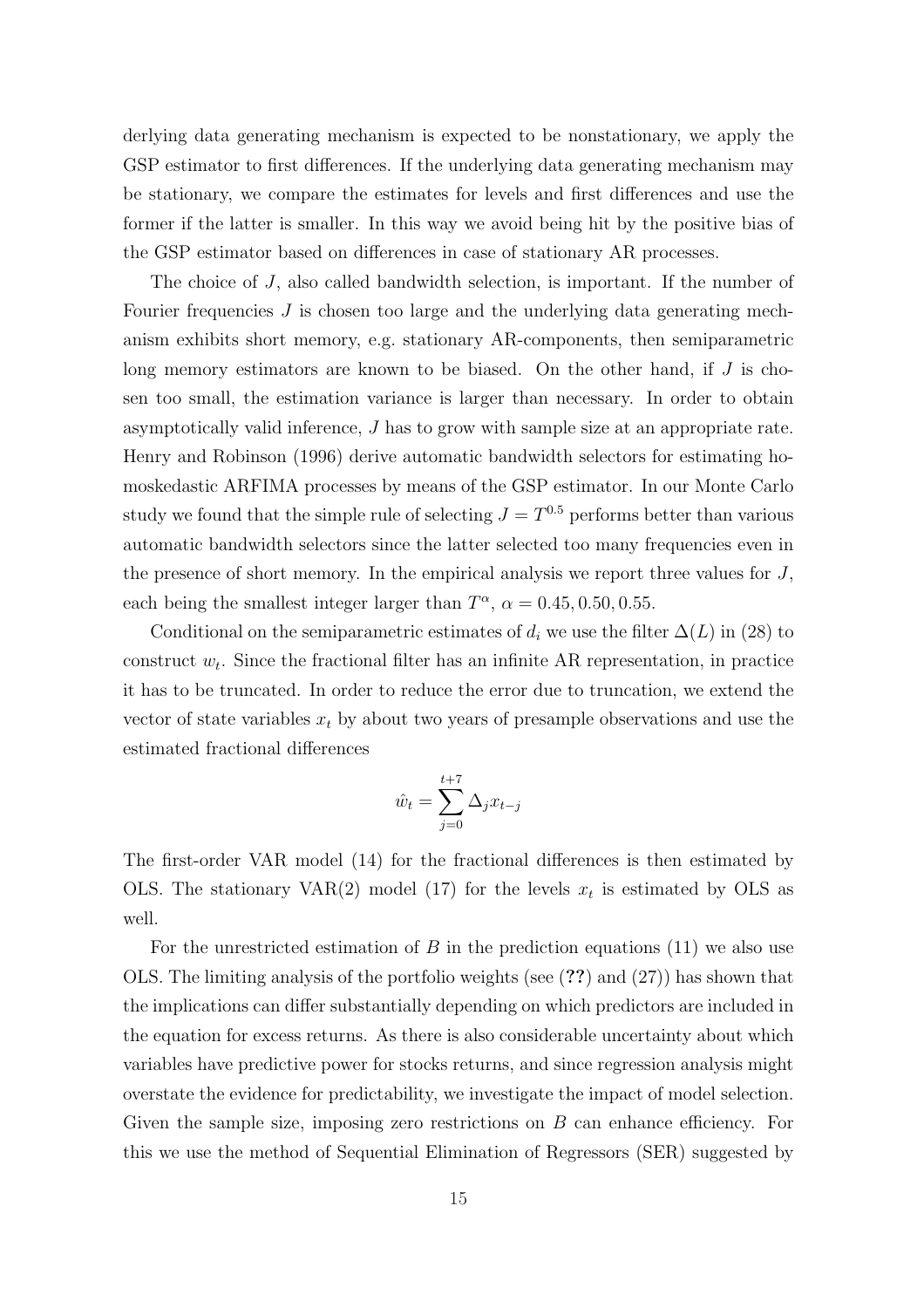Brüggemann and Lütkepohl  $(2001)$ .<sup>15</sup> In each step of this iterative procedure the parameter with the smallest  $t$ -value in absolute value is eliminated if it is smaller than a threshold. This threshold is chosen such that this procedure is equivalent to parameter selection using the Schwarz model selection criterion, see Brüggemann and Lütkepohl  $(2001)$  for details. If restrictions are imposed on the prediction equations or the VAR system, FIML is used.<sup>16</sup>

Note that the OLS estimates and t-statistics have in general non-standard distributions that depend on the degrees of long memory of the regressors and the error, respectively. Although we will report t-statistics in the empirical tables, these have to be interpreted with care.<sup>17</sup>

### 5 Data

In the empirical application we consider the real excess returns on stocks  $(y_s)$  and bonds  $(y_b)$  over the real 3-month T-Bill rate  $(r_{tb})$ . Other predictive variables are the log nominal T-Bill rate  $(r_{nom})$ , the log dividend-price ratio  $(dp)$ , the credit spread  $(cr)$ , and the yield spread  $(spr)$ . We examine quarterly US data for the period 1952:Q1 – 2004:Q2. Details on data sources and data construction are in Appendix B.

The return forecasting variables have been widely used in the empirical literature.<sup>18</sup> The dividend-price ratio is an indicator of fundamental value (similar variables are price-earnings, dividend yield or consumption-wealth ratio). The credit spread is a business cycle indicator. Both are often used as predictors of excess stock returns. At least since Fama (1984) the yield spread is the traditional predictor of excess bond returns. Both the nominal interest rate as well as inflation are factors in term structure models, and thus serve as predictors of both real and nominal interest rates.

Table 1 shows summary statistics. Except for the log dividend-price ratio, the sample statistics are quarterly percentages. The important stylised facts are the high historical equity premium and the low bond premium. In terms of Sharpe ratios

<sup>&</sup>lt;sup>15</sup> These calculations were conducted in JMulti, version 4.2. All other results were calculated in Ox, version 4.1 using the PcFiml package, version 1.01, and the Arfima package, version 1.04.

<sup>&</sup>lt;sup>16</sup> Note that the prediction equations (11) represent fractional cointegration relations. To our knowledge there are no results in the literature on how the potential correlation between the noises of state variables and excess return variables biases OLS or FIML estimates in the presence of fractional cointegration.

<sup>17</sup> See Section 6 in Robinson and Marinucci (2001) for more details.

<sup>18</sup> See Avramov (2002), Cremers (2002) and Goyal and Welch (2007) for extensive references of variables commonly used for predicting stock returns.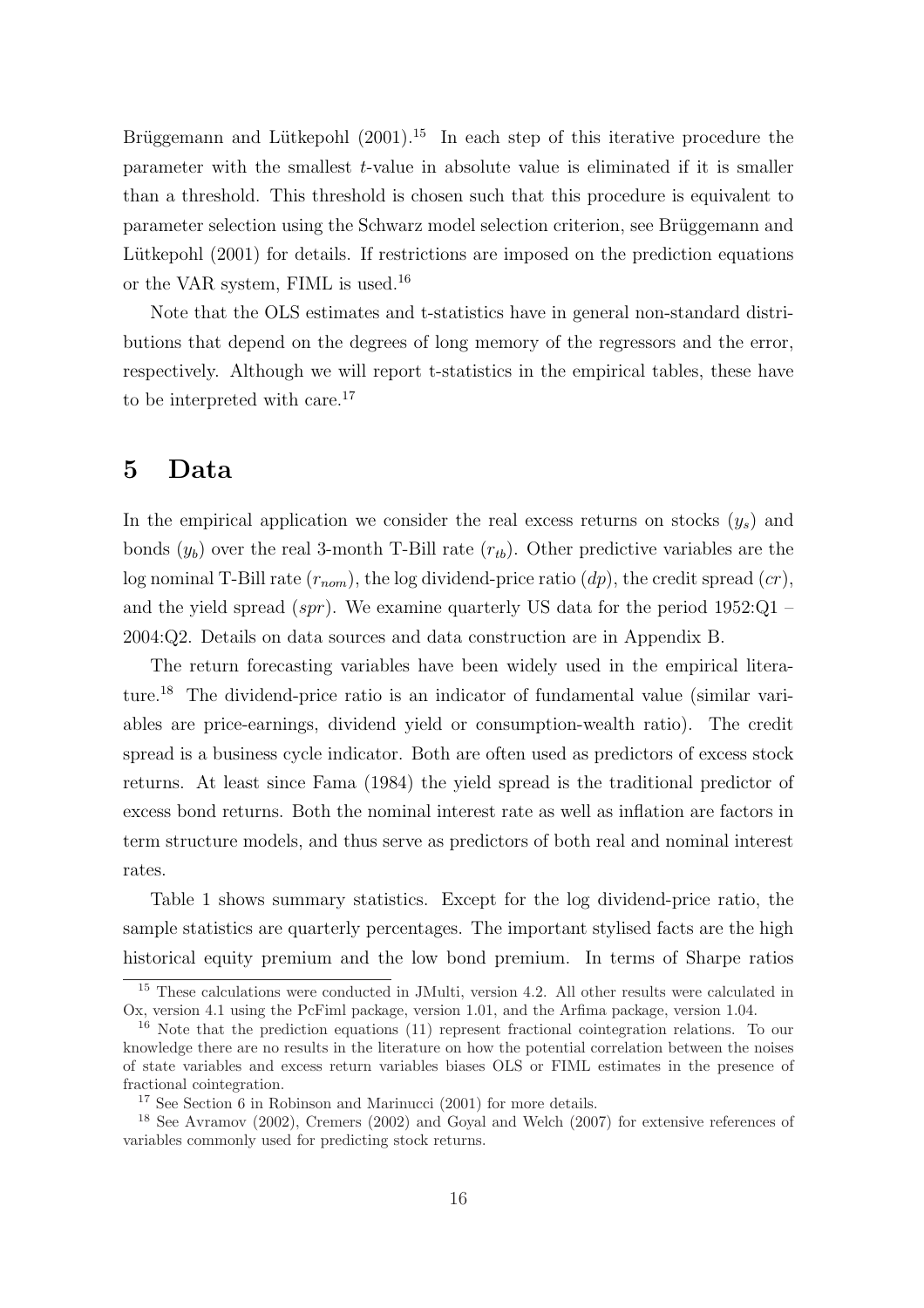stocks are much more attractive than bonds, and hence will dominate the speculative part of a mean-variance portfolio.

Figure 2 shows the autocorrelation functions of the five predictor series. The patterns for the nominal interest rate and the dividend-price ratio are typical for a long-memory process. Autocorrelations are large and decline very slowly. The real interest rate series looks somewhat less persistent: the autocorrelations decline faster and become even negative. The credit spread looks similar to the nominal interest rate, except that the first-order autocorrelation is much lower. The yield spread shows the least signs of persistence; its autocorrelations quickly decline as one would expect for a process with small  $d$ .

### 6 Parameter Estimates

The estimation results concern three different aspects of the model: estimates of the fractional integration parameter  $d$  of the predictor variables; the short-term dynamics of the predictor variables; and the prediction equations for excess returns on stocks and bonds.

#### 6.1 Long Memory

Table 2 reports Gaussian semiparametric estimates of d for each state variable with 11, 15, and 20 Fourier frequencies, respectively. The time series of log real returns and nominal returns of T-Bills and the log dividend-price ratio were differenced once prior to estimation since these series are widely believed to be nonstationary. Since interest rate spreads are expected to be stationary the log credit and log yield spread are estimated in levels. For both the nominal and real T-Bill rate and the dividendprice ratio series the estimates of  $d$  indicate nonstationarity even though for each series the estimates vary with the choice of J. Comparing the three columns one can clearly see the influence of the number of Fourier frequencies. In the sequel we will select the estimates for  $J = 15$ . The term structure and portfolio implications remain qualitatively unchanged, however, if we would select the estimates corresponding to  $J = 20$  Fourier frequencies.

For both the nominal and the real T-Bill rates we find  $d = 0.8$ . These estimates are in line with results in the literature. Sun and Phillips (2004) apply their newly developed bivariate semiparametric estimator to real interest rates and inflation and conclude that the nominal as well as the real interest rate have about the same order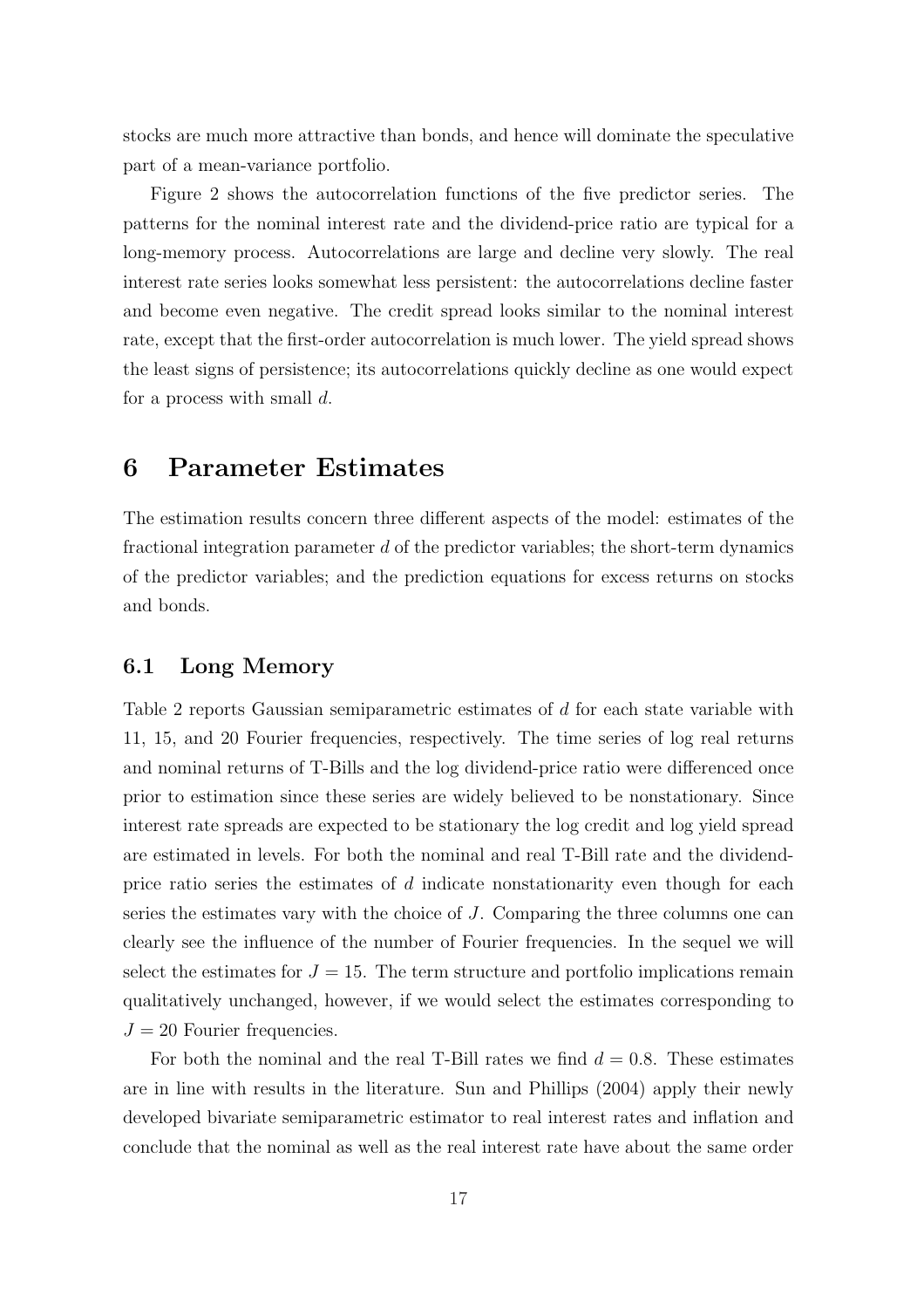of integration which lies between 0.75 and 1. Earlier estimates, e.g. in Shea (1991) and Crato and Rothman (1994), are also often around this value.

The highest value of  $d$  is obtained for the dividend-price ratio. The point estimates of d are around 0.9 and not significantly different from  $d = 1$ . If we use very few frequencies, they are sometimes even above one. Estimates for the credit spread are found to be around 0.5 and thus at the borderline of stationarity. For the yield spread all estimates are within the stationarity region. Except for the dividend-price ratio the benchmark estimates are significantly different from both zero and one.

### 6.2 Predictability

Table 3 reports regression estimates for the prediction equations (11) for excess returns on stocks and bonds. Results for this part of the model are very similar to the general findings in the literature.<sup>19</sup> When all five predictor variables are included in the regression for future equity returns, the dividend-price ratio, the credit spread and the short-term nominal interest rate exhibit a t-statistic above two in absolute value. These three factors are also selected by the Schwarz criterion for model selection. Selecting only variables with t-statistics larger than three in absolute value, the two most important variables are the dividend-price ratio and the nominal interest rate. Both have been shown to be needed together in Ang and Bekaert (2007) and Torous, Valkanov and Yan (2004).

For comparison, because it is such a widely used specification, we also report the univariate model with the dividend-price ratio as the single predictor. It fits much worse than the model with the nominal rate and credit spread. Both the  $R^2$ of the equation and the t-statistic of the parameters are much lower than in the multivariate prediction model. Interestingly, and important later on, the coefficient of the dividend-price ratio is only half the magnitude of the  $dp$  coefficient in models where the nominal interest rate is included as well.<sup>20</sup> A similarly much poorer fit is obtained when only the nominal interest rate is included. Again we see that the parameter estimate in the univariate prediction model is much smaller than it is in the multivariate regression.

The predictable component of bond returns is related to the term spread. This is the only predictor in the multivariate regression with a t-statistic above two. The

<sup>19</sup> See for example Campbell and Viceira (2005) and Campbell, Chan an Viceira (2003).

<sup>&</sup>lt;sup>20</sup> See also tables 2 and 3 in Ang and Bekaert (2007). For their quarterly post-1952 samples for four different countries they report that the dividend-price parameter increases when the nominal rate is added to the predictive regression.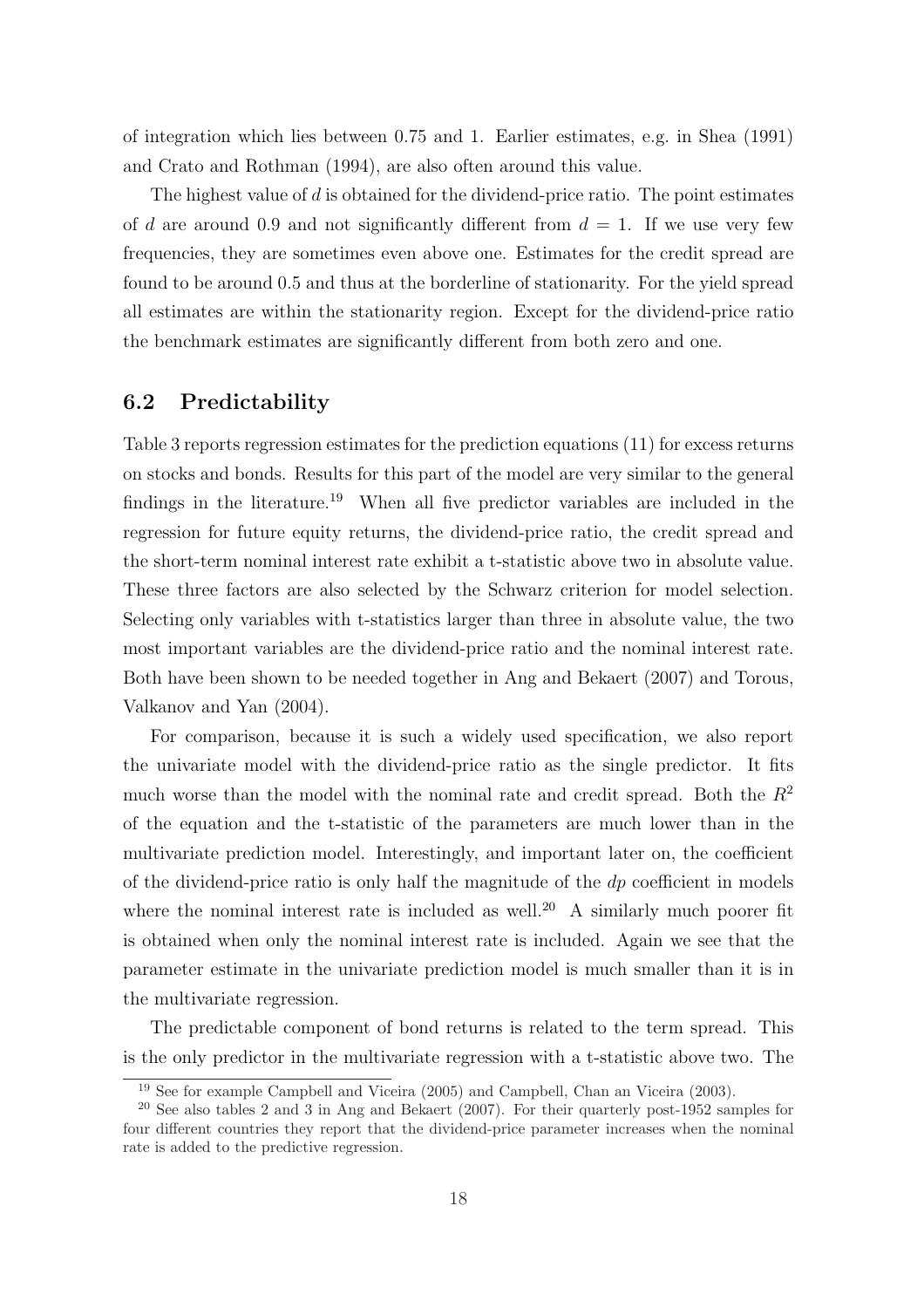coefficient on the yield spread implies that high values of the spread predict a downward move in the long-term bond yield, which is the typical result in empirical term structure models. The yield spread is also the only selected by the SER procedure based on the Schwarz criterion.

The Schwarz based specification is our benchmark model for the term structure of risk. The real T-Bill return does not appear in both prediction equations. It is still an important state variable, however, since it is the return on one of the asset classes that is available to the investor.

### 6.3 Short-term dynamics

Using the estimates  $\hat{d}_i$  for each of the state variables we have constructed the fractionally filtered data  $\sum_{j=0}^{t+7} \hat{\Delta}_j x_{t-j}$ . The filter removes most of the autocorrelations from the time series of  $r_{tb}$ ,  $r_{nom}$  and dp. Table 4 contains the results for the first-order VAR for the filtered data. The upper panel provides an estimate of the unrestricted parameter matrix A. After filtering out the persistence with a high value of  $d$ , the diagonal elements for  $r_{tb}$ ,  $r_{nom}$  and  $dp$  in A are all small. For the yield spread the diagonal element is much larger, but still far from unity. Interest rate dynamics are complicated, since all five state variables exhibit large t-statistics in the equation for the real T-Bill rate.<sup>21</sup> The credit spread looks significant in four of the five equations, the exception being the dividend-price ratio equation. The dividend-price ratio is almost a pure univariate process without any interaction with the other predictor variables. The estimated process for  $dp$  is thus very close to the stylised model used in the motivating example in section 2.

The lower panel presents a more parsimonious model based on model selection using the Schwarz criterion. This is the benchmark model for the implications.

Table 5 reports the residual covariance structure for the benchmark model of excess returns and state variables. In the residual covariance matrix the most important number is the large negative correlation of  $-0.96$  between news in the dividendprice ratio and unexpected stock returns. This is the main driver of mean reversion patterns in the term structure of equity risk. In contrast, whereas the nominal shortterm interest rate is an important predictor of stock returns, the innovations to the interest rate have a very low correlation with unexpected returns. This means that the nominal interest rate does not create a mean reversion effect in equity returns.

<sup>√</sup> <sup>21</sup> Due to the two-step estimation procedure the estimates of  $A$  may in general not show standard T-asymptotics. Therefore, the t-statistics in Table 4 have to interpreted with care.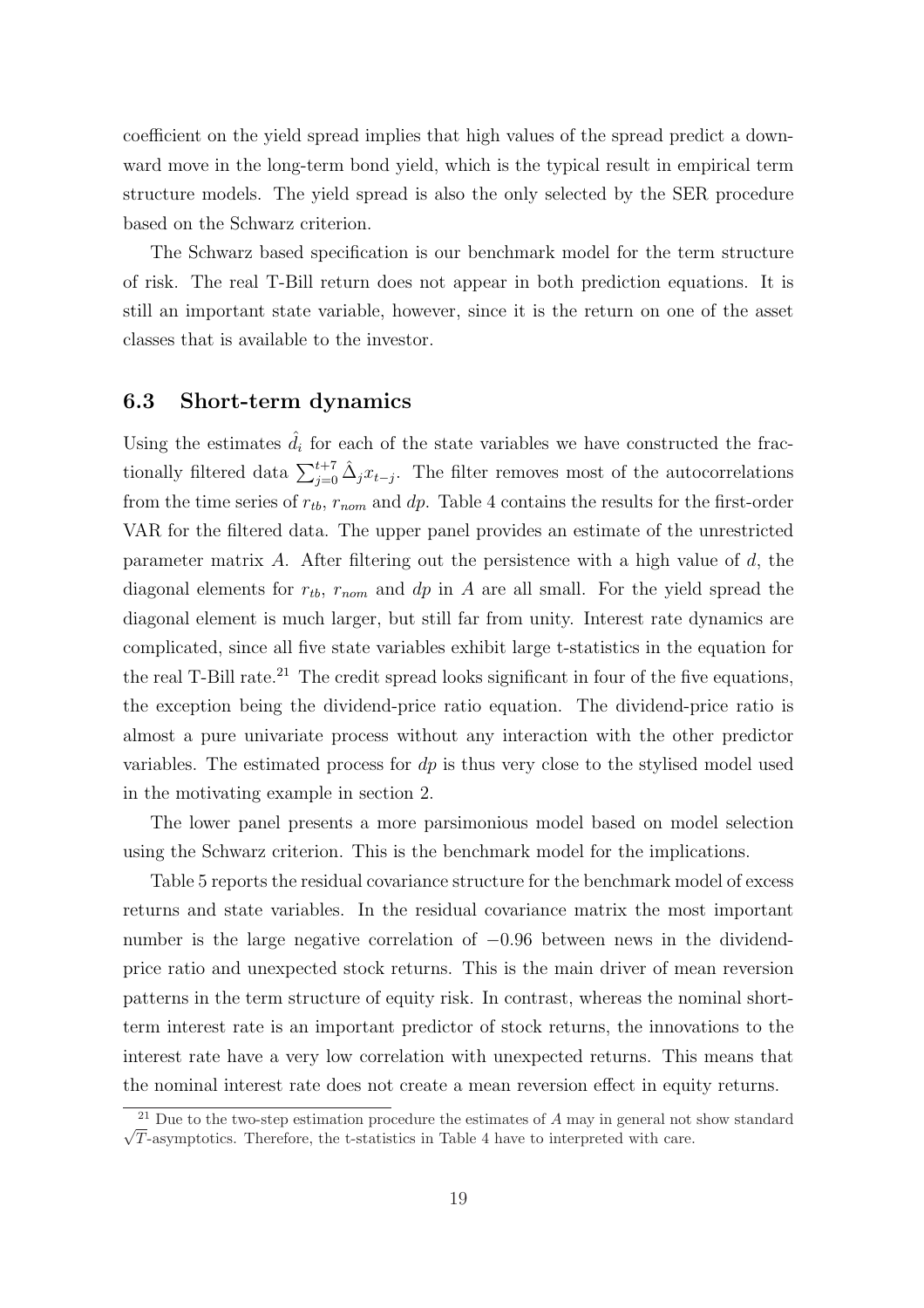We only report the covariance matrix for the benchmark model. The covariance estimates are only minimally different for models with different specifications for either the prediction equations for excess returns (different  $B$ 's) or models with different state variable dynamics (different A or stationary VAR). The main features are always the same.<sup>22</sup> We do not report and discuss parameter estimates for the stationary VAR(2) model. The estimation results are very similar to results reported in other studies. We will only discuss the implications of the  $VAR(2)$  in comparison to the fractional model.

### 7 Implications

We start our discussion of the implications for the term structure of risk with the multivariate model resulting from the model selection. In table 3 this corresponds to the results labeled Schwarz for the prediction equations for stocks and bonds. We combine these prediction equations with two different assumptions about the dynamics of the state variables. The first model is the fractionally integrated system; the other the unrestricted second-order stationary VAR. Figure 3 shows the term structure of risk for the three asset classes under the alternative assumptions.

Most striking are the results for stocks. For horizons up to two years, the fractional model and the stationary VAR are almost identical and both imply mean reversion. After the two year horizon the term structure for the stationary VAR continues its downward slope towards a long-run annual risk of 8% at a 15 year horizon similar to the results in Campbell and Viceira (2005). The fractional model, however, has very different implications beyond the minimum at the two-year horizon. The term structure rises steeply towards levels far above the initial volatility level. Since the only difference between the fractional model and the stationary VAR is in the dynamics of the state variables, the steep upward slope is evidently related to the long-memory properties of the model. The results are robust to minor changes in the dynamics of the state variables. The same patterns arises if we use the fully unrestricted A matrix instead of the restricted A from the model selection. It also does not matter if we use the estimates of d with  $m = 20$  periodogram frequencies (see third column of table 2). The results are also not due to the higher value of d for the dividend-price ratio relative to the two interest rates. We considered a model in which we lowered the long-memory parameter for the dividend-price ratio to 0.8, the same as the two

<sup>&</sup>lt;sup>22</sup> When we report results for the term structure or portfolios for a particular model, we always use the complete set of estimates for that model.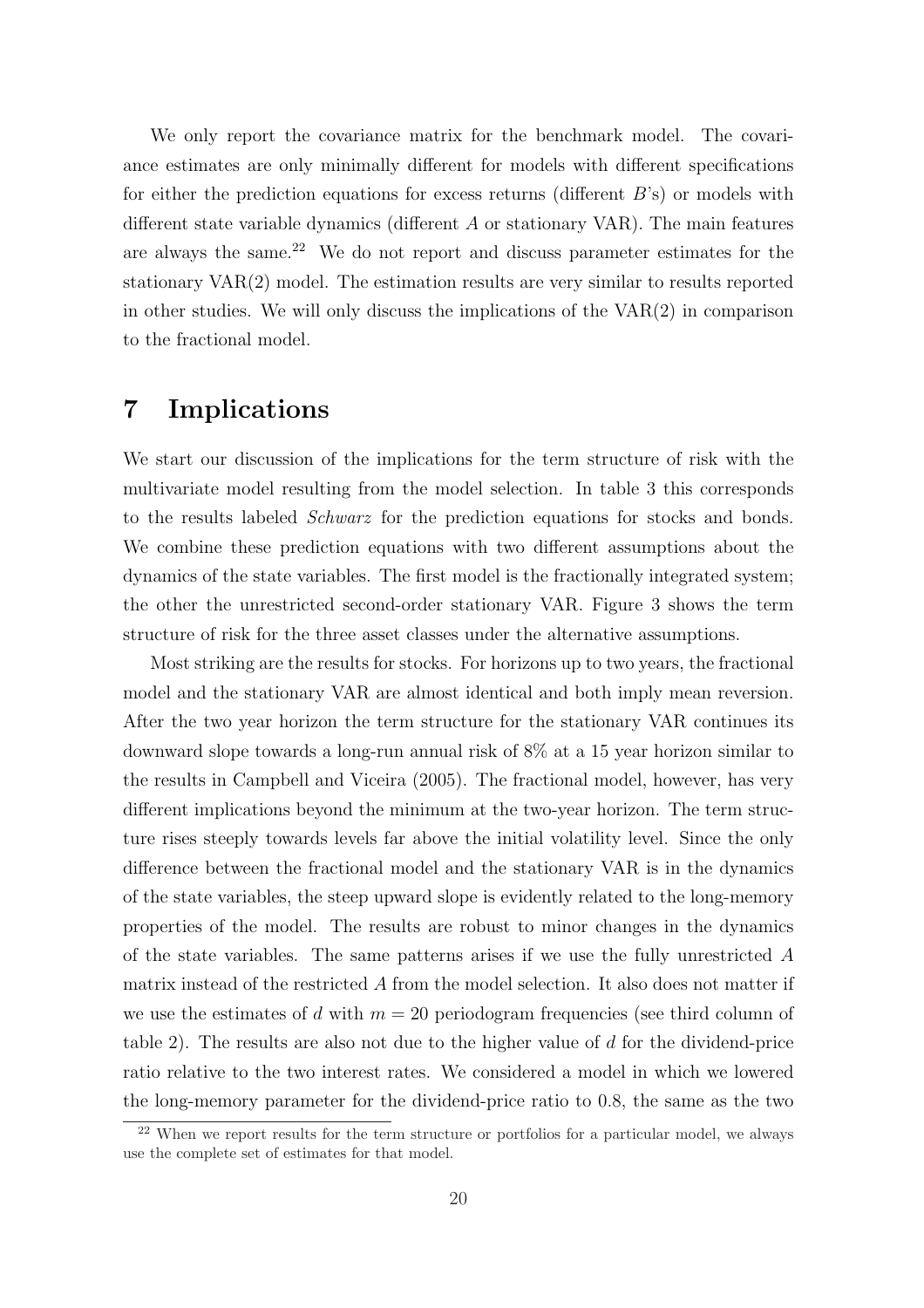interest rates, and obtained essentially the same figures.

For the other two asset classes we don't see a similar steep increase. In the fractional model the risk of bills continuously increases relative to long-term bonds. The real returns of bonds become equally risky as the long-run returns on rolling over short-term bills. For bonds the term structures implied by the stationary VAR and the fractional model remain very similar up to the six year horizon.

As the results show such a much more extreme term structure for stock returns than the univariate example in section 2 (see figure 1), we investigated in more detail what causes the steep term structure and the exceptionally large long-run risk of equity. Contrary to the robustness with respect to changes in  $A$  and  $d$ , the implied term structures appear very sensitive to the specification of the prediction equation. Most important is the interaction between the dividend-price ratio and the nominal interest rate. First consider a model with only the dividend-price ratio (see the column labeled  $DivP$  in table 3). This is the multivariate model that is most closely related to the univariate model in section 2. Parameters A and d are the same as in the benchmark model.<sup>23</sup> The top panel of figure 4 shows the term structure for this model. The steep increase for equity risk has disappeared. Mean reversion is now equally strong in the fractional model as in a stationary VAR. This is due to two effects. First, the coefficient of the dividend-price ratio in the prediction equation  $(b_{s,dp})$  is much smaller in this model. As a result there is considerably less volatility due to time-varying expected returns at the cost of somewhat less mean reversion. Second, the nominal interest rate and the credit spread are no longer included. Since the shocks to these two predictors are only weakly correlated with unexpected stock returns, they did not contribute to any form of mean reversion effect in the benchmark model. So setting their prediction coefficients in  $B$  equal to zero reduces the volatility of expected returns. Of the two excluded predictors the nominal interest rate has the higher d and the larger volatility. Therefore the short-term interest rate is the main driver of the incredibly steep term structure of equity in figure 3.

Thus, the steeply increasing term structure at horizons beyond two years is not due to the dividend-price ratio, even though it is the time series with the highest point estimate of d. Theoretically the term structure will still be increasing in the long run, but this is only visible when we would plot the term structure of risk over an horizon of 40 years or more.

The steep increase also disappears if the dividend-price ratio is replaced by the

<sup>&</sup>lt;sup>23</sup> The residual covariance matrix  $\Sigma$  has been re-estimated, since residuals of the prediction equation for equity returns are slightly different due to the further restrictions on B.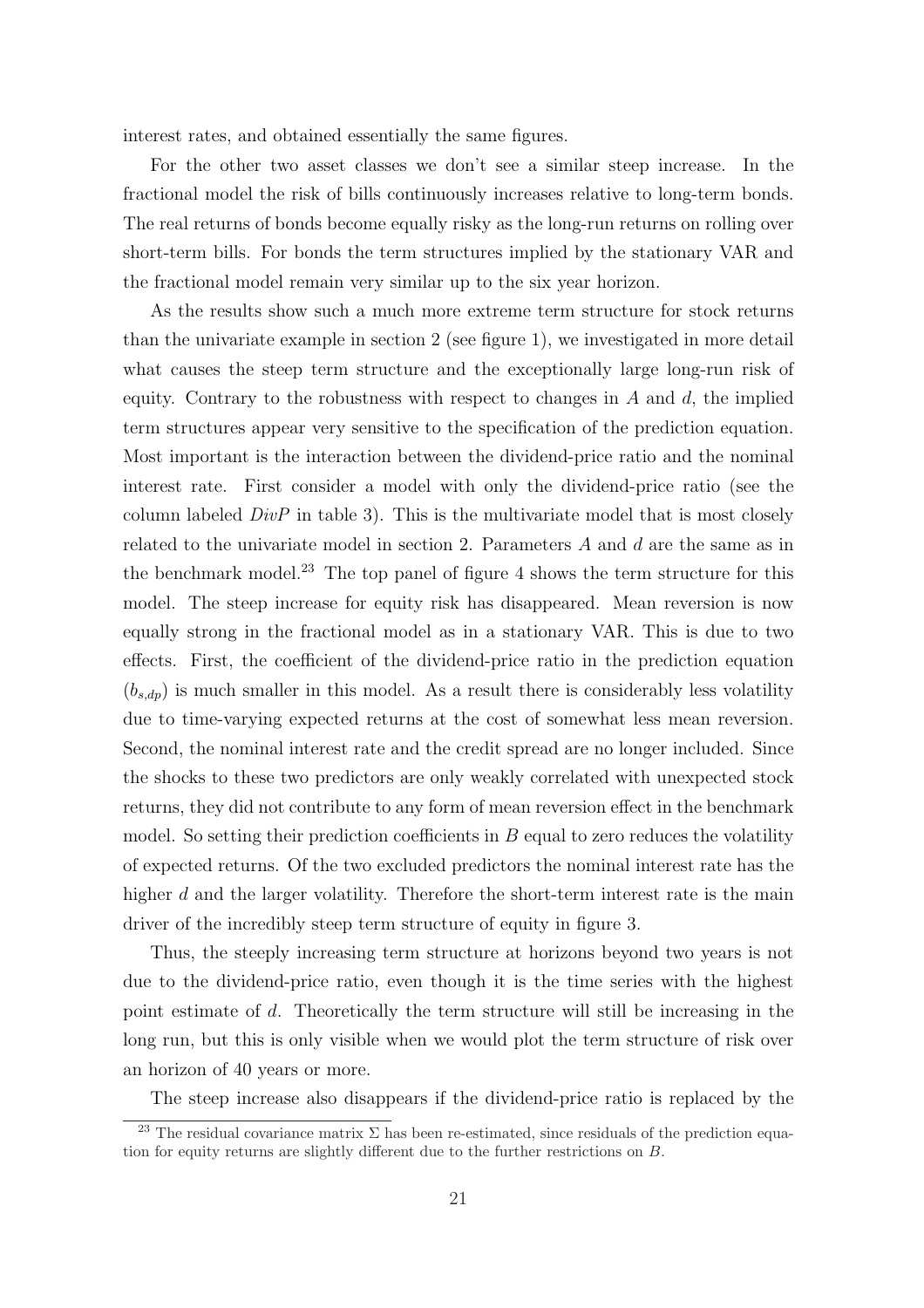nominal interest rate as the only prediction variable in the stock prediction equation (column RNom in table 3). Leaving the rest of the model as in the benchmark model (except again a minor change due to re-estimating  $\Sigma$ ), the lower panel of figure 4 shows a term structure for stocks that is much flatter and without any form of mean reversion. The explanation is that without the dividend-price ratio the predictive power of the model has almost disappeared. Even the coefficient on  $r_{nom}$  in B is much lower than in the benchmark model. To obtain interesting patterns in the term structure, predictability is required. When  $B$  is close to zero, however, as in this model, the term structure for stocks will obtain the same rate of increase as the real T-Bill, since the real stock return is the excess return plus the real T-Bill return, which is still persistent.

We conclude that the results in the benchmark model are caused by the interaction between the dividend-price ratio and the nominal T-Bill rate. When each of them is included on its own, the term structure is either mean-reverting or relatively flat. When both are included the term structure is initially mean-reverting, but rapidly rises beyond the two-year horizon. Our results are thus complementary to Ang and Bekaert (2007). They conclude, after careful econometric testing, that dividend yield and the nominal interest rate jointly produce significant predictability over short horizons. Our results show that models in which both possibly non-stationary predictors are considered jointly lead to very different implications about the long-term risk of equity.

Equally important for portfolio implications are the correlations. For the benchmark model figure 5 shows all pairwise correlations between the real returns at different horizons. The most striking difference between the implications of the fractional and stationary models is in the correlations between real returns on long-term bonds and on 3-month T-Bills. Starting above 0.3, the correlation structure resulting from the fractional model drops to as low as zero within the first year but subsequently grows to more than 0.7 at the 15-year horizon and will eventually converge to one. This implies limited diversification possibilities between bonds and bills. The explanation for the large long-run correlation comes from the structure of the prediction equation for excess bond returns. The only important predictor is the yield spread. Since the yield spread has a low  $d$ , the long-term fluctuations of real bond returns, i.e. excess returns plus the real T-Bill, are dominated by the real T-Bill rate. The real T-Bill rate is thus a common factor in both. This level factor determines the term structure of interest rates for long-horizon decisions. The pattern generated by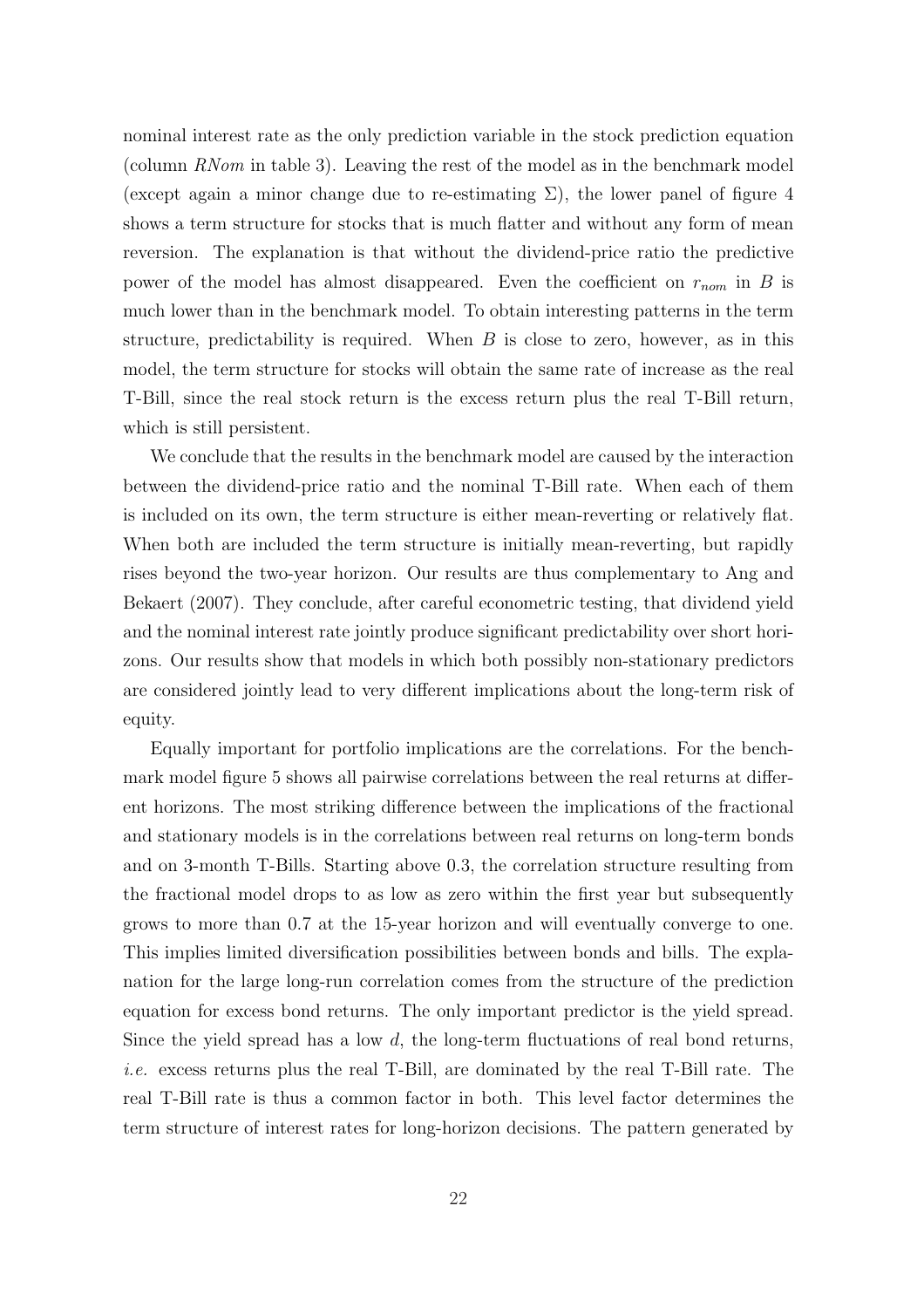the stationary VAR estimates is completely opposite, however, falling from the same 0.3 to -0.5 at long horizons. In the stationary VAR the yield spread remains much more important for long-run movements in the term structure. A stationary VAR allows more diversification benefits than the long-memory model.

The correlation between real returns on stocks and on 3-month T-Bills is affected by long memory as well. Differences are less important here, as at least the different models agree on the sign and the order of magnitude.

Having discussed the covariance properties of the asset returns the implications for the minimum variance portfolio are straightforward. Figure 6 shows the weights of stocks, bonds and bills as a function of the investment horizon. Stocks have a small weight at all horizons. Despite their mean reversion at shorter horizons, they have by far the largest volatility. The main difference between the long-memory model and the stationary  $VAR(2)$  is in the weights for bonds and bills. In both models the long-term volatility of bonds is larger than that of bills with the difference getting smaller at longer horizons. In the long-memory model bonds and bills are strongly positively correlated and for this reason bills dominate bonds at long horizons. In the stationary model the long-term correlation between bonds and bill is negative, and therefore the weight of bonds increases with the horizon.

In the figure we have plotted the portfolio weights up to a horizon of fifteen years. From the theoretical results in (27) we know the limiting behavior as  $k \to \infty$ . In the benchmark model B is restricted such that  $d_b < d_r < d_s$  and thus the weight of stocks will go to zero, while the weight of bonds will increase without bound. Due to the positive correlation between bonds and bills, and the higher volatility of bonds, the weight of bonds will become more and more negative the longer the horizon, while the weight of bills will be more than 100%. Imposing short-sell constraints the minimum variance portfolio will be 100% in bills as it already is at the fifteen year horizon. This is opposite from the results in Campbell and Viceira (2002) who show that longterm bonds are the preferred asset class for long-horizon risk-averse investors. That conclusion thus depends on the time series properties of interest rates.

For both sets of minimum variance portfolios, implied by either the fractional or the VAR $(2)$  model, we compute the volatility  $(21)$  under both assumptions on the dynamics of the state variables. This leads to four different estimates of the risk (two portfolios each under two dynamic models). Figure 7 shows the results. The risks displayed by solid lines are computed under the fractional dynamics of the state variables whereas dotted lines represent the risks under stationary dynamics.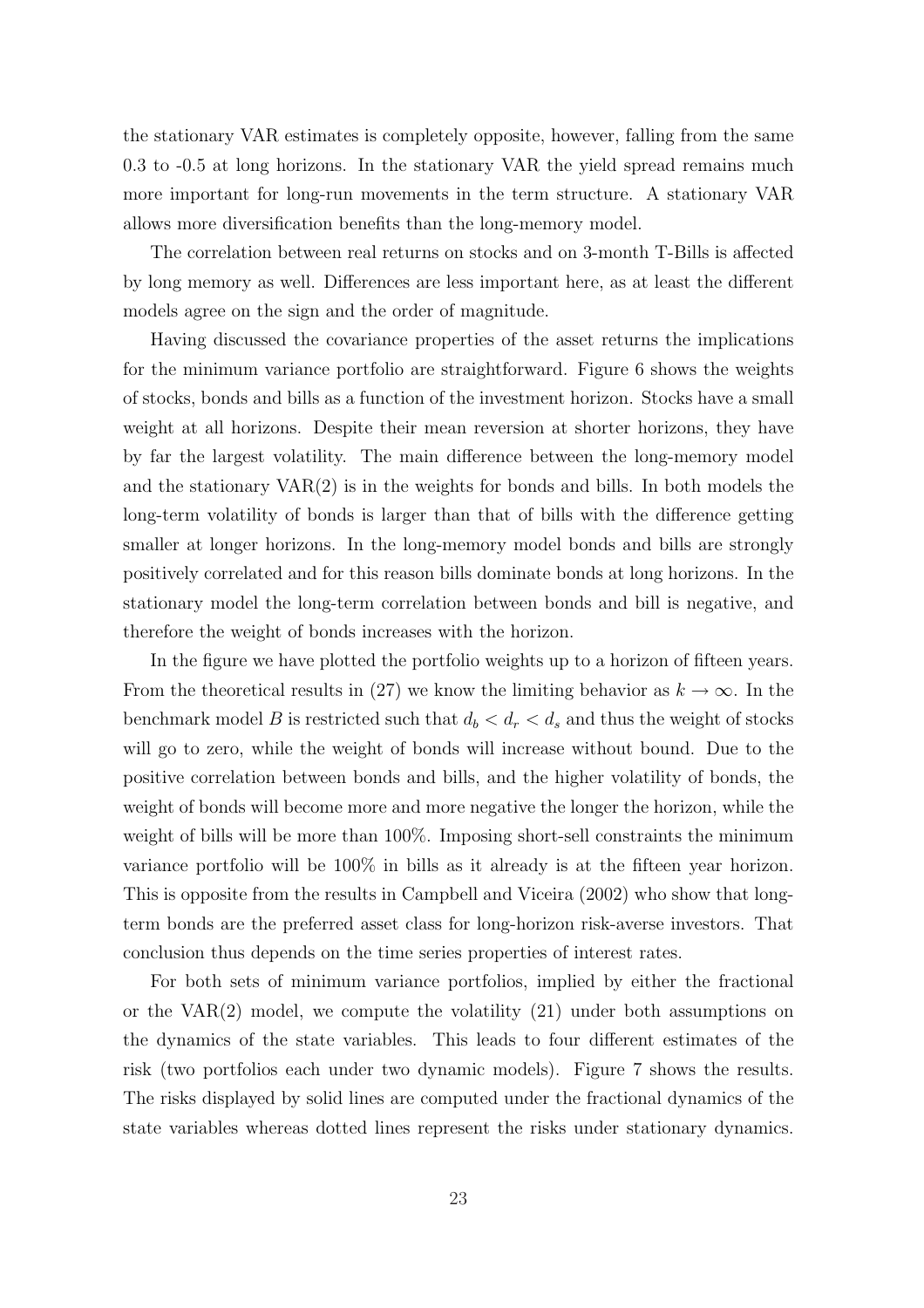The figure highlights that the difference between the two models is due to the risk implied by the state variable dynamics and thus the risk model. For the overall risk assessment of a position the choice of the risk model is much more important than the actual composition of the minimum variance portfolio. Since both portfolios agree that stocks are a minor proportion of the minimum variance portfolio, the strong rise of equity risk, which was so dominant in figure 3, does not show up in figure 7. Since the portfolio weight of bills is above 80% in any portfolio setup, the risk of the minimum variance portfolio by and large mimics the term structure of risk for real returns on T-Bills in figure 3.

### 8 Conclusion

Expected returns on stocks and bonds depend on predictor variables that exhibit long memory. For commonly used predictors as the dividend-price ratio and nominal as well as real interest rates our estimates of the order of integration of these predictors are around  $d = 0.8$ . This fractional integration has a number of implications for long-term portfolio management. First, with persistent predictors the volatility of expected returns becomes an important source of risk relative to models where expected returns are constant or subject to stationary fluctuations. This source of risk becomes relatively more important the longer the investment horizon. As a result the estimated total risk of all asset classes is much higher at long horizons in a model with fractionally integrated predictors.

Second, the persistence in interest rates leads to a strong positive correlation of the cumulative returns of long-term bonds and short-term bills. This strong correlation for long horizons is independent of predictability of excess returns as long as the real return of T-Bills exhibits long memory. Long-term bonds and short-term bills become close substitutes in the minimum variance portfolio of a long-term investor. With stationary time series for interest rates a risk-averse long-term investor will invest a large fraction of his wealth in long-term bonds. In the model with fractional integration, the minimum variance portfolio is close to 100% in bills.

Third, introducing persistence can lead to even stronger mean reversion in equity returns at short to medium horizons. Mean reversion is related to the negative covariance between the unexpected returns and future expected returns. The more persistent the predictor variable, the stronger the effect of a shock on future expected returns.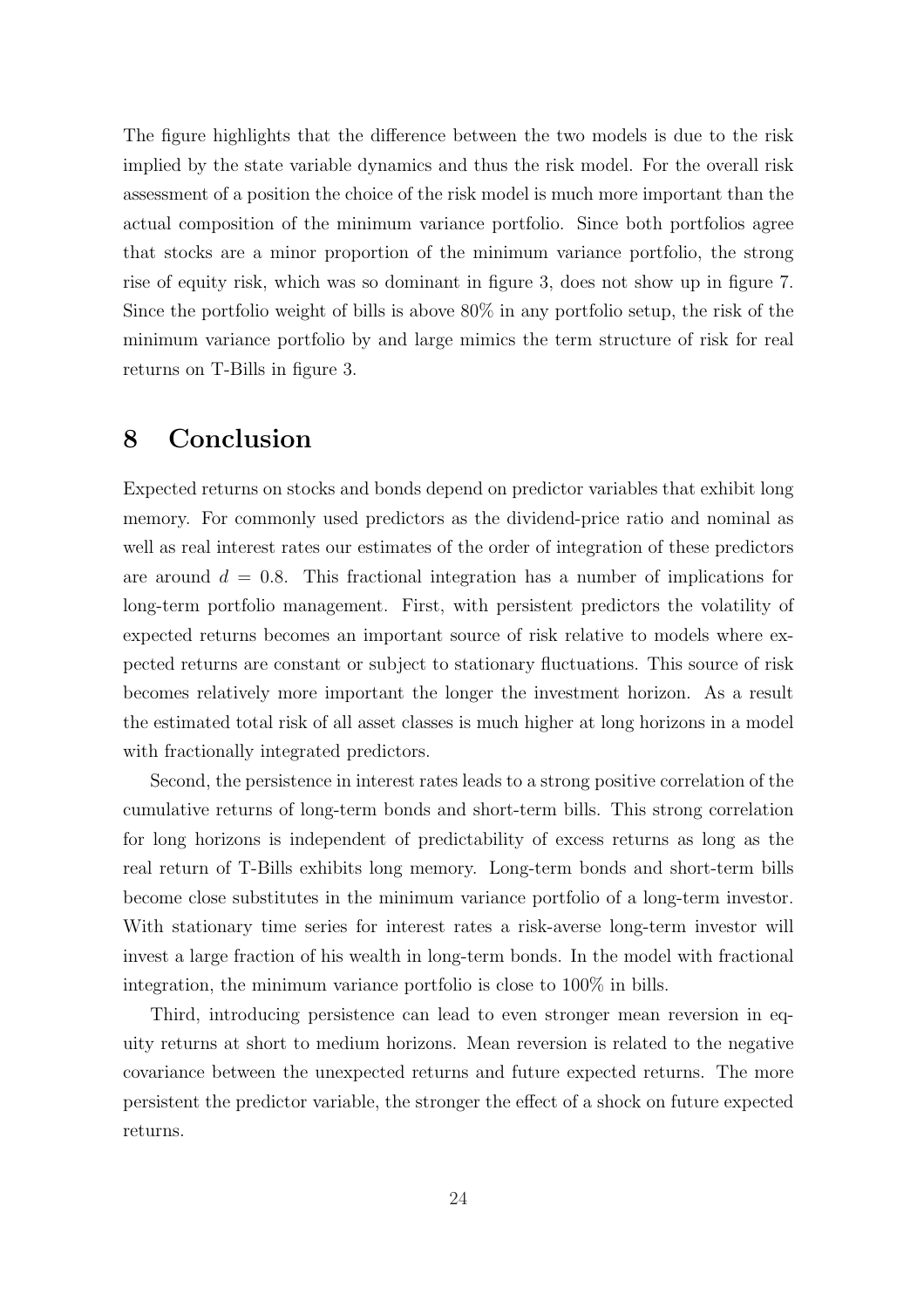Fourth, in particular we find that the combination of the dividend-price ratio and the nominal short-term interest rate leads to much higher risk estimates for stocks compared to a stationary VAR. In models without the nominal rate we observe the usual mean reversion with a downward sloping term structure of risk.

Our results show that the term structure of risk also depends very heavily on the estimates for the prediction model of the excess returns of stocks and bonds. While OLS estimation of the prediction equations for stock and bond returns is simple, it can possibly be improved upon in terms of efficiency by alternative estimators, including system estimators such as Kim and Phillips (2001) or Chen and Hurvich (2003). Furthermore, selecting reliably relevant regressors remains an open and important issue since estimators and the corresponding t-statistics do in general have no standard asymptotics when some regressors are nonstationary and fractionally cointegrated. The resulting parameter uncertainty is not taken into account by the term structures and global minimum variance portfolios. In principle a full Bayesian approach could do this.

## Appendix A Term Structure of Risk

Below we derive the term structure of risk as the covariance matrix of the innovations of the cumulative log real returns. The covariance is constructed from the covariance matrix of cumulative excess returns, the variance of the cumulative real T-Bill rate and the covariances between excess returns and the real T-Bill rate. Starting point is the joint dynamic process for excess returns and state variables defined in (11) and (12). We repeat those below omitting the constant terms

$$
y_t = Bx_{t-1} + u_t \tag{A1}
$$

$$
x_t = \sum_{j=0}^{\infty} \Theta_j \epsilon_{t-j} \tag{A2}
$$

Substituting (A2) into the prediction equation (A1) we obtain the implied process for excess returns as

$$
y_t = B \sum_{j=0}^{\infty} \Theta_j \epsilon_{t-j-1} + u_t
$$
 (A3)

Define

$$
z_t = \left(\begin{array}{c} y_t \\ x_t \end{array}\right)
$$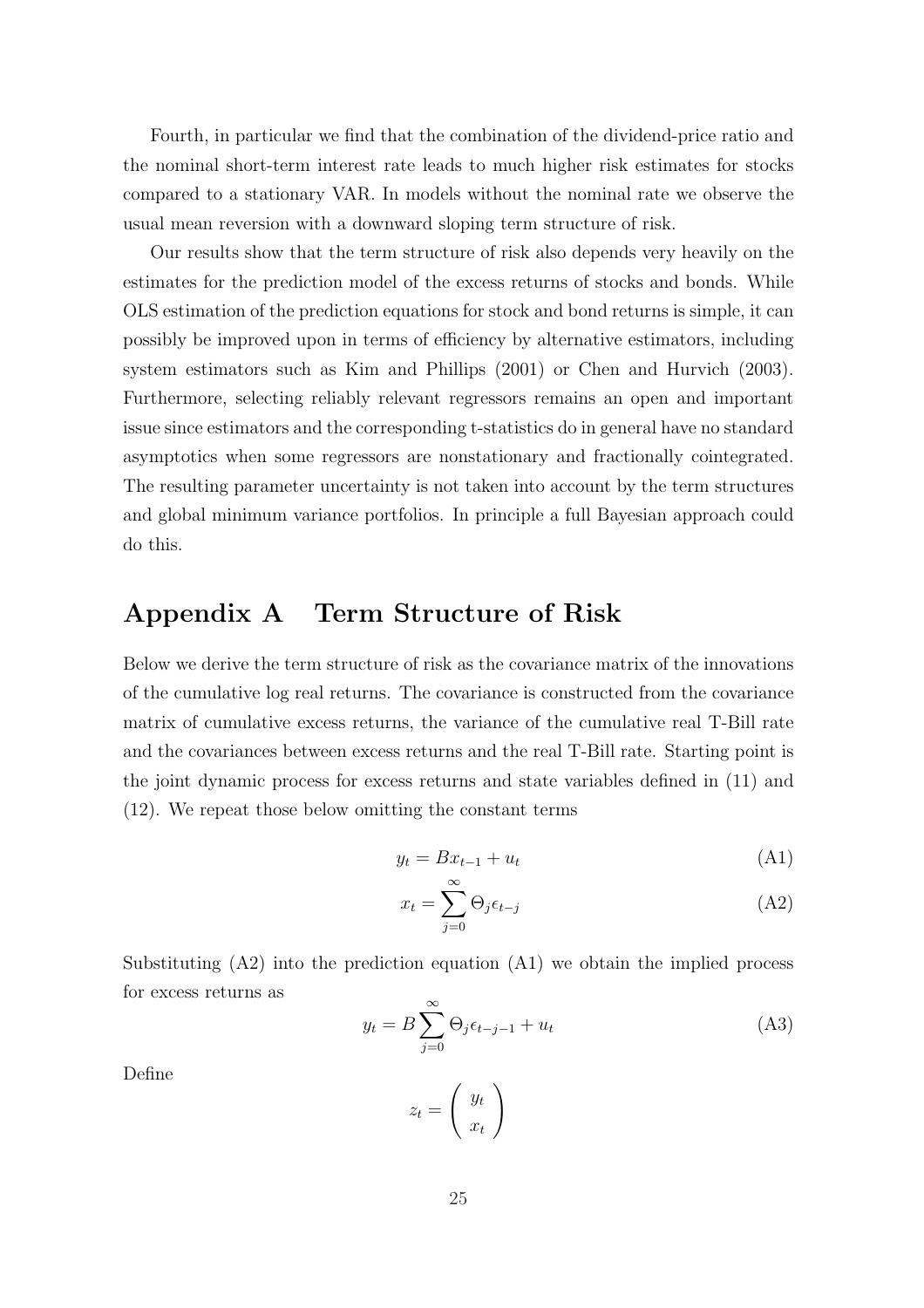and combine (A2) and (A3) to obtain the joint process

$$
z_t = \sum_{j=0}^{\infty} C_j \nu_{t-j}
$$
 (A4)

where the innovations

$$
\nu_t = \left(\begin{array}{c} u_t \\ \epsilon_t \end{array}\right)
$$

have  $((n + m) \times (n + m))$  covariance matrix (13)

$$
\Sigma = \begin{pmatrix} \Sigma_{uu} & \Sigma_{u\epsilon} \\ \Sigma'_{u\epsilon} & \Sigma_{\epsilon\epsilon} \end{pmatrix},
$$

and the coefficient matrices  ${\cal C}_j$  are given by

$$
C_0 = \mathbf{I}_{n+m},
$$
  
\n
$$
C_j = \begin{pmatrix} \mathbf{0}_{n \times n} & B\Theta_{j-1} \\ \mathbf{0}_{m \times n} & \Theta_j \end{pmatrix} \quad \text{for } j > 0
$$
\n(A5)

For future reference we also define the cumulative impulse responses

$$
D_j = \sum_{i=0}^j C_i
$$

$$
\Xi_j = \sum_{i=0}^j \Theta_i
$$

We are interested in the covariance properties of the cumulative process

$$
Z_{t+k}^{(k)} = \sum_{\ell=1}^{k} z_{t+\ell} \tag{A6}
$$

for various fixed values of k. The  $\ell$ -period ahead forecast of  $z_t$  is given by

$$
E_t[z_{t+\ell}] = \sum_{i=\ell}^{\infty} C_i \nu_{t+\ell-i} = \sum_{i=0}^{\infty} C_{i+\ell} \nu_{t-i}
$$
 (A7)

implying that the  $\ell$ -period innovation can be written as

$$
z_{t+\ell} - \mathsf{E}_t[z_{t+\ell}] = \sum_{i=0}^{\ell-1} C_i \nu_{t+\ell-i} = \sum_{i=1}^{\ell} C_{\ell-i} \nu_{t+i}
$$
 (A8)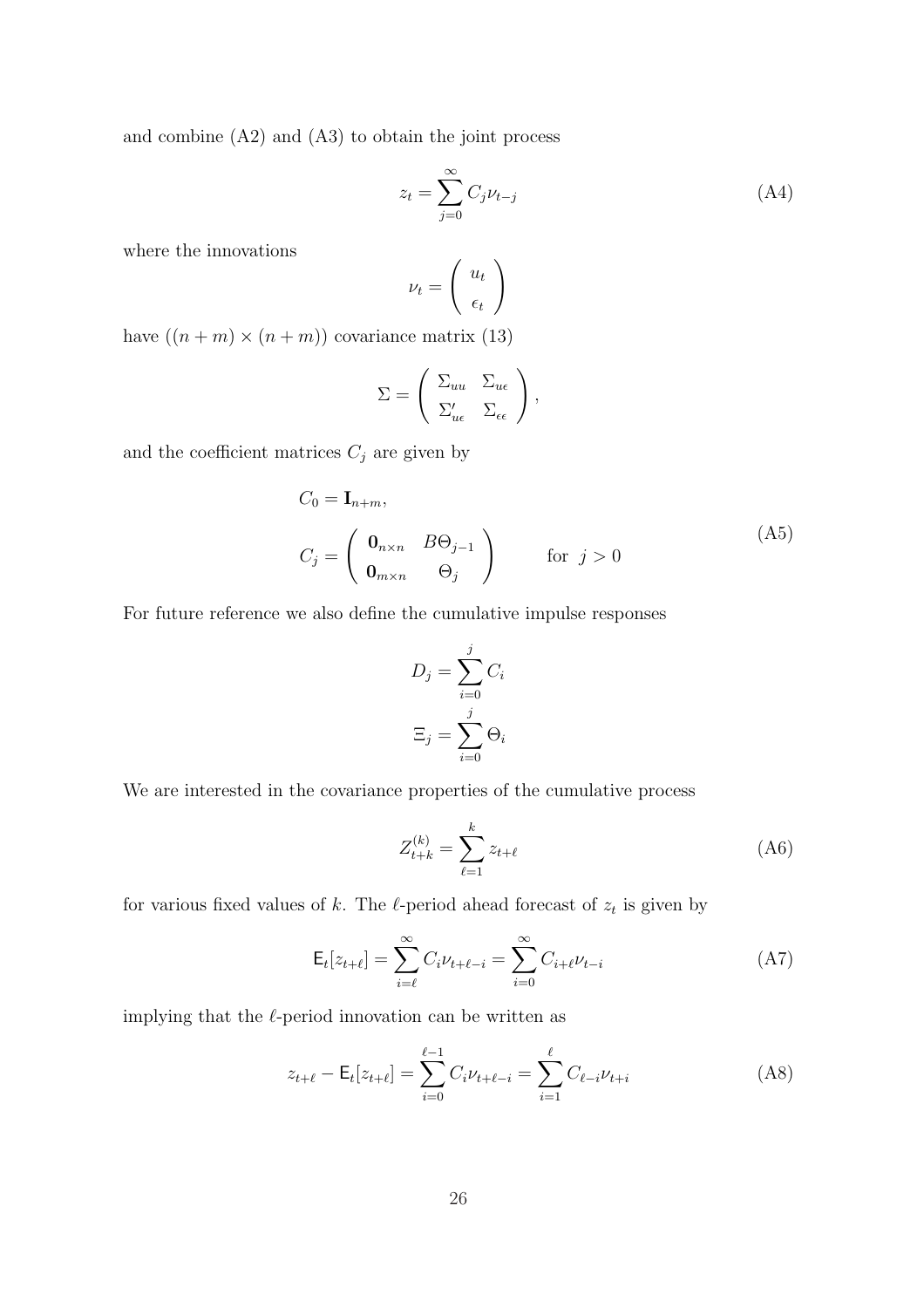Consequently, we obtain the innovation in the k-period cumulative process as

$$
Z_{t+k}^{(k)} - \mathsf{E}_t \left[ Z_{t+k}^{(k)} \right] = \sum_{\ell=1}^k (z_{t+\ell} - \mathsf{E}_t [z_{t+\ell}])
$$
  
= 
$$
\sum_{\ell=1}^k \sum_{i=1}^\ell C_{\ell-i} \nu_{t+i}
$$
  
= 
$$
\sum_{\ell=1}^k \left( \sum_{i=0}^{k-\ell} C_i \right) \nu_{t+\ell}
$$
  
= 
$$
\sum_{\ell=1}^k D_{k-\ell} \nu_{t+\ell}
$$
 (A9)

From  $(A9)$  we finally obtain the scaled k-period covariance matrix

$$
V^{(k)} = \frac{1}{k} \sum_{\ell=1}^{k} D_{k-\ell} \Sigma D'_{k-\ell}
$$
  
= 
$$
\frac{1}{k} \sum_{\ell=0}^{k-1} D_{\ell} \Sigma D'_{\ell}
$$
 (A10)

The  $(n \times n)$  top-left block of  $V^{(k)}$  contains the term structure of risk  $\Sigma_{yy}^{(k)}$  of excess returns, while the first element of the lower right block contains the variance  $\sigma_r^{(k)}$  of the real T-Bill rate. The  $(n \times m)$  top-right block contains the covariances  $\sigma_{yr}^{(k)}$  with the real T-Bill. We can write these matrices explicitly by using the partitioning of the  $C_i$  matrices in (A5) and  $\Sigma$  in (13). Since  $D_0 = C_0 = I_{m+n}$  and also  $\Xi_0 = I_m$ , we have  $\overline{a}$ !<br>}

$$
D_0 \Sigma D_0' = \begin{pmatrix} \Sigma_{uu} & \Sigma_{u \in} \Xi_0' \\ \Xi_0 \Sigma_{u \in} & \Xi_0 \Sigma_{\epsilon \in} \Xi_0' \end{pmatrix}
$$
 (A11)

For  $j > 0$  we find

$$
D_j = C_0 + \sum_{i=1}^j C_j = \begin{pmatrix} \mathbf{I}_n & B\Xi_{j-1} \\ \mathbf{0}_{m \times n} & \Xi_j \end{pmatrix}
$$
 (A12)

and thus

$$
D_j \Sigma D'_j = \begin{pmatrix} \mathbf{I}_n & B \Xi_{j-1} \\ \mathbf{0}_{m \times n} & \Xi_j \end{pmatrix} \begin{pmatrix} \Sigma_{uu} & \Sigma_{ue} \\ \Sigma'_{ue} & \Sigma_{ee} \end{pmatrix} \begin{pmatrix} \mathbf{I}_n & \mathbf{0}_{n \times m} \\ \Xi'_{j-1} B' & \Xi'_j \end{pmatrix}
$$
  
= 
$$
\begin{pmatrix} \Sigma_{uu} + B \Xi_{j-1} \Sigma'_{ue} + \Sigma_{ue} \Xi'_{j-1} B' + B \Xi_{j-1} \Sigma_{ee} \Xi'_{j-1} B' & \Sigma_{ue} \Xi'_j + B \Xi_{j-1} \Sigma_{ee} \Xi'_j \\ \Xi_j \Sigma'_{ue} + \Xi_j \Sigma_{ee} \Xi'_{j-1} B' & \Xi_j \Sigma_{ee} \Xi'_j \end{pmatrix}
$$
(A13)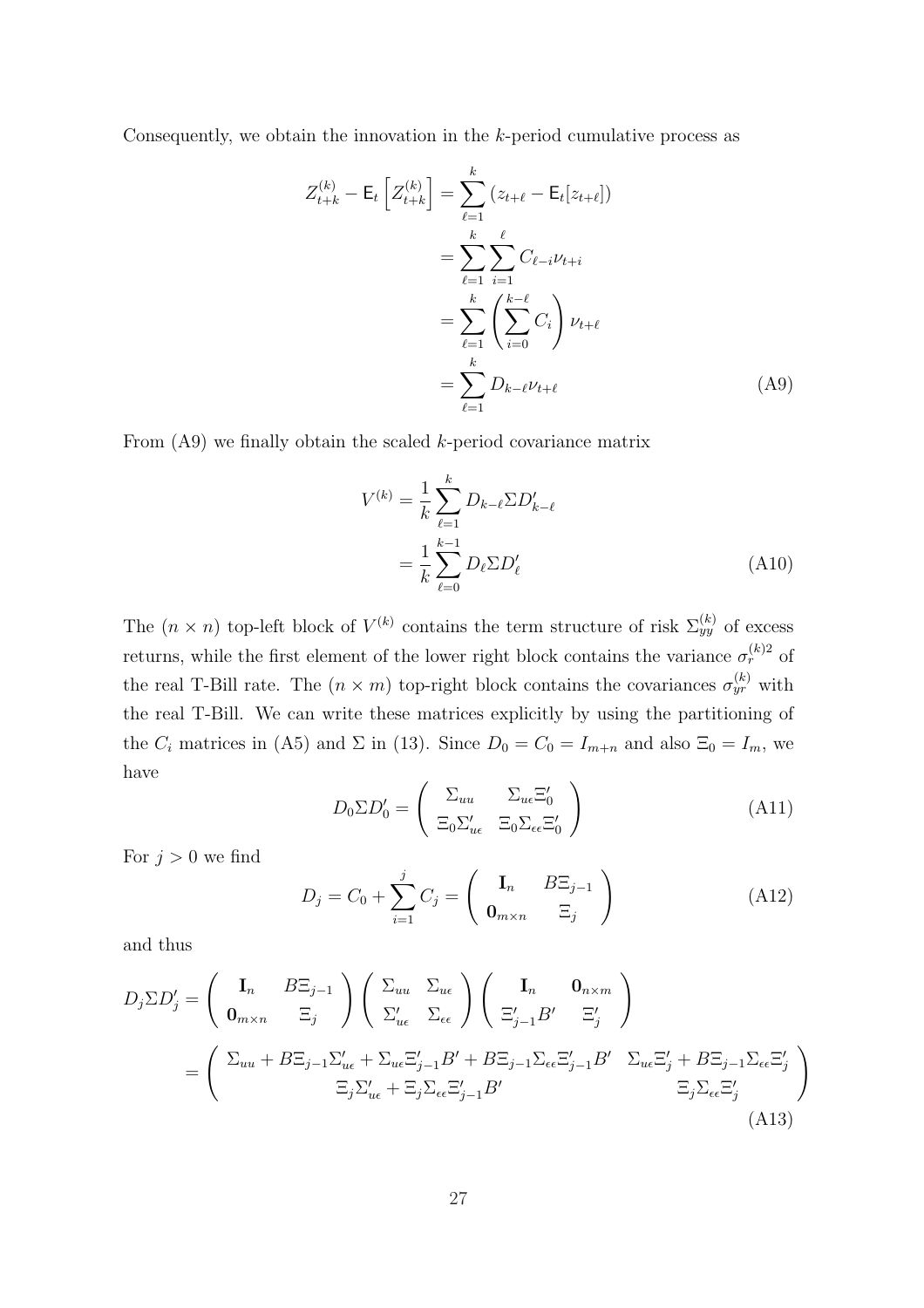Summing the terms  $D_j \Sigma D'_j$  and scaling by k we finally obtain

$$
\Sigma_{yy}^{(k)} = \Sigma_{uu} + \Sigma_{ue} \Psi_1(k)'B' + B\Psi_1(k)\Sigma_{ue}' + B\Psi_2(k)B'
$$
  
\n
$$
\sigma_{yr}^{(k)} = \Sigma_{ue} \Psi_3(k)'h + B\Psi_4(k)'h
$$
  
\n
$$
\sigma_{rr}^{(k)2} = \frac{k+1}{k}h'\Psi_2(k+1)h
$$
\n(A14)

where  $\Psi_i(1) = 0$   $(i = 1, ..., 4)$  and for  $k > 1$ 

$$
\Psi_1(k) = \frac{1}{k} \sum_{\ell=0}^{k-2} \Xi_{\ell}
$$
  

$$
\Psi_2(k) = \frac{1}{k} \sum_{\ell=0}^{k-2} \Xi_{\ell} \Sigma_{\epsilon \epsilon} \Xi'_{\ell}
$$
  

$$
\Psi_3(k) = \Psi_1(k) + \frac{1}{k} \Xi_{k-1}
$$
  

$$
\Psi_4(k) = \Psi_2(k) + \frac{1}{k} \sum_{\ell=0}^{k-2} \Theta_{\ell+1} \Sigma_{\epsilon \epsilon} \Xi'_{\ell},
$$

The elements in  $\Sigma_{yy}^{(k)}$  contain the term structure of excess returns relative to the benchmark real T-Bill rate. To obtain the term structure of real returns we add the real T-Bill back and use

$$
\Sigma_{RR}^{(k)} = \sigma_{rr}^{(k)2} \begin{pmatrix} \iota \iota' & \iota \\ \iota' & 1 \end{pmatrix} + \begin{pmatrix} \Sigma_{yy}^{(k)} + \sigma_{yr}^{(k)} \iota' + \iota \sigma_{yr}^{(k)'} & \sigma_{yr}^{(k)} \\ \sigma_{yr}^{(k)'} & 0 \end{pmatrix}
$$
(A15)

The diagonal elements of  $\sigma_{RR}^{(k)}$  are shown in the term structure graphs.

For the univariate analysis with a constant benchmark return  $r_t = r_f$  in section 2,  $\sigma_{rr}^{(k)2}$  and  $\sigma_{yr}^{(k)}$  are obviously zero, and the expressions for  $\Psi_1(k)$  and  $\Psi_2(k)$  simplify to

$$
\psi_1(k) = \frac{1}{k} \sum_{\ell=0}^{k-2} \xi_\ell \qquad k \ge 2 \tag{A16}
$$

$$
\psi_2(k) = \frac{1}{k} \sum_{\ell=0}^{k-2} \xi_\ell^2 \tag{A17}
$$

$$
\xi_{\ell} = \sum_{i=0}^{\ell} \theta_i \tag{A18}
$$

with  $\psi_1(1) = \psi_2(1) = 0$ . For ease of interpretation the definition of the univariate  $\psi_2(k)$  differs slightly from its multivariate counterpart  $\Psi_2(k)$  by not including  $\sigma_{\epsilon}^2$ .

To study the order of convergence of  $\psi_1(k)$  and  $\psi_2(k)$  we use the fact that if

$$
f_k = \sum_{j=1}^k j^a
$$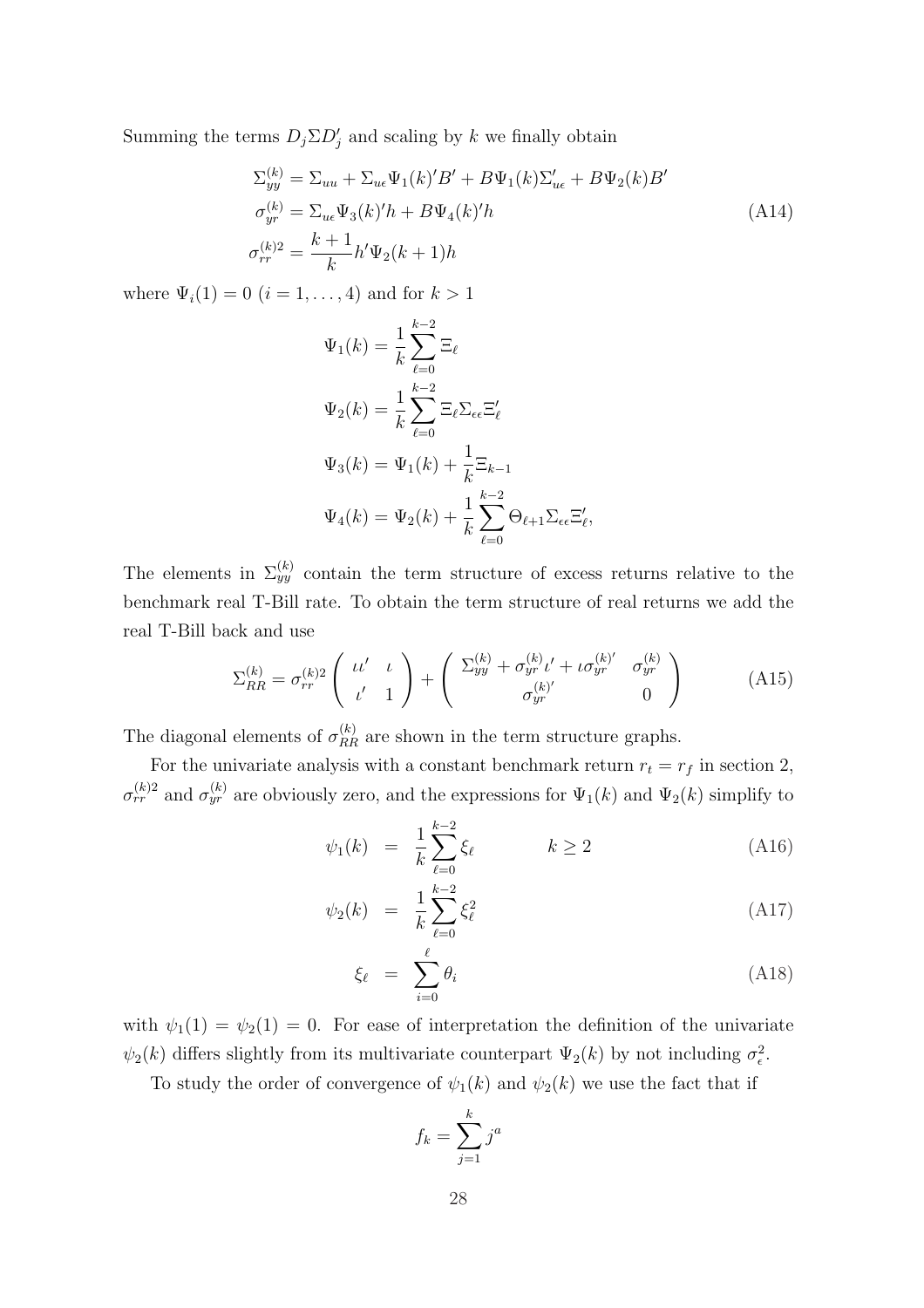and

$$
g_k = \frac{f_k}{k^{a+1}}
$$

then for  $a > -1$ ,

$$
g_k = \sum_{j=1}^k \left(\frac{j}{k}\right)^a \frac{1}{k} \to \int_0^1 x^a dx = \frac{1}{a+1}
$$
 (A19)

Therefore,  $f_k \sim O(k^{a+1})$  if  $a > -1$ .

Applying the result to the orders of the impulse responses starting from  $\theta_j \, \sim \,$  $O(j^{d-1})$ , we have

$$
\xi_k \sim O(k^d),
$$
  
\n
$$
\psi_1(k) \sim O(k^d),
$$
  
\n
$$
\psi_2(k) \sim O(k^{2d}),
$$
  
\n
$$
\sum_{j=1}^k \theta_j^2 \sim O(k^{2d-1}),
$$
\n(A20)

Cumulative impulse responses and the term structure sequences  $\psi_1(k)$  and  $\psi_2(k)$  do not converge for any  $d > 0$ . On the other hand, the sum of squared impulse responses converges to a constant for  $d \leq \frac{1}{2}$ . We thus have that for  $0 < d < \frac{1}{2}$  the unconditional variance of a series exists, but the term structure of risk diverges.

## Appendix B Data sources and timing

Raw data are obtained from different sources:

- Nominal return of 3-month T-Bills is from the FRED database of the St. Louis Fed (http://research.stlouisfed.org/fred2/), series DTB3. The quarterly data are extracted from the daily data as the interest rate at the last trading day of the quarter. The interest rate for period  $t + 1$  is known at the end of period  $t$  and denoted as shortint<sub>t</sub>.
- 10-year constant maturity yield is also from FRED, series DGS10, last day of the quarter, denoted as  $\text{longint}_t$ .
- Corporate Bond Yield is from FRED, series BAA, extracted from the monthly data as the last month of the quarter, denoted as  $\mathit{corp\_baa_t}$ .
- Consumer Price Index is taken from FRED, series CPIAUCNS, not seasonally adjusted. Quarterly data are obtained from the monthly series and denoted as  $cpi_t$ .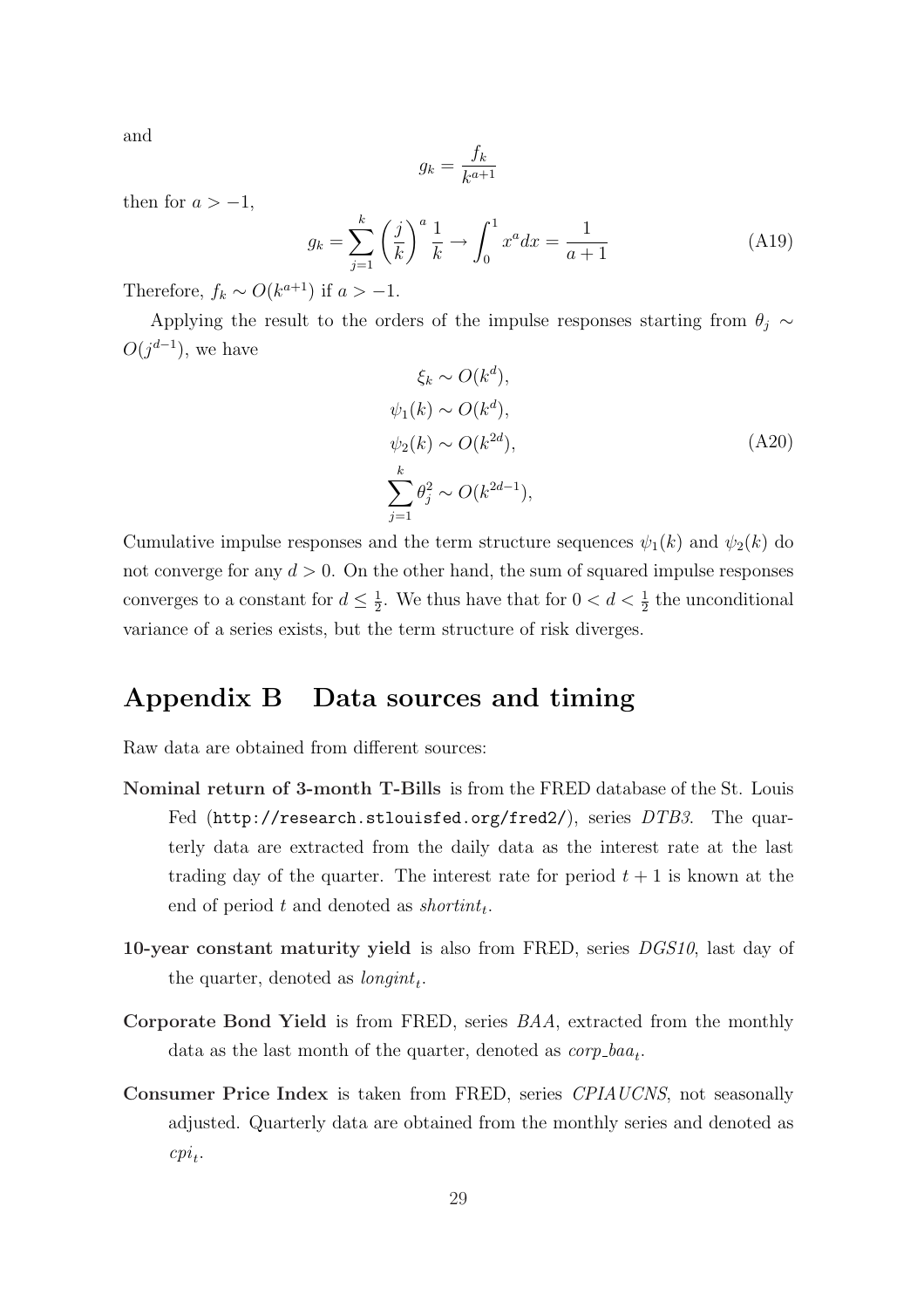- Stock price index is the S&P 500, obtained from *Yahoo!Finance*. Data are the closing prices at the end of each quarter, denoted as  $sp500_t$ .
- Dividends are from the monthly "Irrational Exuberance" data of Robert Shiller (www.econ.yale.edu/∼shiller/). They have been converted to quarterly dividends on the S&P 500 as the dividend payed until the end of period  $t$ , denoted  $dividend_t$ .

To obtain the data for the model estimation we have performed the following transformations.

Nominal T-Bill is defined as

$$
r_{nom,t} = 100 \times \ln(1 + shortint_t/400), \tag{B1}
$$

and is denoted in percent per quarter.

Excess bond returns are constructed from the long-term interest rate. We use the log-linear approximation described in Campbell, Lo, and MacKinlay (1997, ch 10) and construct the 10-year excess bond return series as

$$
y_{b,t+1} = \frac{1}{4} \mathcal{Y}_{t+1} - D_t(\mathcal{Y}_{t+1} - \mathcal{Y}_t) - r_{nom,t}
$$
 (B2)

where the log bond yield is defined as

$$
\mathcal{Y}_t = 100 \times \ln(1 + \text{longint}_t/100),
$$

and the approximate bond duration is given by

$$
D_t = \frac{1 - (1 + \text{longint}_t/100)^{-10}}{1 - (1 + \text{longint}/100_t)^{-1}}
$$

We approximate the yield on a 9 year and 3 quarters bond with the yield on a 10-year bond.

Excess stock returns use the S&P 500 prices and dividends as

$$
y_{s,t+1} = \ln\left(\frac{sp500_{t+1} + dividend_{t+1}}{sp500_{t}}\right) - r_{nom,t}
$$
 (B3)

Real T-Bill rate is the nominal rate minus a quarter of the annual inflation,

$$
r_{tb,t} = r_{nom,t-1} - \frac{1}{4} \left( \ln cpi_t - \ln cpi_{t-4} \right) \tag{B4}
$$

This is the ex-post real return computed at the end of period  $t$  using the nominal return that is already known at the end of the previous period.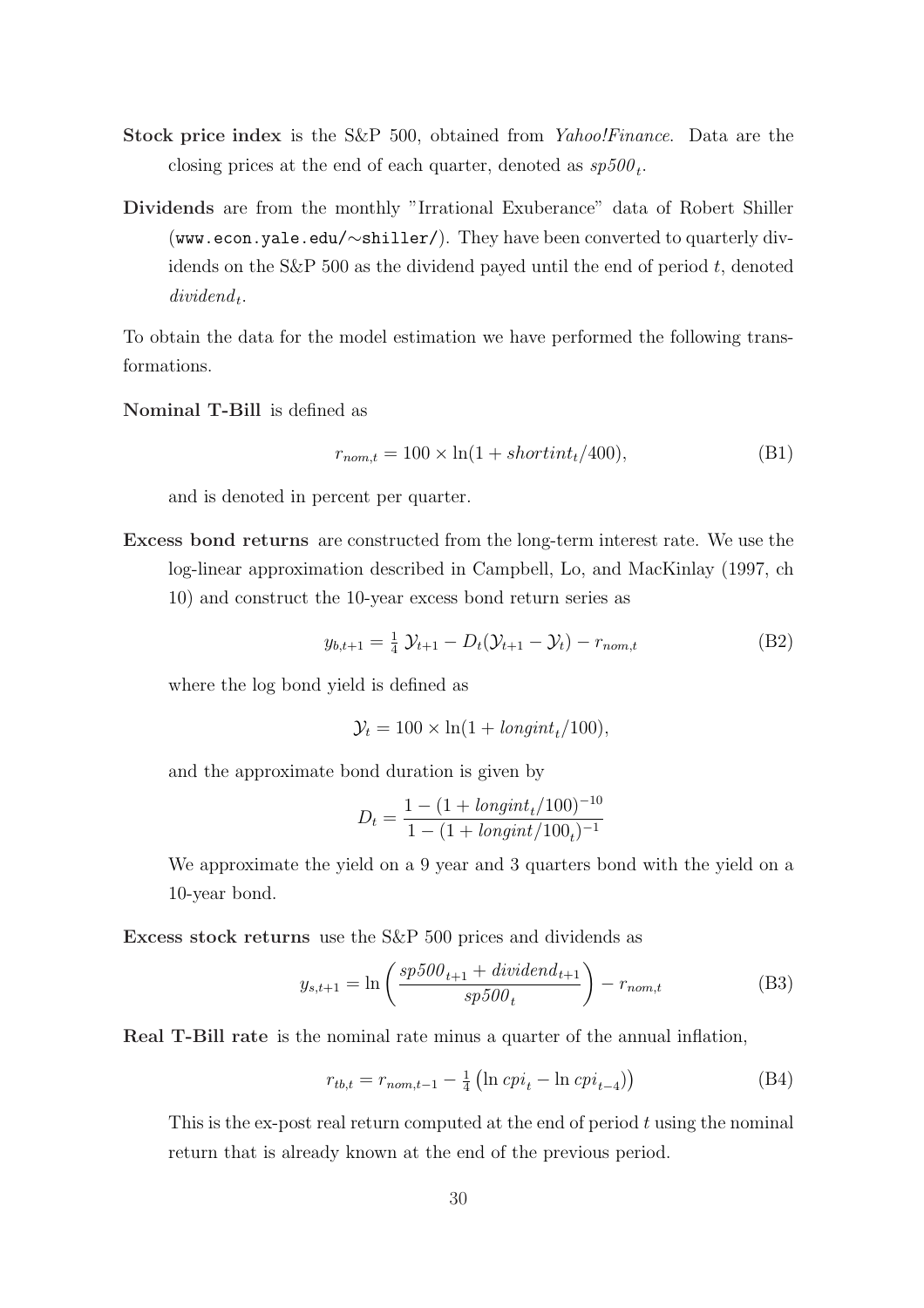Dividend-price ratio is defined in logarithmic form as the annual dividend divided by the latest price as

$$
dp_t = \ln\left(\frac{dividend_t + dividend_{t-1} + dividend_{t-2} + dividend_{t-3}}{sp500_t}\right)
$$
 (B5)

Credit spread is the difference in yield between corporate bonds and 10-year government bonds

$$
cr_t = \frac{1}{4} \ln \left( \frac{1 + \text{longint}_t / 100}{1 + \text{corp}\text{-}baa_t / 100} \right) \tag{B6}
$$

Yield spread is the difference between the yield on 10-year government bonds and the 3-month nominal T-Bill rate

$$
spr_t = \frac{1}{4} \ln \left( \frac{1 + \text{longint}_t / 100}{1 + \text{shortint}_t / 100} \right) \tag{B7}
$$

# References

- Ammer, J. and J.Y. Campbell (1993), What Moves the Stock and Bond Markets? A Variance Decomposition for Long-Term Asset Returns, Journal of Finance, 48, 3–37.
- ANG, A. AND G. BEKAERT (2007), Stock Return Predictability: Is it There?, Review of Financial Studies, 20, 651–707.
- AVRAMOV, D. (2002), Stock Return Predictability and Model Uncertainty, *Journal of* Financial Economics, 64, 423–458.
- Backus, D.K. and S.E. Zin (1993), Long-Memory Inflation Uncertainty: Evidence from the Term Structure of Interest Rates, Journal of Money Credit and Banking, 25, 681– 700.
- Baillie, R.T. (1996), Long Memory Processes and Fractional Integration in Econometrics, Journal of Econometrics, 73, 5–59.
- Bansal, R. and A. Yaron (2004), Risks for the Long Run: A Potential Resolution of Asset Pricing Puzzles, Journal of Finance, 59, 1481–1509.
- BARBERIS, N. (2000), Investing for the Long Run when Returns are Predictable, *Journal* of Finance, 55, 389–406.
- BARSKY, R.B. AND J.B. DELONG (1993), Why Does the Stock Market Fluctuate?, *Quar*terly Journal of Economics, 108, 291–311.
- Bekaert, G., R.J. Hodrick, and D.A. Marshall (1997), On Biases in Tests of the Expectations Hypothesis of the Term Structure of Interest Rates, Journal of Financial Economics, 44, 309–348.
- Brennan, M.J. and Y. Xia (2002), Dynamic Asset Allocation under Inflation, Journal of Finance, 57, 1201–1238.
- BRÜGGEMANN, R. AND H. LÜTKEPOHL (2001), Lag Selection in Subset VAR models with an Application to a U.S. Monetary System, in L.Knüppel R.Friedmann and H.Lütkepohl, (eds.), *Econometric Studies: A Festschrift in Honour of Joachim Frohn*, LIT Verlag, 107–128.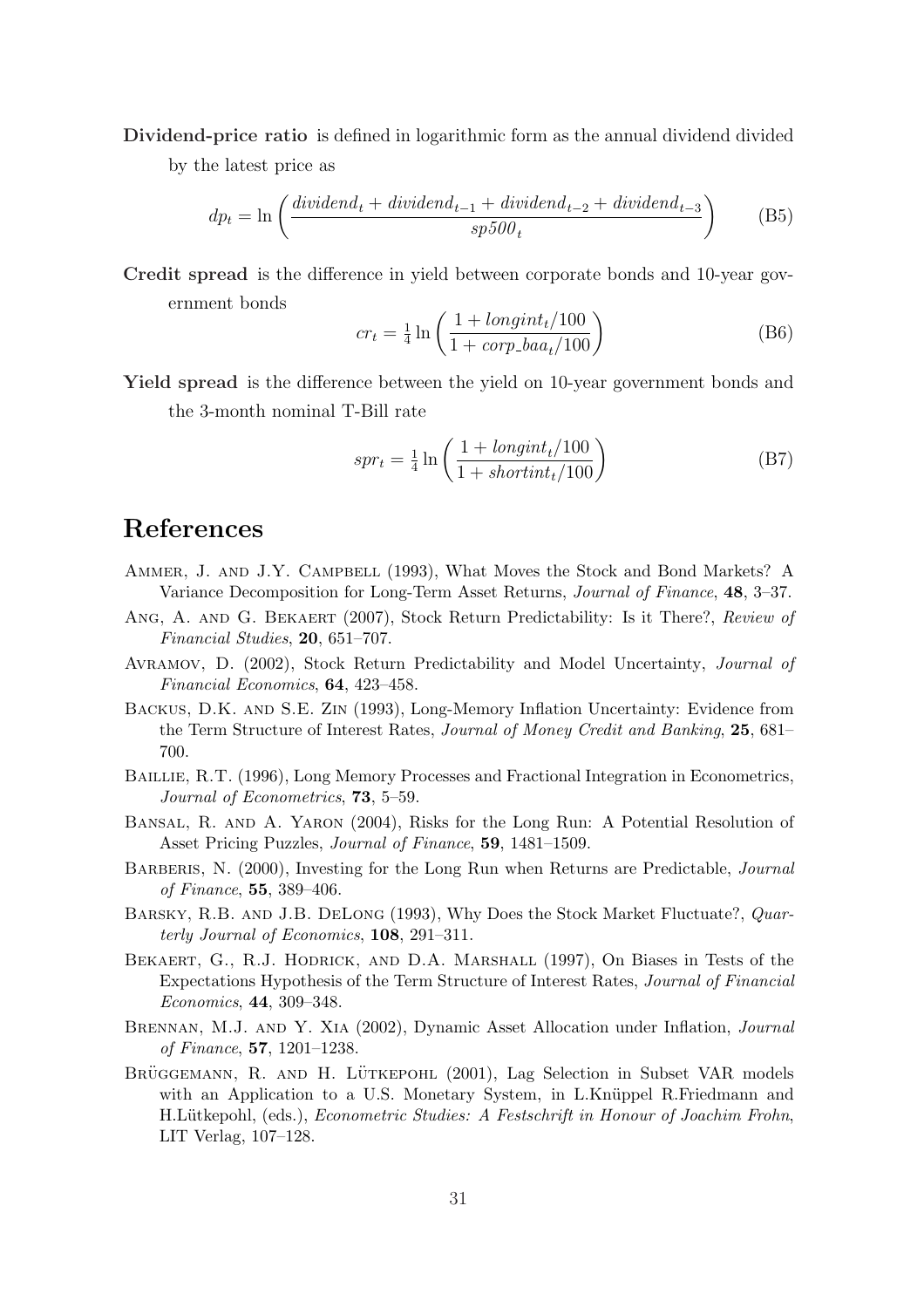- Campbell, J.Y. (1991), A Variance Decomposition for Stock Returns, Economic Journal, 101, 157–179.
- Campbell, J.Y., Y.L. Chan, and L.M. Viceira (2003), A Multivariate Model for Strategic Asset Allocation, Journal of Financial Economics, 67, 41–80.
- CAMPBELL, J.Y., A.W. LO, AND A.C. MACKINLAY (1997), The Econometrics of Financial Markets, Princeton University Press.
- Campbell, J.Y. and R.J. Shiller (1988), Stock Prices, Earnings and Expected Dividends, Journal of Finance, 43, 661–676.
- Campbell, J.Y. and R.J. Shiller (1991), Yield Spreads and Interest Rate Movements: A Bird's Eye View, Review of Economic Studies, 58, 495–514.
- Campbell, J.Y. and L.M. Viceira (2002), Strategic Asset Allocation: Portfolio Choice for Long-Term Investors, Oxford University Press.
- Campbell, J.Y. and L.M. Viceira (2005), The Term Structure of the Risk-Return Tradeoff, Financial Analysts Journal, 61, 34–44.
- Campbell, J.Y. and M. Yogo (2006), Efficient Tests of Stock Return Predictability, Journal of Financial Economics, 81, 27–60.
- Caporale, G. M. and L.A. Gil-Alana (2004), Fractional Cointegration and Tests of Present Value Models, Review of Financial Economics, 13, 245–258.
- Chen, W.W. and C.M. Hurvich (2003), Semiparametric Estimation of Multivariate Fractional Cointegration, Journal of the American Statistical Association, 98, 629– 642.
- Cochrane, J.H. (1997), Where is the Market Going? Uncertain Facts and Novel Theories, Economic Perspectives, 21, 3–37, Federal Reserve Bank of Chicago.
- Cochrane, J.H. (2007), The Dog That Did Not Bark: A Defense of Return Predictability, Review of Financial Studies, 20, 1–43.
- Crato, N. and P. Rothman (1994), Fractional Integration Analysis of Long-run Behavior for US Macroeconomic Time Series, Economic Letters, 45, 287–291.
- Cremers, K.J.M. (2002), Stock Return Predictability: A Bayesian Model Selection Perspective, Review of Financial Studies, 15, 1223–1249.
- Cunado, J., L.A. Gil-Alana, and F. Perez de Gracia (2005), A Test for Rational Bubbles in the NASDAQ Stock Index: A Fractionally Integrated Approach, Journal of Banking and Finance, 29, 2633–2654.
- Duan, J. and K. Jacobs (1996), A Simple Long-memory Equilibrium Interest Rate Model, Economic Letters, 53, 317–321.
- Fama, E.F. (1984), Term Premiums in Bond Returns, Journal of Financial Economics, 13, 529–546.
- Fama, E.F. and K.R. French (1988), Permanent and Transitory Components of Stock Prices, Journal of Political Economy, 96, 246–273.
- Fama, E.F. and K.R. French (1989), Business Conditions and the Expected Returns on Stocks and bonds, Journal of Financial Economics, 25, 23–49.
- Geweke, J. and S. Porter-Hudak (1983), The Estimation and Application of Long Memory Time Series Models, Journal of Time Series Analysis, 4, 221–238.
- Goyal, A. and I. Welch (2003), Predicting the Equity Premium with Dividend Ratios, Management Science, 49, 639–654.
- Goyal, A. and I. Welch (2007), A Comprehensive Look at The Empirical Performance of Equity Premium Prediction, Review of Financial Studies, forthcoming.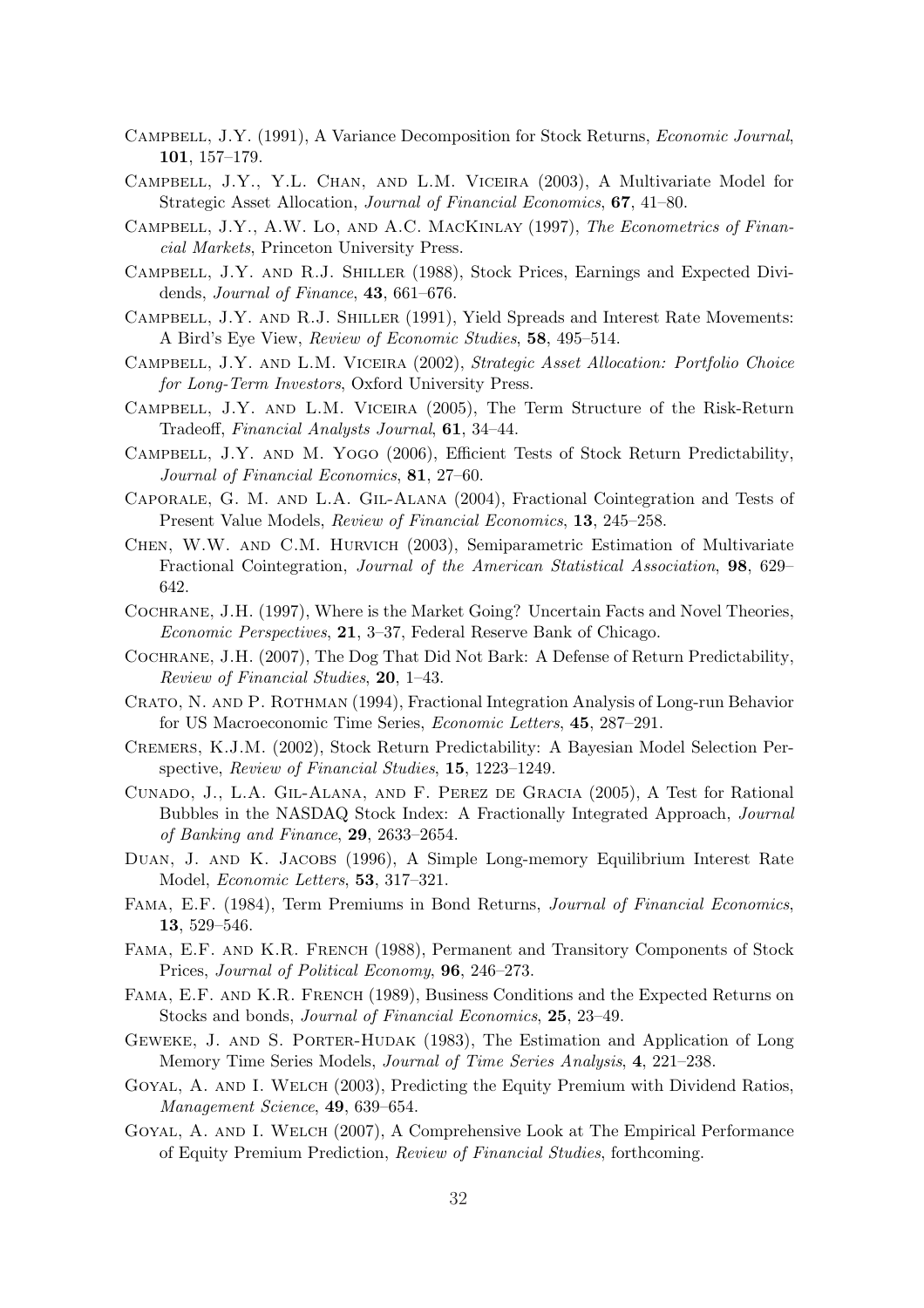- Henry, M. and P.M. Robinson (1996), Bandwidth Choice in Gaussian Semiparametric Estimation of Long Range Dependence, in Athens Conference on Applied Probability and Time Series, volume 115 of Lecture Notes in Statistics, Springer, New York, 220– 232.
- Jurek, J.W. and L.M. Viceira (2006), Optimal Value and Growth Tilts in Long-Horizon Portfolios, Harvard Business School Working Paper.
- Kim, C.S. and P.C.B. Phillips (2001), Fully Modified Estimation of Fractional cointegration Models, Yale Technical Report.
- Koustas, Z. and A. Serletis (2005), Rational Bubbles or Persistent Deviations from Market Fundamentals?, 29, 2523–2539.
- KÜNSCH, H. (1987), Statistical Aspects of Self-Similar Processes, in Y. V. Prohorov and V. V. Sazonov, (eds.), Proceedings of the First World Congress of the Bernoulli Society, VNU Science Press, 67–74.
- LEWELLEN, J. (2004), Predicting Returns with Financial Ratios, *Journal of Financial* Economics, 74, 209–235.
- POTERBA, J.M. AND L.H. SUMMERS (1988), Mean Reversion in Stock Prices, *Journal of* Financial Economics, 22, 27–59.
- Robinson, P.M. (2003), Time Series with Long Memory, Oxford University Press.
- ROBINSON, P.M. AND D. MARINUCCI (2001), Narrow-Band Analysis of Nonstationary Processes, Annals of Statistics, 29, 942–986.
- Robinson, P.M. and M. Henry (1999), Long and Short Memory Conditional Heteroskedasticity in Estimating the Memory Parameter of Levels, Econometric Theory, 15, 299–336.
- Shea, G.S. (1991), Uncertainty and Implied Variance Bounds in Long-Memory Models of the Interest Rate Term Structure, Empirical Economics, 16, 287–312.
- SHIMOTSU, K. (2004), Exact Local Whittle Estimation of Fractional Integration with Unknown Mean and Time Trend, Working paper, Queens University, Kingston.
- Shimotsu, K. and P.C.B. Phillips (2005), Exact Local Whittle Estimation of Fractional Integration, American Statistician, 33, 1890–1933.
- Stambaugh, R.F. (1999), Predictive Regressions, Journal of Financial Economics, 54, 375–421.
- Sun, Y. and P.C.B. Philips (2004), Understanding the Fisher Equation, Journal of Applied Econometrics, 19, 869–886.
- Torous, W., R. Valkanov, and S. Yan (2004), On Predicting Stock Returns with Nearly Integrated Explanatory Variables, Journal of Business, 77, 937–966.
- WACHTER, J. (2002), Optimal Consumption and Portfolio Allocation under Mean-Reverting Returns: An Exact Solution for Complete Markets, Journal of Financial and Quantitative Analysis, 37, 63–91.
- WACHTER, J. AND M. WARUSAWITHARANA (2007), Predictable returns and Asset Allocation: Should a Skeptical Investor Time the Market?, NBER Working Paper 13165.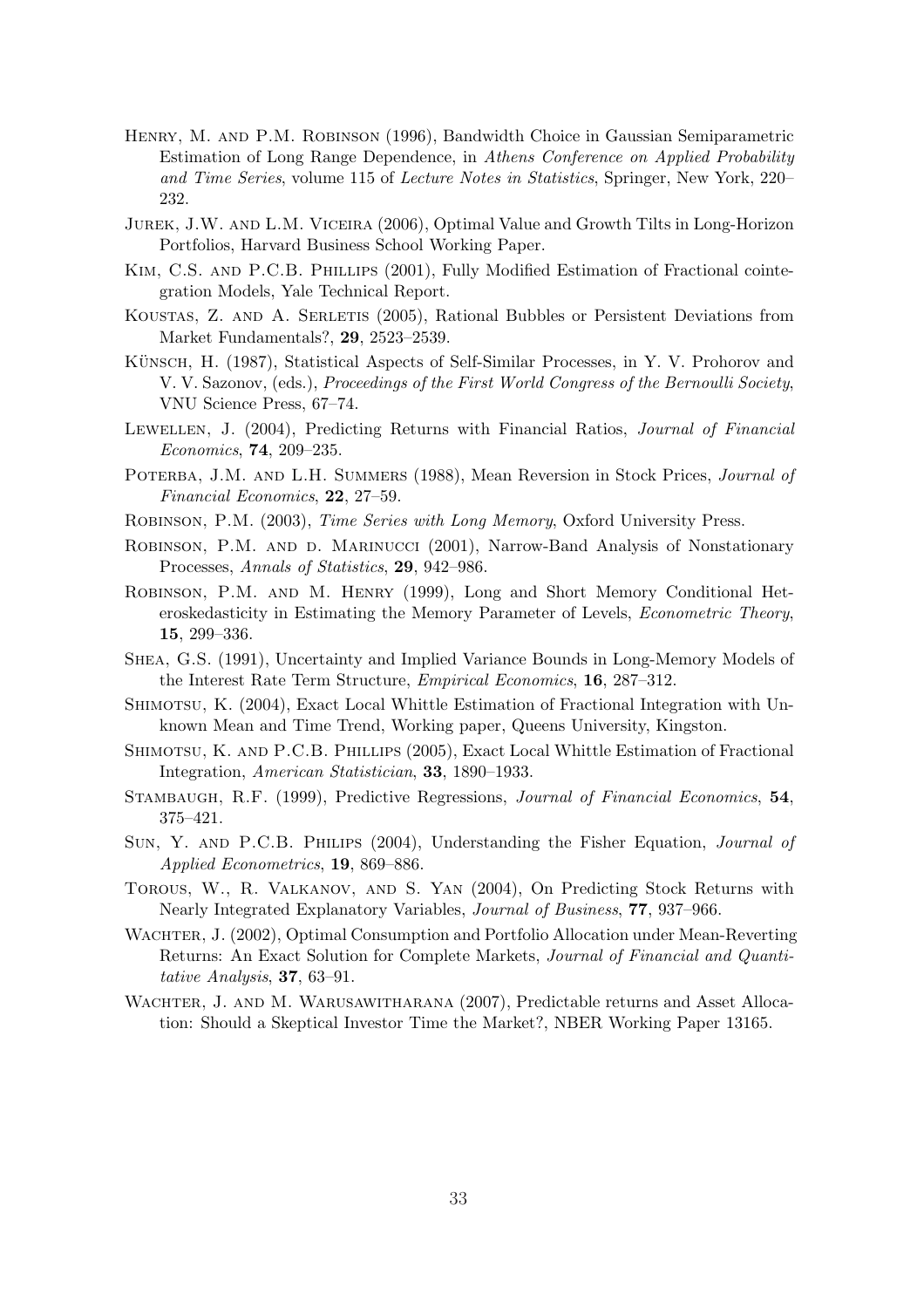|                                       | avg     | std. | min      | max     | skew    | kurt |
|---------------------------------------|---------|------|----------|---------|---------|------|
| Excess log stock returns              | 1.44    | 7.91 | $-30.76$ | 18.97   | $-0.92$ | 4.83 |
| Excess log bond returns               | 0.18    | 3.91 | $-13.86$ | 13.61   | 0.35    | 4.47 |
| Log real return of 3-month T-Bills    | 0.33    | 0.50 | $-1.39$  | 1.91    | $-0.07$ | 3.92 |
| Log nominal return of 3-month T-Bills | 1.26    | 0.70 | 0.16     | 3.52    | 0.96    | 4.17 |
| Log dividend-price ratio              | $-3.45$ | 0.40 | $-4.49$  | $-2.77$ | $-0.83$ | 3.38 |
| Log credit spread                     | 0.39    | 0.17 | 0.09     | 0.17    | 0.50    | 2.77 |
| Log yield spread                      | 0.35    | 0.28 | $-0.45$  | 1.00    | 0.08    | 2.73 |

Table 1: Descriptive statistics, 1952 Q1 – 2004 Q2

Notes: All variables are quarterly. The log returns and log spreads are given in percentages. "Skew" and "Kurt" are the scaled skewness and kurtosis of the time series.

|                                       |                 | Number of frequencies $(J)$ |         |         |  |
|---------------------------------------|-----------------|-----------------------------|---------|---------|--|
|                                       | pre-filter      | 12                          | 15      | 20      |  |
| Log real return of 3-month T-Bills    | $\mathrm{diff}$ | 0.677                       | 0.796   | 0.727   |  |
| Log nominal return of 3-month T-Bills | $\mathrm{diff}$ | 0.733                       | 0.800   | 0.848   |  |
| Log dividend-price ratio              | $\mathrm{diff}$ | 1.081                       | 0.877   | 0.924   |  |
| Log credit spread                     | $\mathrm{diff}$ | 0.201                       | 0.261   | 0.316   |  |
|                                       | level           | 0.474                       | 0.525   | 0.553   |  |
| Log yield spread                      | $\mathrm{diff}$ | 0.026                       | 0.308   | 0.438   |  |
|                                       | level           | 0.147                       | 0.320   | 0.455   |  |
| (Standard error)                      |                 | (0.144)                     | (0.129) | (0.112) |  |

Table 2: Gaussian semiparametric estimates of d

Notes: Results are obtained using the Gaussian semiparametric estimator (GSP) in Robinson and Henry (1999). The number of frequencies  $J$  is determined by the smallest integer larger than  $T^{\alpha}$ ,  $\alpha \in \{0.45, 0.50, 0.55\}$ . Prior to estimation all series are differenced once before. The d values are reported for the level series and are obtained by adding one. These results are indicated by  $\text{diff}$  in the second column. If the estimated d is less than 0.5, the value of d is re-estimated directly on the levels, without first differencing. These results are indicated by level. Standard errors are reported from the series of first differences. Numbers in boldface are the estimates that are used in the further analysis.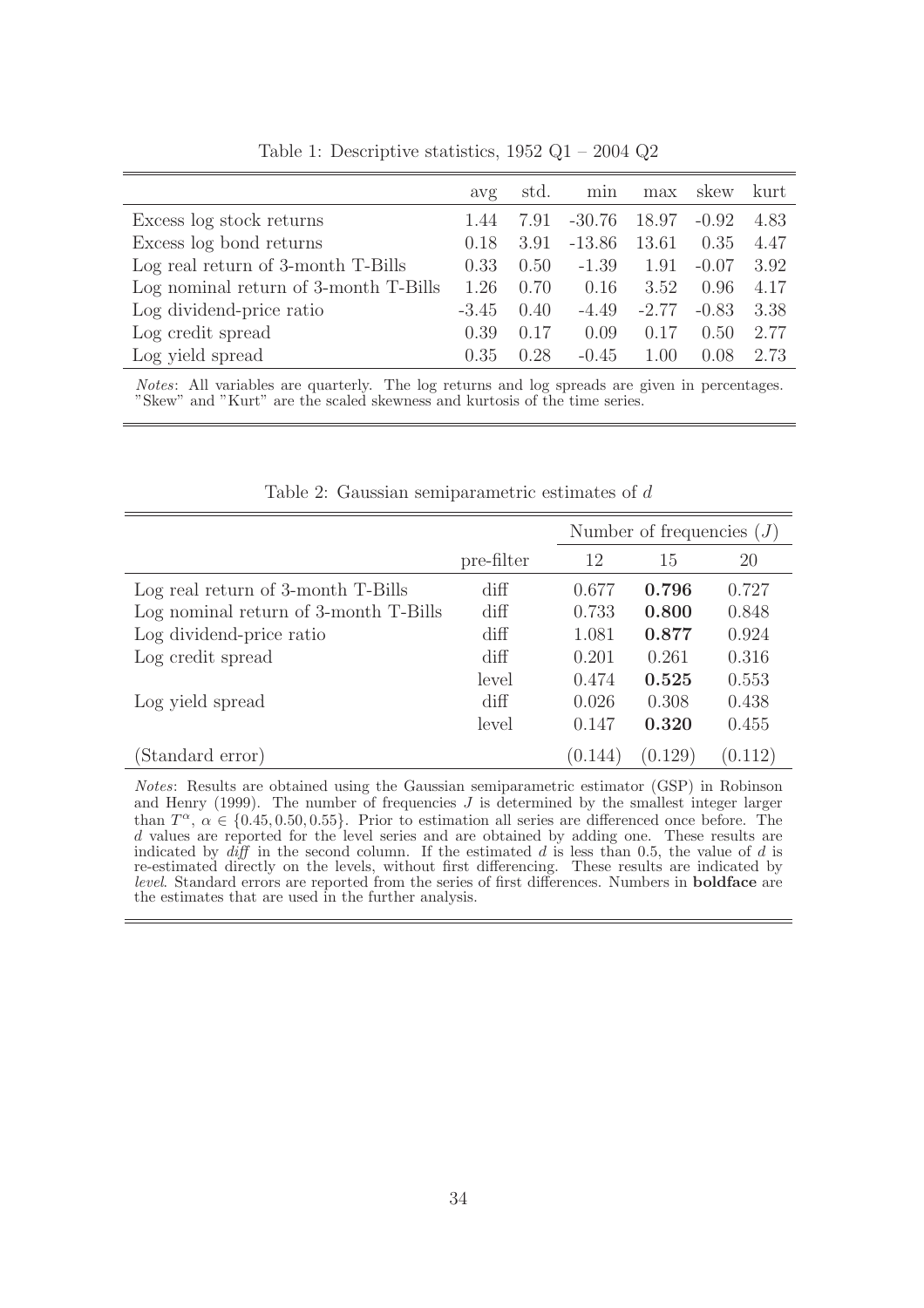|             | Unrestricted        |                     |                     | Schwarz             | DivP             | <i>RNom</i>         |
|-------------|---------------------|---------------------|---------------------|---------------------|------------------|---------------------|
|             | <b>Stocks</b>       | <b>Bonds</b>        | <b>Stocks</b>       | <b>Bonds</b>        | <b>Stocks</b>    | Stocks              |
| constant    | 0.222<br>(0.060)    | $-0.033$<br>(0.030) | 0.207<br>(0.054)    | $-0.009$<br>(0.004) | 0.102<br>(0.048) | 0.021<br>(0.016)    |
| $r_{tb,t}$  | 1.849<br>(1.180)    | 0.909<br>(0.585)    |                     |                     |                  |                     |
| $r_{nom,t}$ | $-3.378$<br>(1.010) | $-0.622$<br>(0.501) | $-3.033$<br>(0.835) |                     |                  | $-1.812$<br>(0.786) |
| $dp_t$      | 0.060<br>(0.017)    | $-0.006$<br>(0.008) | 0.055<br>(0.015)    |                     | 0.025<br>(0.014) |                     |
| $cr_t$      | 9.546<br>(4.187)    | $-2.684$<br>(2.078) | 9.133<br>(3.438)    |                     |                  |                     |
| $spr_t$     | $-0.679$<br>(2.418) | 3.887<br>(1.200)    |                     | 3.087<br>(0.945)    |                  |                     |
| $R^2$       | 0.089               | 0.081               | 0.077               | 0.049               | 0.016            | 0.024               |

Table 3: Prediction equations for excess log stock and bond returns

Notes: The unrestricted system is estimated by OLS. The restricted systems are estimated using FIML using the restricted specification for the excess bond returns. Standard errors in parenthesis. Regressors are a constant (c), the log real T-Bill rate  $(r_{tb,t})$ , the log nominal T-Bill rate  $(r_{nom,t})$ , the dividend-price ratio  $(dp_t)$ , the credit spread  $(cr_t)$  and the yield spread  $(spr_t)$ .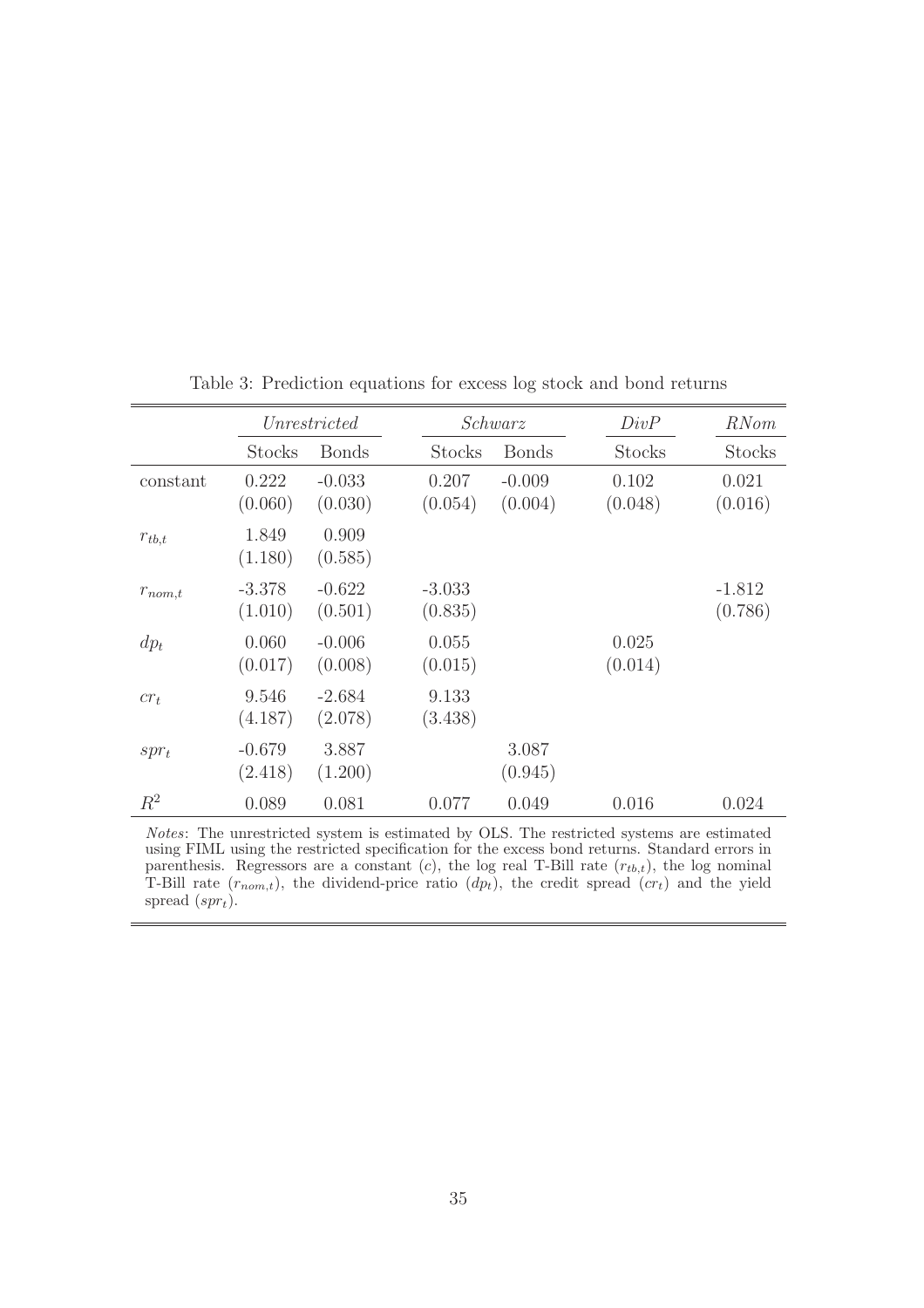|               | Unrestricted parameter estimates |                     |                     |                     |                     |       |  |  |
|---------------|----------------------------------|---------------------|---------------------|---------------------|---------------------|-------|--|--|
|               | $r_{tb,t}$                       | $r_{nom,t}$         | $dp_t$              | $cr_t$              | $spr_t$             | $R^2$ |  |  |
| $r_{tb,t+1}$  | 0.200<br>(0.047)                 | 1.132<br>(0.085)    | $-0.005$<br>(0.001) | 0.608<br>(0.169)    | 0.459<br>(0.087)    | 0.565 |  |  |
| $r_{nom,t+1}$ | $-0.136$<br>(0.066)              | $-0.240$<br>(0.119) | $-0.002$<br>(0.002) | $-0.816$<br>(0.237) | $-0.210$<br>(0.122) | 0.075 |  |  |
| $dp_{t+1}$    | 1.342<br>(2.338)                 | 3.124<br>(4.218)    | 0.175<br>(0.070)    | $-7.924$<br>(8.378) | $-1.040$<br>(4.329) | 0.056 |  |  |
| $cr_{t+1}$    | $-0.007$<br>(0.023)              | 0.045<br>(0.041)    | 0.002<br>(0.001)    | 0.334<br>(0.082)    | 0.054<br>(0.042)    | 0.139 |  |  |
| $spr_{t+1}$   | 0.109<br>(0.047)                 | 0.370<br>(0.085)    | 0.000<br>(0.001)    | 0.785<br>(0.168)    | 0.776<br>(0.087)    | 0.340 |  |  |

Table 4: Fractional VAR(1) model

#### Restricted parameter estimates

|               | $r_{tb,t}$       | $r_{nom,t}$      | $dp_t$              | $cr_t$              | $spr_t$          | $R^2$ |
|---------------|------------------|------------------|---------------------|---------------------|------------------|-------|
| $r_{tb,t+1}$  | 0.185<br>(0.043) | 1.101<br>(0.077) | $-0.005$<br>(0.001) | 0.506<br>(0.158)    | 0.409<br>(0.079) | 0.564 |
| $r_{nom,t+1}$ |                  |                  |                     | $-0.515$<br>(0.190) |                  | 0.038 |
| $dp_{t+1}$    |                  |                  | 0.195<br>(0.067)    |                     |                  | 0.031 |
| $cr_{t+1}$    |                  |                  | 0.002<br>(0.000)    | 0.290<br>(0.065)    |                  | 0.126 |
| $spr_{t+1}$   |                  | 0.232<br>(0.039) |                     | 0.635<br>(0.143)    | 0.682<br>(0.042) | 0.319 |

Notes: Standard errors in parenthesis. All variables are fractionally differenced using the filter (16). Orders of fractional differentiation correspond to the boldface entries in table 2. The  $R^2$  is based on the fractional differences. The restricted estimates have been obtained from a specification search based on the Schwarz criterium. The unrestricted estimates are obtained by OLS regressions; the restricted estimates are based on FIML.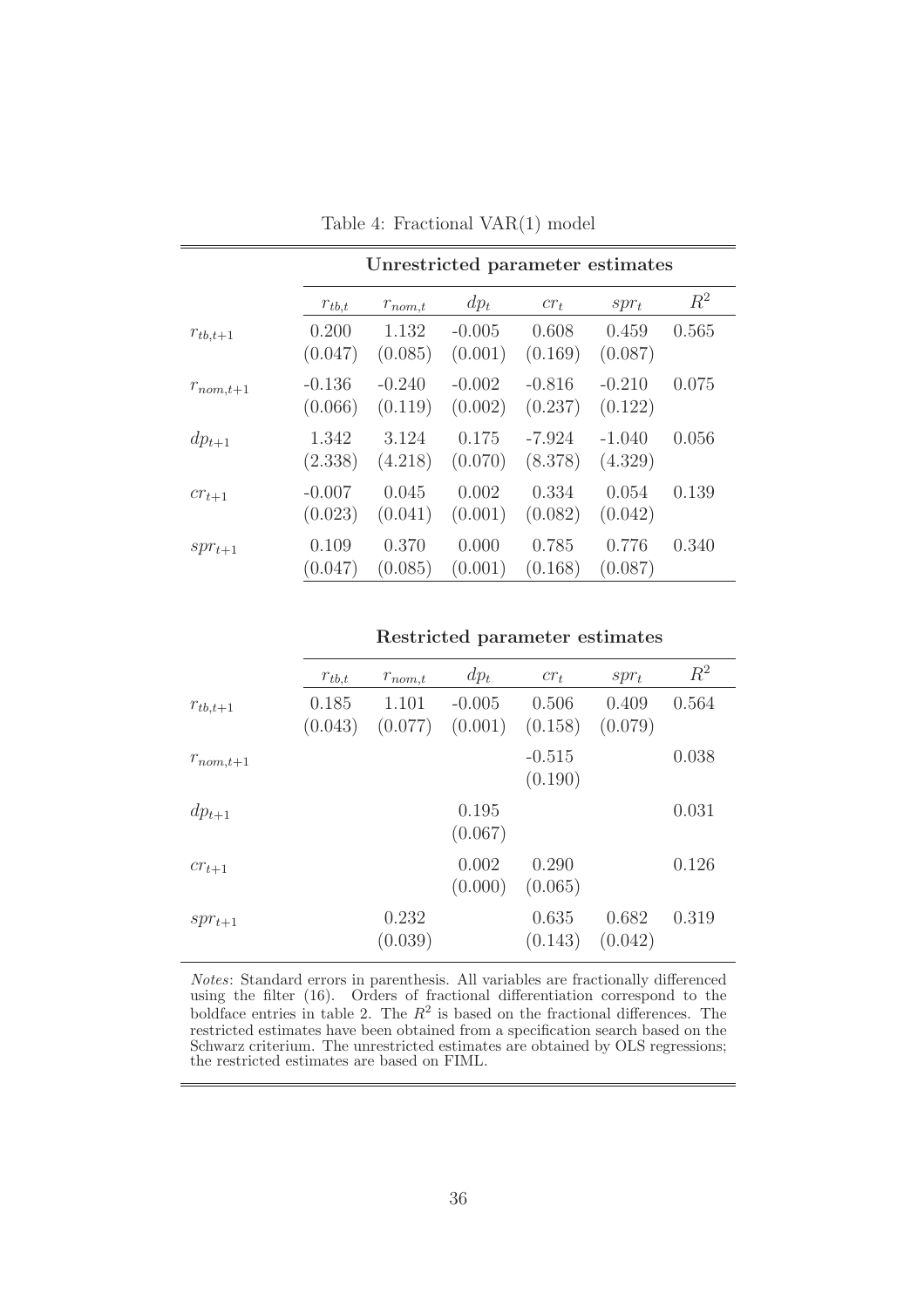|             | $y_{s,t}$ | $y_{b,t}$ | $r_{tb,t}$ | $r_{nom,t}$ | $dp_t$   | $cr_t$   | $spr_t$  |  |
|-------------|-----------|-----------|------------|-------------|----------|----------|----------|--|
| $y_{s,t}$   | 7.706     | 0.130     | 0.260      | $-0.107$    | $-0.963$ | $-0.034$ | $-0.023$ |  |
| $y_{b,t}$   |           | 3.812     | 0.281      | $-0.641$    | $-0.148$ | 0.707    | $-0.002$ |  |
| $r_{tb,t}$  |           |           | 0.160      | $-0.307$    | $-0.294$ | 0.157    | 0.156    |  |
| $r_{nom,t}$ |           |           |            | 0.224       | 0.113    | $-0.428$ | $-0.748$ |  |
| $dp_t$      |           |           |            |             | 7.910    | 0.044    | 0.023    |  |
| $cr_t$      |           |           |            |             |          | 0.077    | $-0.056$ |  |
| $spr_t$     |           |           |            |             |          |          | 0.159    |  |

Table 5: Residual correlations and standard deviations

 $\equiv$ 

Notes: The table reports the standard deviations of the shocks to all series in the system. Residuals for excess bond and stock returns are from the benchmark model in table 3. Residuals for the predictor variables are from the restricted model in table 4. The standard deviations on the diagonal are given as percent per quarter.

#### Figure 1: Stocks returns and dividends

The figure plots the term structure of risk  $\sigma_y^2(k)$  for excess stock returns using the dividend yield as a predictor. Parameter values are from the left-hand panel in table II on page 240 of Barberis (2000):  $\beta = 0.5118$ ,  $\alpha = 0.9774$ ,  $\sigma_u^2 = 0.0017$ ,  $\sigma_{\epsilon}^2 = 3.0E-6$ ,  $\sigma_{u\epsilon} = -3.41E-5$ . The monthly results have been annualised in the figure by multiplying with  $\sqrt{12}$ . These parameter values produce the solid line labeled AR1. The "random walk" line is obtained by setting  $\alpha = 1$ . The dashed line uses the fractional model  $(1 - L)^{d}x_t = \epsilon_t$  with  $d = 0.9$ .

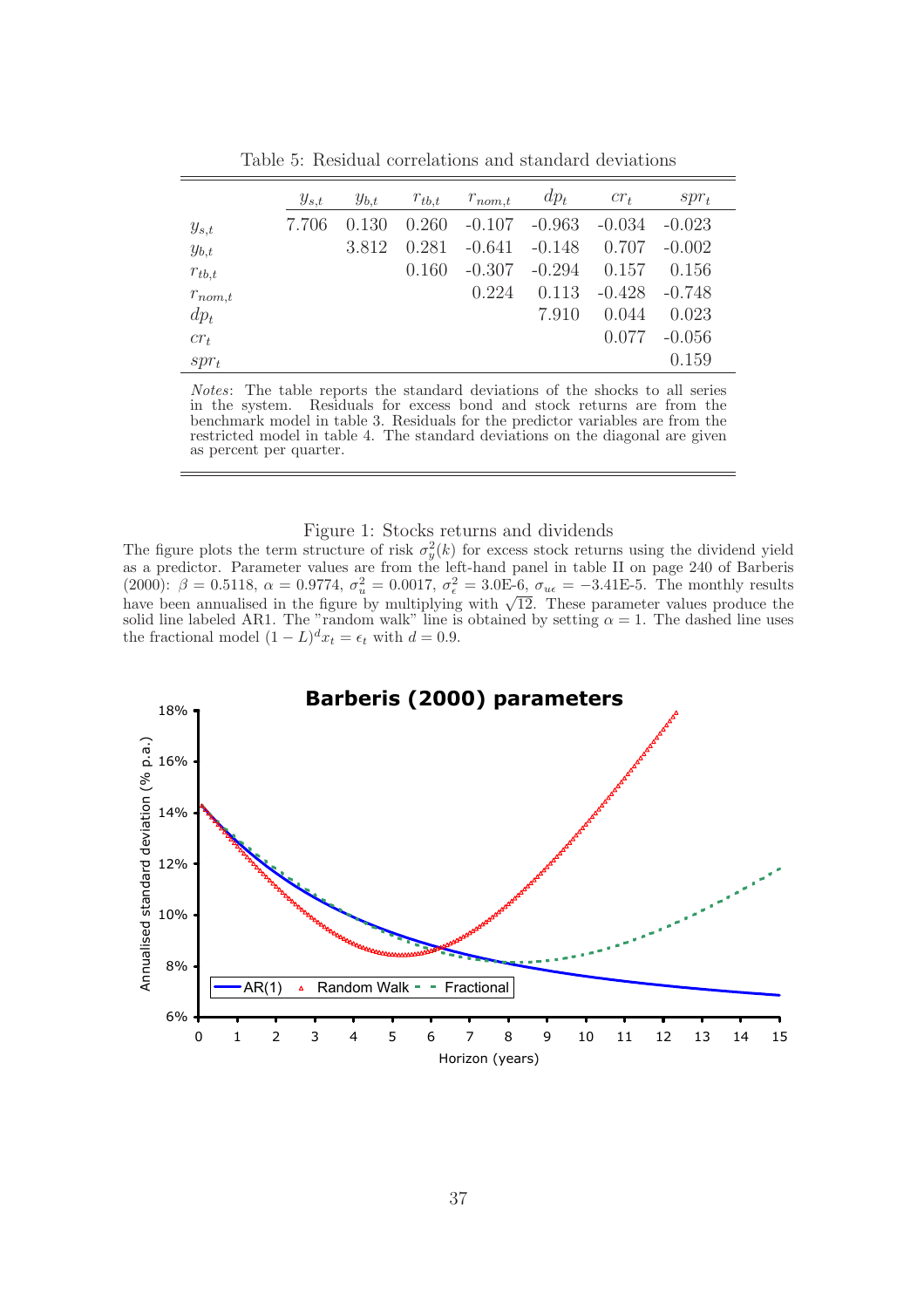Figure 2: Autocorrelations

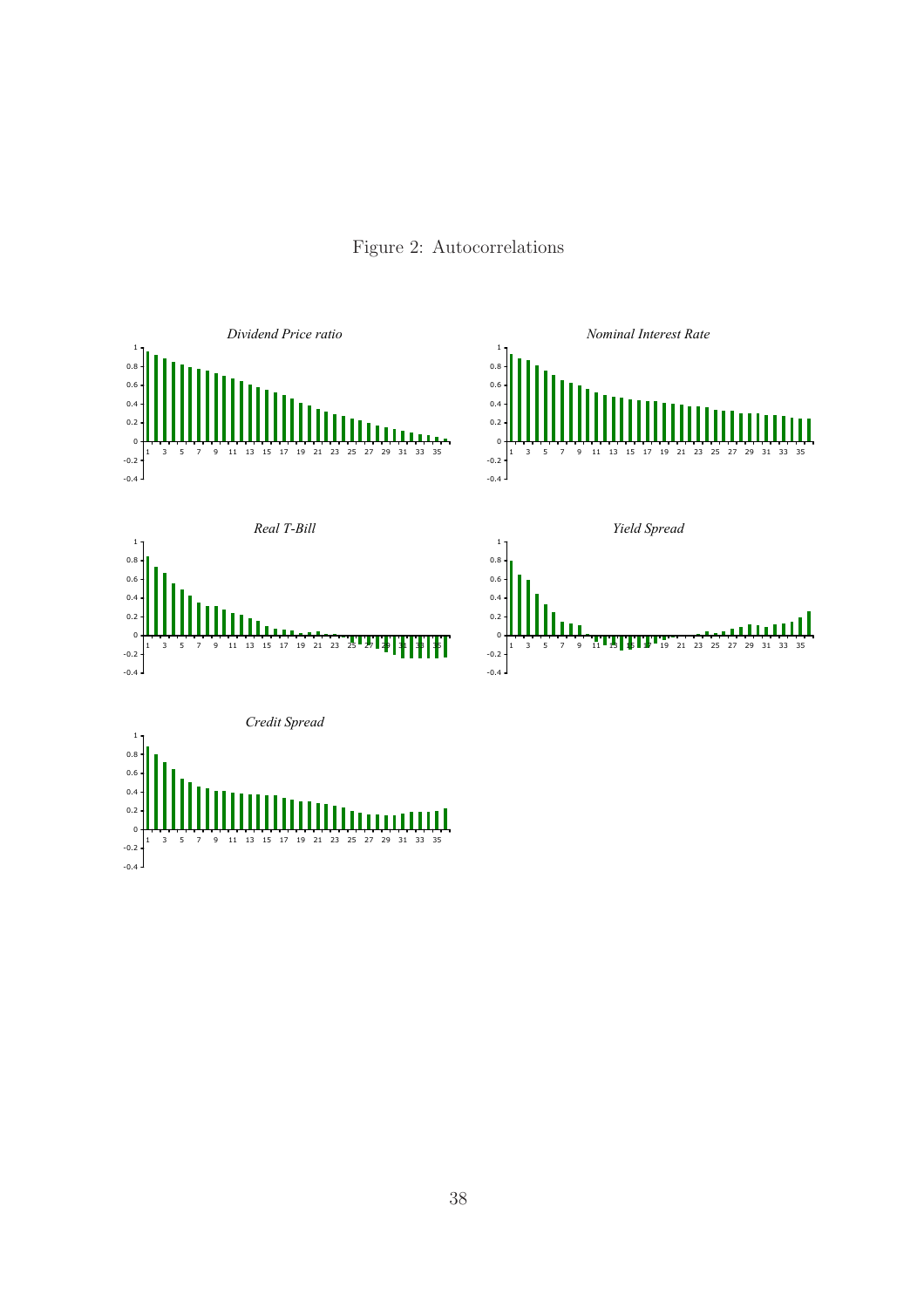Figure 3: Term structure of risk: benchmark model The figure plots the term structure of risk for real returns on stocks, bonds and T-Bills. Parameter estimates are based on the prediction estimates labeled Schwarz in table 3.

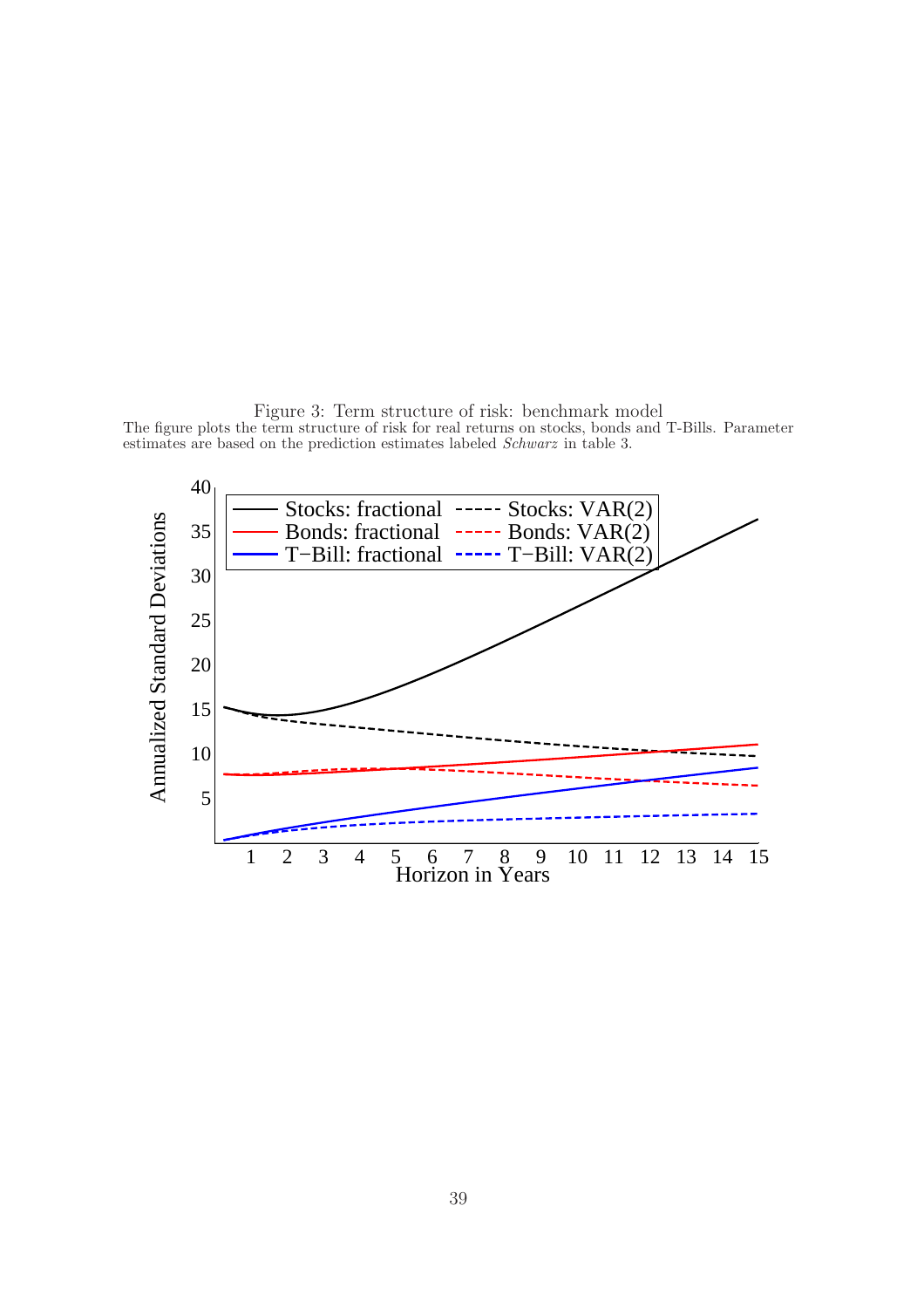Figure 4: Term structure of risk: restricted models

The figure plots the term structure of risk for real returns on stocks, bonds and T-Bills. Parameter estimates for the top graph are based on the prediction estimates with only the dividend-price ratio (labeled  $DivP$  in table 3). The bottom graph are the prediction estimates with only the nominal interest rate (NomR in table 3).

Dividend-Price Ratio only

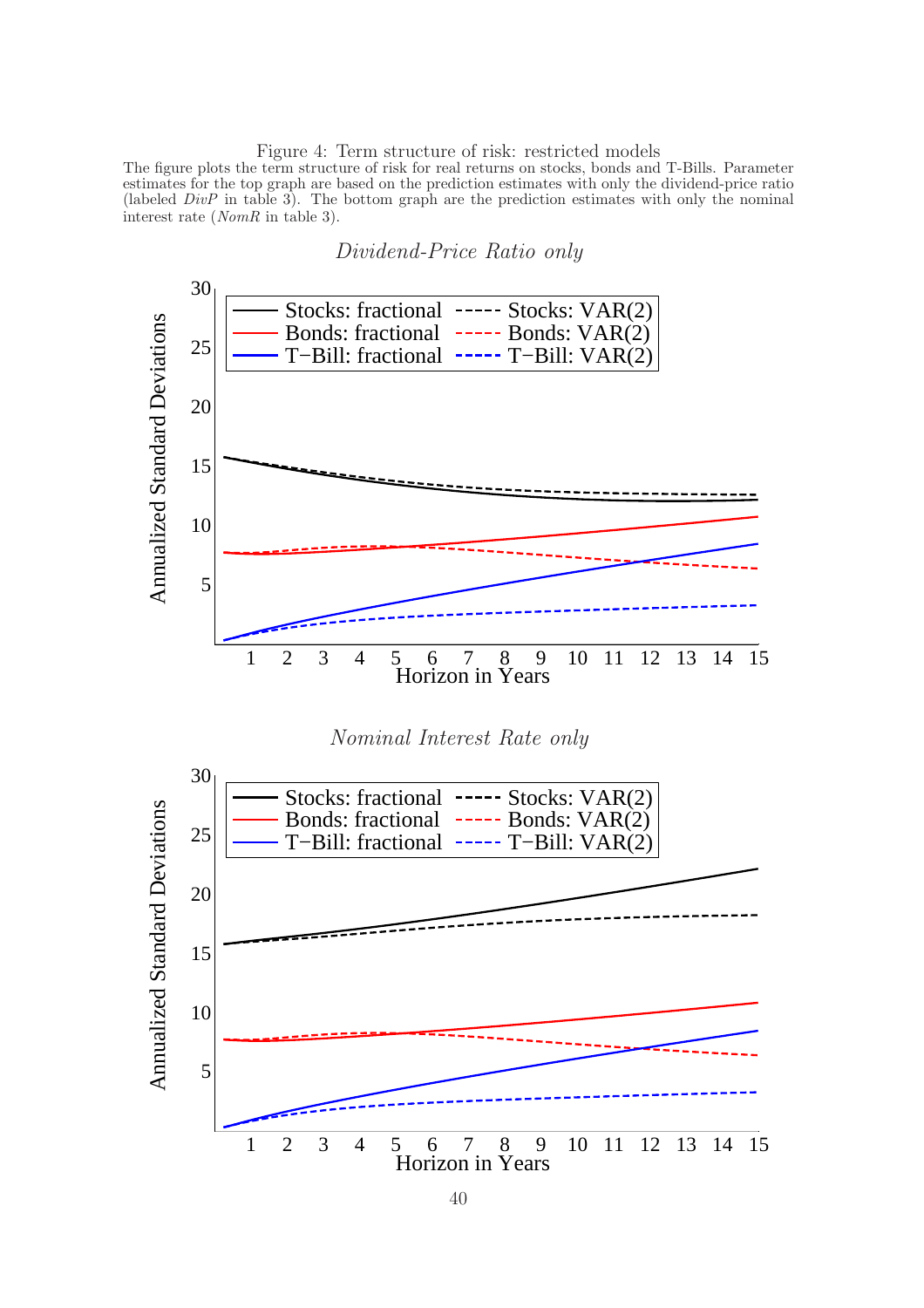

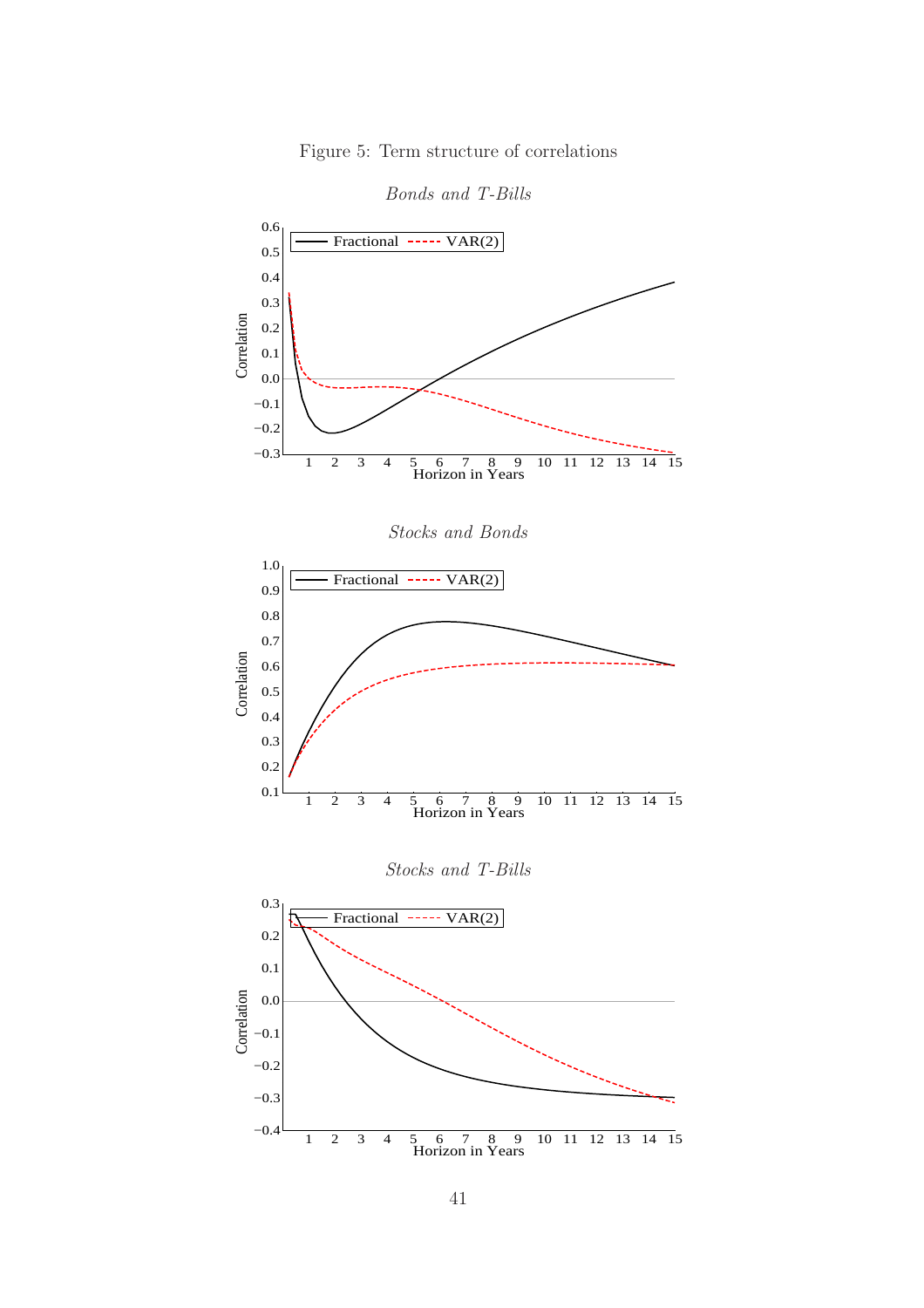

Figure 6: Minimum variance portfolio weights